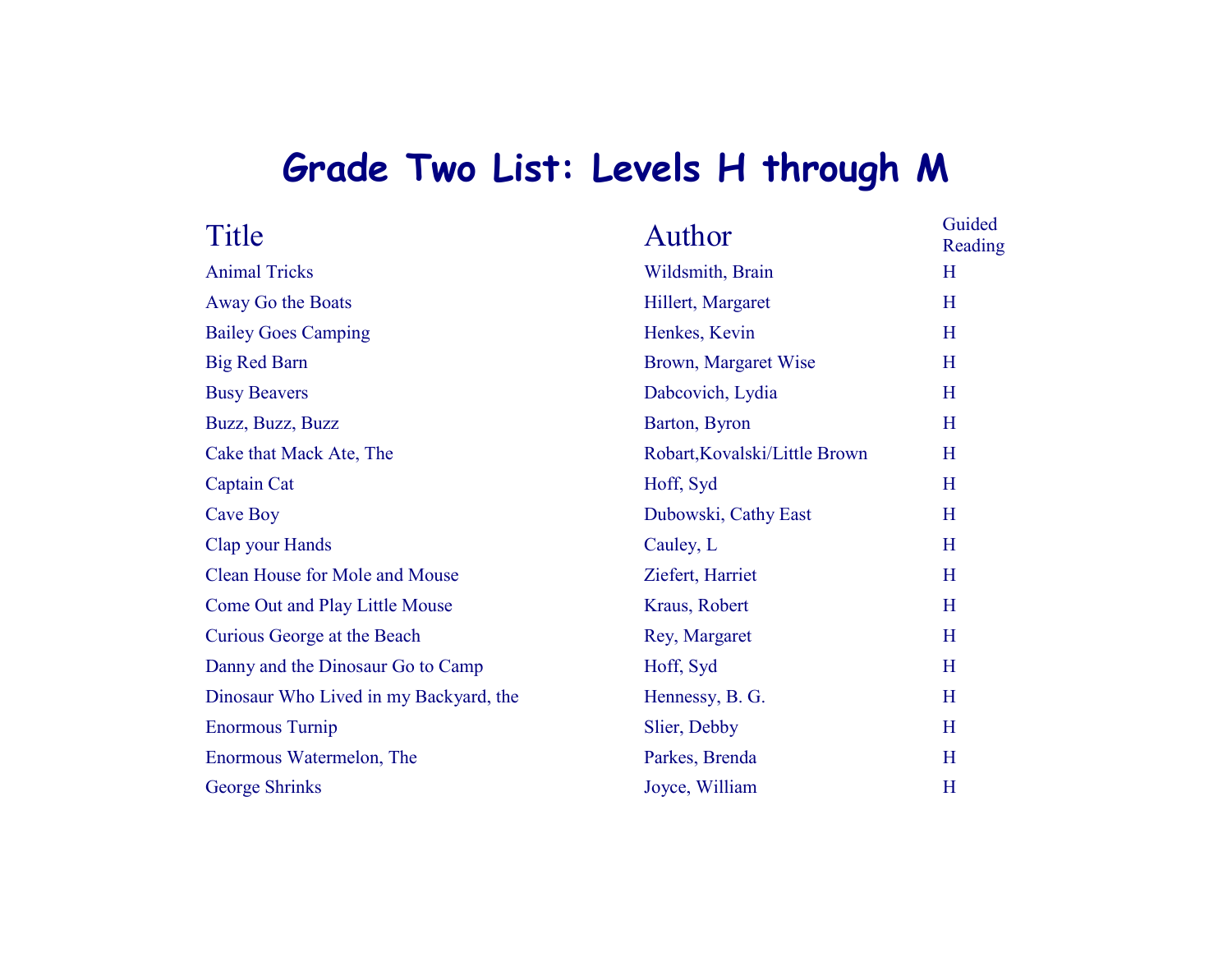| Gilberto and the Wind         | Ets, Marie Hall        | H |
|-------------------------------|------------------------|---|
| Goodnight Moon                | Brown, Margaret Wise   | H |
| Hanna's Butterfly             | Vinje, Marie           | H |
| Hooray for the Golly sisters! | Truesdell, Sue         | H |
| How Do I put it on?           | Watanabe, Shigeo       | H |
| <b>I</b> Love Spiders         | Parker, John           | H |
| I Was Walking Down the Road   | Barchas, S. Scholastic | H |
| Jafta                         | Lewin, Hugh            | H |
| Just Going to the Dentist     | Mayer, Mercer          | H |
| Just Me and My Babysitter     | Mayer, Mercer          | H |
| Just Me and My Dad            | Mayer, Mercer          | H |
| Just Me and My Little Brother | Mayer, Mercer          | H |
| Just Me and My Little Sister  | Mayer, Mercer          | H |
| <b>Just Shopping with Mom</b> | Mayer, Mercer          | H |
| Mama, Do You Love Me?         | Joosse, Barbara        | H |
| My Mom Made Me Go to Camp     | Delton, Judy           | H |
| New Baby Calf, The            | Chase, Edith & Reid    | H |
| Owliver                       | Kraus, Robert          | H |
| Picture for Harold's Room, A  | Johnson, Crockett      | H |
| Put Me in the Zoo             | Lopshire, Robert       | H |
| Quack Said the Billy Goat     | Causley, Charles       | H |
| Sammy the Seal                | Hoff, Syd              | H |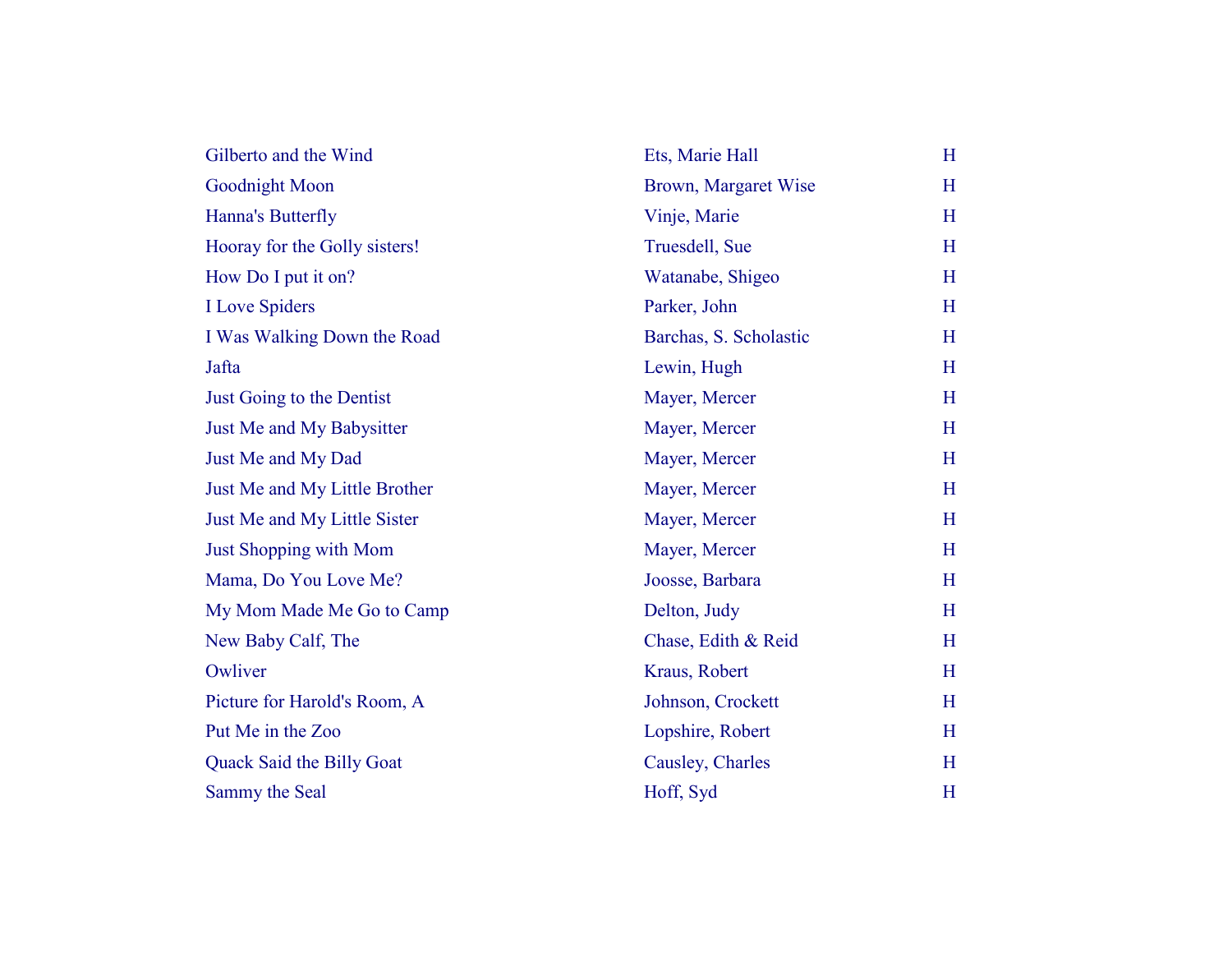| Seasons of Arnold's Apple Tree       | Gibbons, Gail        | H        |
|--------------------------------------|----------------------|----------|
| Sir Small and the Dragonfly          | O'Connor, Jane       | H        |
| <b>Sleepy Book</b>                   | Brown, Margaret Wise | H        |
| <b>Small Pig</b>                     | Lobel, Arnold        | H        |
| There Was an Old Lady Who Swallowed  | Adams, P.            | H        |
| Time to Sleep                        | Fleming, Denise      | H        |
| <b>Train Leaves the Station</b>      | Merriam, Eve         | H        |
| <b>Two Bear Cubs</b>                 | Jonas, Ann           | H        |
| We Are Best Friends                  | Aliki                | H        |
| What Game Shall We Play              | Hutchins, Pat        | H        |
| What will the Weather Be Like Today? | Rogers, Paul         | H        |
| Where Are You Going, Little Mouse    | Kraus, Robert        | H        |
| Who is the Beast?                    | Baker, Keith         | H        |
| <b>Whose Mouse Are You?</b>          | Kraus, Robert        | H        |
| Wind                                 | Bacon                | H        |
| Yes, Ma'am                           | Melser, June         | H        |
| You Can't Smell a Flower             | Cole, Joanna         | H        |
| You'll Soon Grow into Them, Titch    | Hutchins, Pat        | H        |
| Airport                              | Barton, Byron        | $\bf{I}$ |
| All Tutus Should Be Pink             | Brownrigg, Sheri     | $\bf{I}$ |
| <b>Alligators all Around</b>         | Sendak, Maurice      | $\bf{l}$ |
| Angus and the Cat                    | Flack, Marjorie      | I        |
|                                      |                      |          |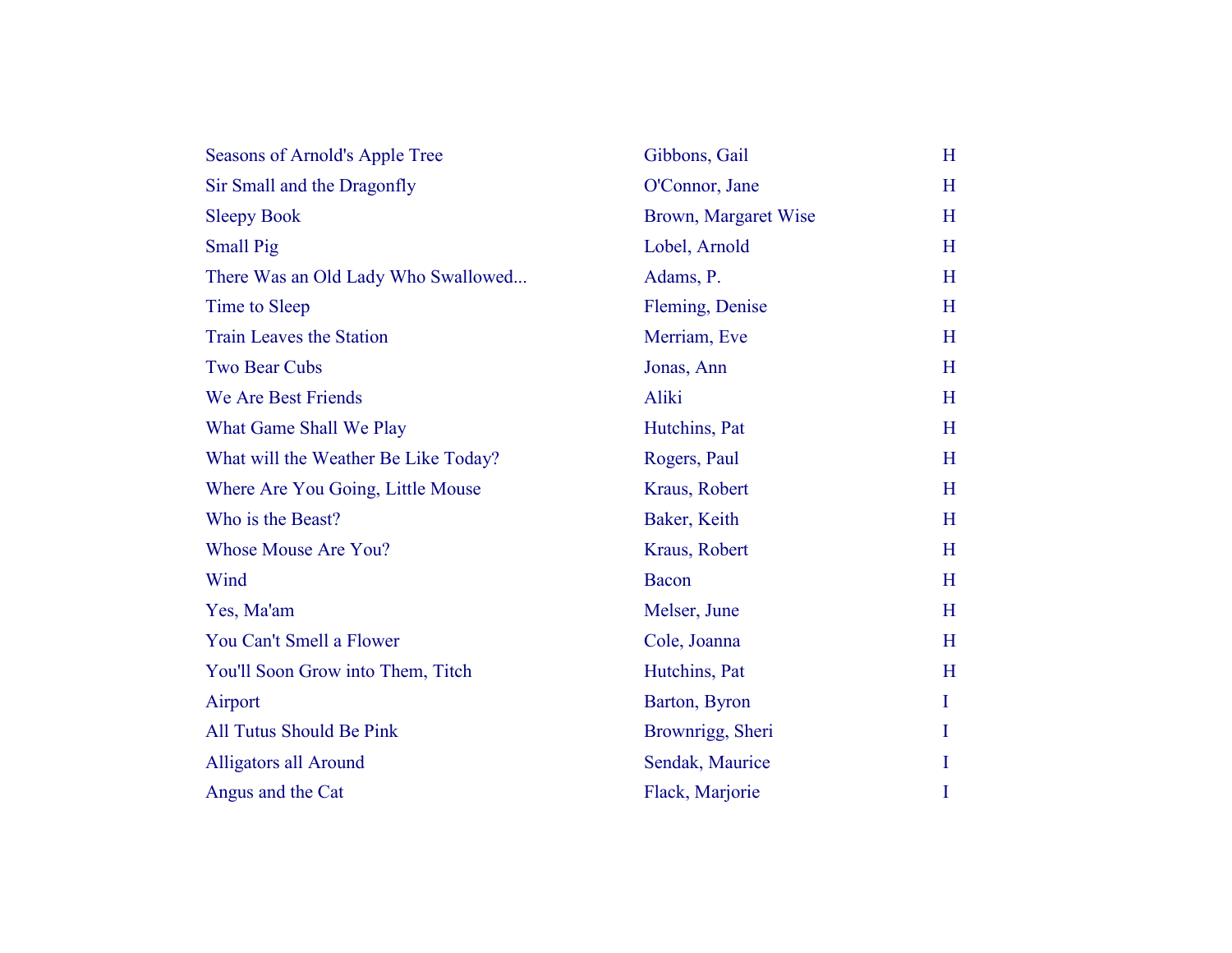| Apple Pie Tree, the               | Hall, Zoe                    | I        |
|-----------------------------------|------------------------------|----------|
| <b>Apples and Pumpkins</b>        | Rockwell, Anne               | I        |
| Are You My Mother?                | Eastman, Philip D.           | Ι        |
| <b>Barney's Horse</b>             | Hoff, Syd                    | $\bf{I}$ |
| Because a Little Bug Went Ka-Choo | Stone, Rosetta               | I        |
| Big Block of Chocolate, The       | Redhead, Janet               | I        |
| Big Dog, Little Dog               | Eastman, Philip D.           | I        |
| <b>Big Fat Enormous Lie</b>       | Sharmat, Marjorie Weinman    | T        |
| <b>Big Hungry Bear</b>            | Wood, Audrey                 | I        |
| <b>Bike Lesson</b>                | Berenstain, Stan & Jan       | Ι        |
| Bunny Hop, The                    | Slater, Teddy                | I        |
| <b>Busy Buzzing Bumblebees</b>    | Schwartz, Alvin              | T        |
| Come and Have Fun                 | Hurd, Edith Thacher          | Ι        |
| <b>Dinosaur Dinners</b>           | Davis, Lee                   | I        |
| Eat Your Peas, Louise             | Snow, Pegeen                 | Ι        |
| Fix It                            | McPhail, David               | I        |
| Fortunately                       | Charlip, Remy                | Ι        |
| Frog went A-Courtin'              | Langstaff, John              | I        |
| <b>Froggy Goes to School</b>      | Londan Jonathan / Scholastic | T        |
| <b>Geraldine's Big Snow</b>       | Keller, Holly                | I        |
| Gingerbread Man, The              | Rose, Rita                   | I        |
| Girl Named Helen Keller           | Schmidt, Karen               | I        |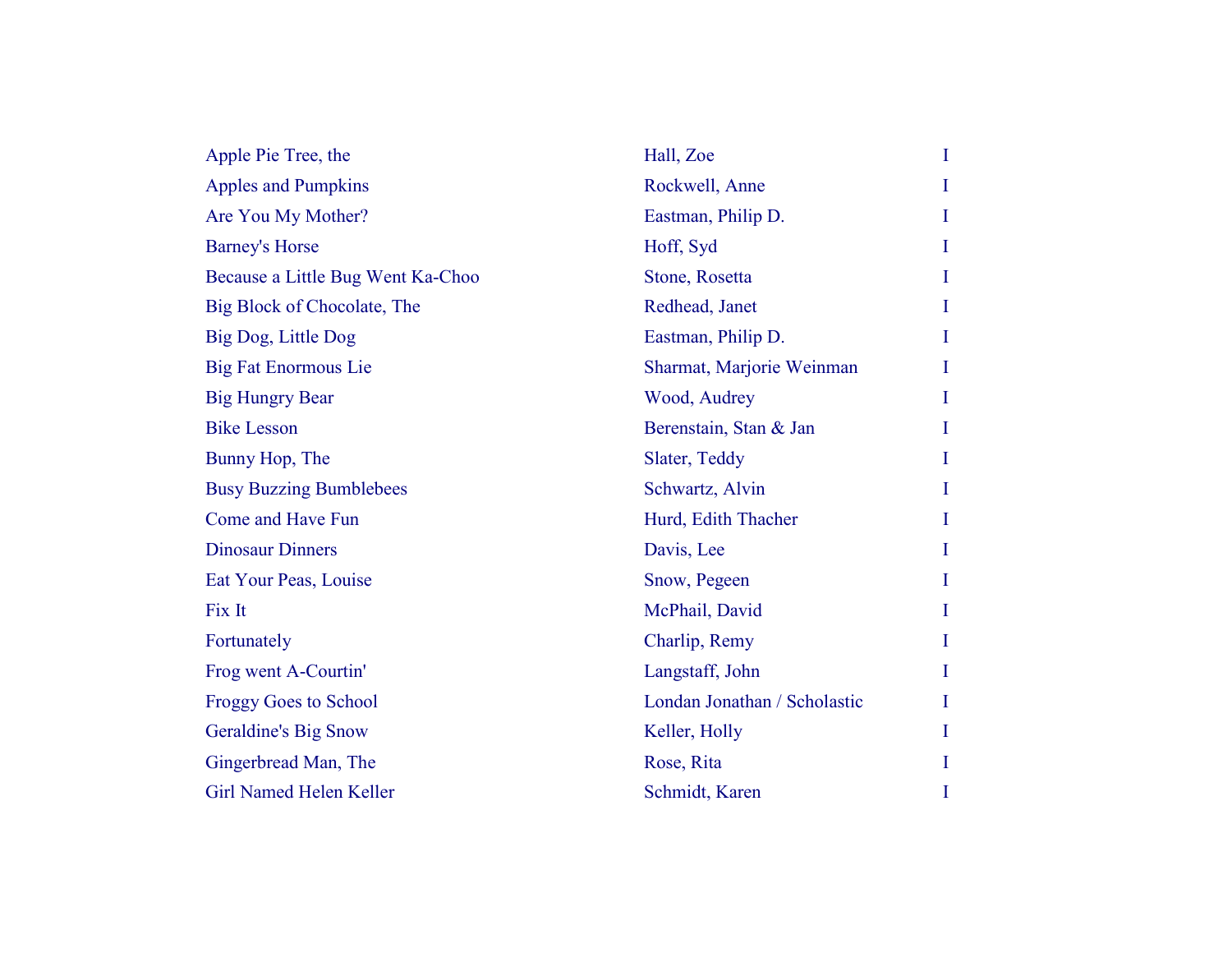| Grizzwold                        | Hoff, Syd                     | $\bf{I}$ |
|----------------------------------|-------------------------------|----------|
| Gruff Brothers, The              | Hooks, William                | I        |
| Happy Birthday, Sam              | Hutchins, Pat                 | I        |
| Hattie and the Fox               | Fox, Mem                      | $\bf{I}$ |
| Hello Cat you Need a Hat         | Gellman, Rita                 | I        |
| <b>Hello First Grade</b>         | Ryder, Joanne                 | $\bf{I}$ |
| <b>Henny Penny</b>               | Galdone, Paul                 | I        |
| Hey! Get Off Our Train           | Burningham, John              | I        |
| <b>Hiccups For Elephant</b>      | Prellar, James                | Ι        |
| If I had a Robot                 | Yaccarino, Dan                | $\bf{I}$ |
| It Could Still be a Rock         | Fowler, Allen: Rookie Science | I        |
| It's Pumpkin Time                | Hall, Zoe                     | $\bf{I}$ |
| Jonathan and His Mommy           | Smalls-Hector, Irene          | I        |
| <b>Just Like Everyone Else</b>   | Kuskin, Karla                 | I        |
| Kissing Hand, the                | Penn, Audrey                  | I        |
| Leo the Late Bloomer             | Kraus, Robert                 | I        |
| Let's Go Froggy                  | Londan Jonathan / Scholastic  | I        |
| Liar, Liar, Pants on Fire        | Cohen, Meriam                 | I        |
| <b>Little Cloud</b>              | Carle, Eric                   | I        |
| Little Engine That Could, The    | Piper, Watty                  | I        |
| Little Mouse, the Ripe Straberry | Wood, Audrey                  | I        |
| Little Red Hen, the              | Ziefert, Harriet              | I        |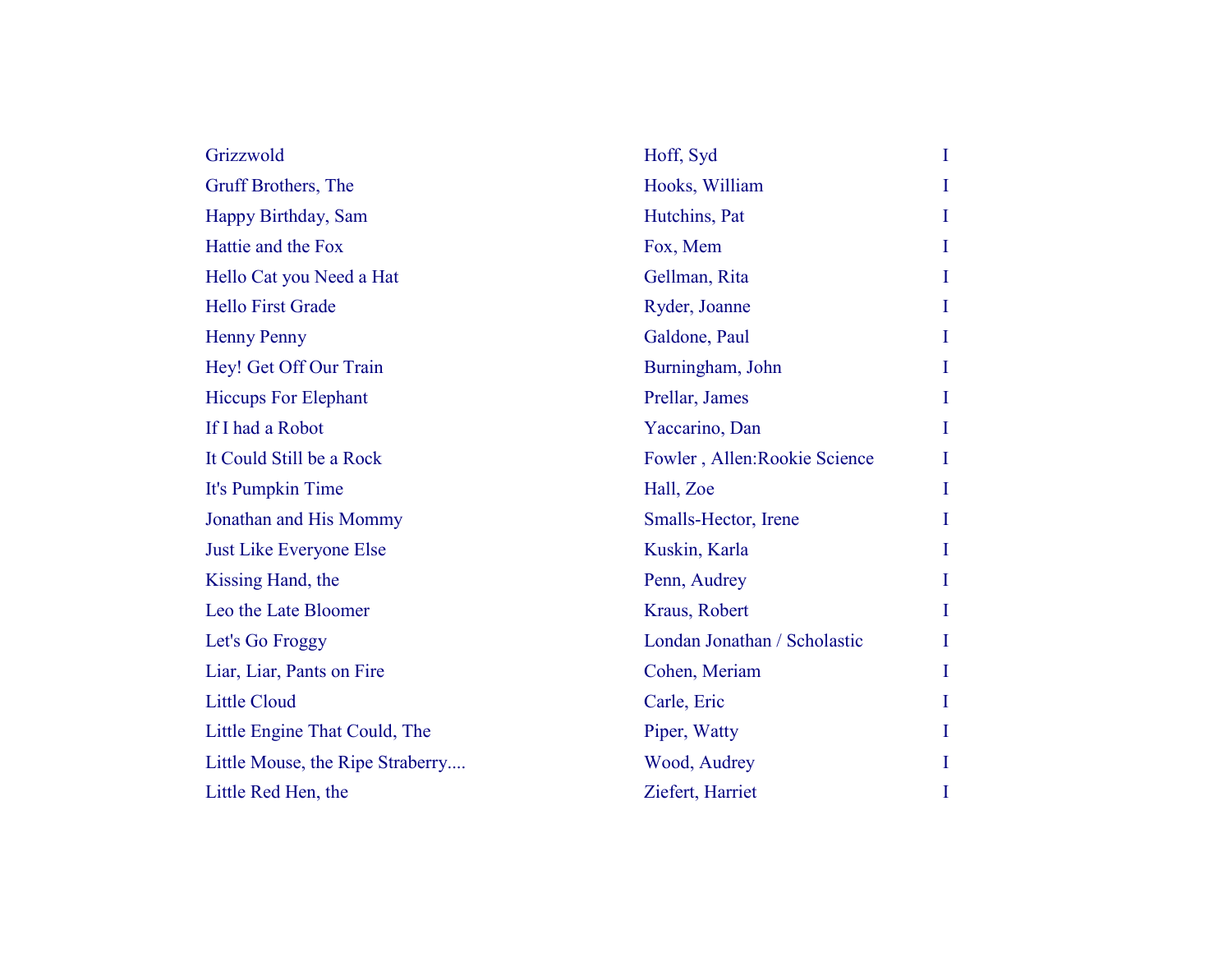| <b>Little Toot</b>        | Gramatky, Hardie      | $\bf{I}$ |
|---------------------------|-----------------------|----------|
| <b>Little Tuppen</b>      | Galdone, Paul         | $\bf{I}$ |
| Lost in the Museum        | Cohen, Miriam         | I        |
| Mary had A Little LAmb    | Hale, Sarah Joseph    | $\bf{l}$ |
| <b>Messy Bessey</b>       | McKissack, Patricia   | $\bf{I}$ |
| Messy Bessey's Garden     | McKissack, Patricia   | I        |
| Mice at Bat               | Oechsli, Kelly        | $\bf{I}$ |
| Michael Bird-Boy          | dePaloa, Tomie        | I        |
| <b>Monk Camps Out</b>     | McCully, Emily Arnold | I        |
| More or Less a Mess       | Keenan, Sheila        | $\bf{I}$ |
| Morris's Disappearing Bag | Wells, Rosemary       | I        |
| Mouse in Love             | Kraus, Robert         | $\bf{I}$ |
| Mr. Brice's Mice          | Hoff, Syd             | I        |
| My First Kwanzaa Book     | Chocolate, Deborah    | I        |
| My Visit to the Dinosaurs | Aliki                 | $\bf{I}$ |
| Napping House, the        | Wood, Audrey          | I        |
| Never Spit on Your Shoes  | Cazet, Denys          | I        |
| New Shoes, Red Shoes      | Rollings, Susan       | I        |
| Night in the Country      | Rylant, Cynthia       | I        |
| No Good in Art            | Cohen, Miriam         | $\bf{I}$ |
| <b>Noisy Nora</b>         | Wells, Rosemary       | I        |
| Quick as a Cricket        | Wood, Audrey          | I        |
|                           |                       |          |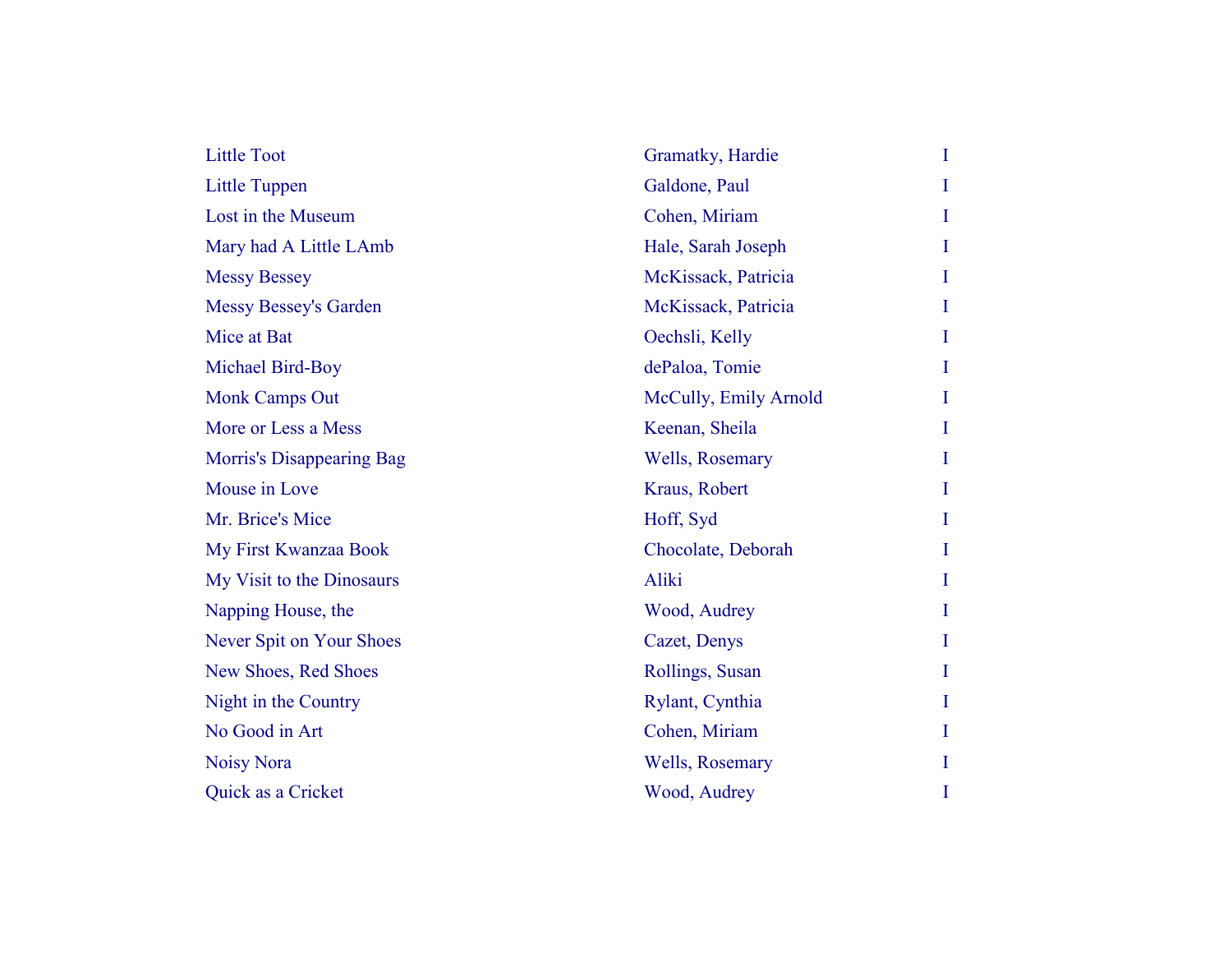| <b>Rabbit's Wish For Snow</b>            | Tchin                     | $\bf{I}$ |
|------------------------------------------|---------------------------|----------|
| Rainbow of my Own                        | Freeman, Don              | I        |
| Rebus Bears, The                         | Reit, Seymour             | I        |
| Robert the Rose Horse                    | Heilbroner, Joan          | I        |
| <b>Sarah's Unicorn</b>                   | Coville, Bruce            | T        |
| <b>Seven Blind Mice</b>                  | Young, Ed                 | $\bf{I}$ |
| <b>Silly Times with Two Silly Trolls</b> | Jewell, Nancy             | $\bf{I}$ |
| So Hungry!                               | Ziefert, Harriet          | I        |
| <b>Spooky Riddles</b>                    | Brown, Marc               | $\bf{I}$ |
| <b>Spot's Birthday Party</b>             | Hill, Eric                | I        |
| <b>Stanley</b>                           | Hoff, Syd                 | I        |
| Stay, Fang                               | Hazen, Barbara Shook      | $\bf{I}$ |
| <b>Story of Chicken Licken</b>           | Ormerod, J.               | I        |
| There's a Nightmare in My Closet         | Mayer, Mercer             | I        |
| This is the Bear & the Bad Little Girl   | Hayes, Sarah              | T        |
| This is the Place For Me                 | Cole, Joanna              | I        |
| Three Billy Goat's Gruff                 | Brown, Marcia             | $\bf{I}$ |
| <b>Tidy Titch</b>                        | Hutchins, Pat             | I        |
| <b>Too Many Puppies</b>                  | <b>Brewster, Patience</b> | I        |
| <b>Trucks</b>                            | Rockwell, Anne            | Ι        |
| Very Busy Spider, The                    | Carle, Eric               | T        |
| We Just Moved                            | Krensky, Stephen          | I        |
|                                          |                           |          |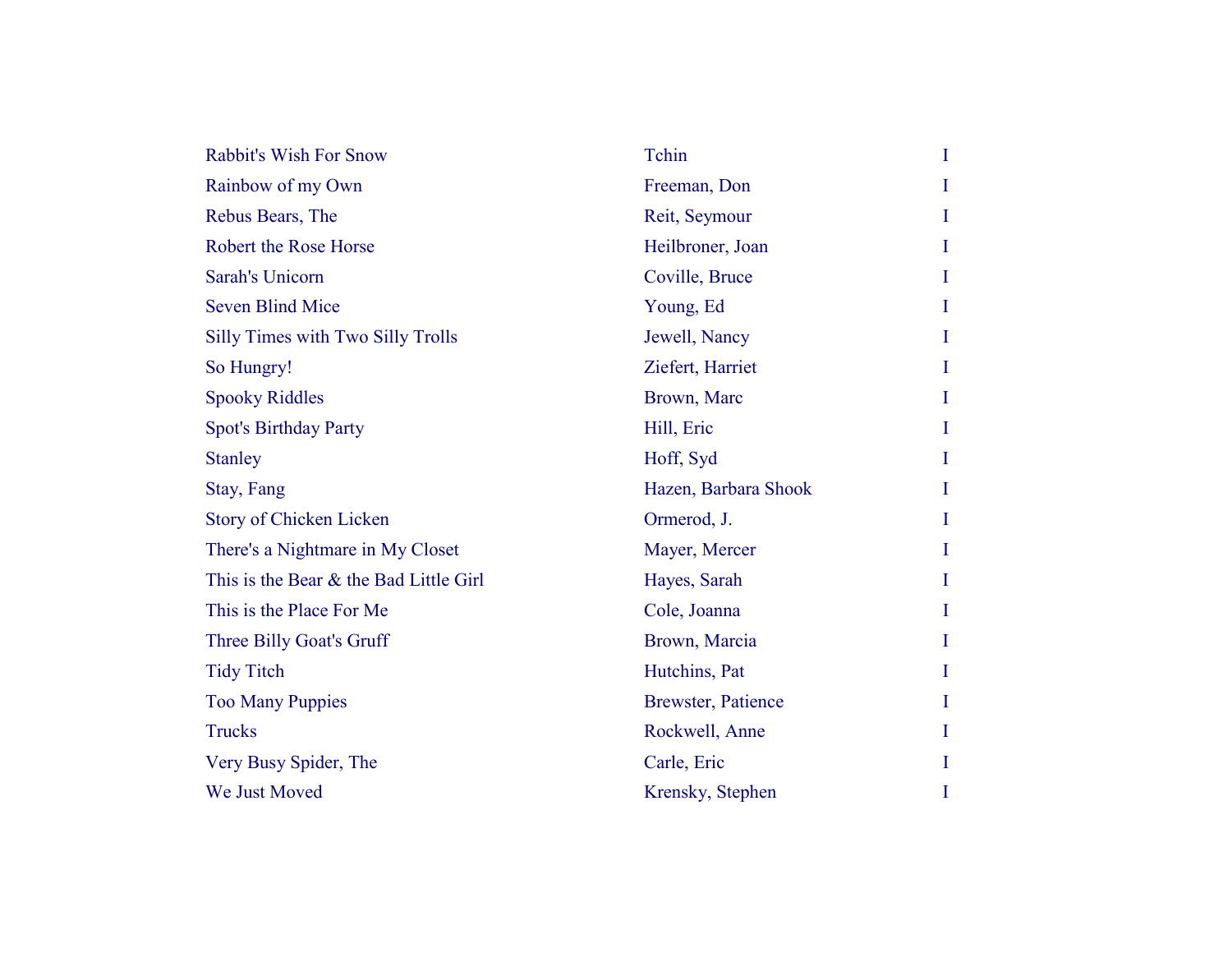| We're Going on a Bear Hunt           | Rosen, Michael                | $\bf{I}$ |
|--------------------------------------|-------------------------------|----------|
| We're in Big Trouble Blackboard Bear | Alexander, Martha             | I        |
| What Comes in 2's, 3's, and 4's?     | Aker, Suzanne & Karlin Bernie | I        |
| Wheels on the Bus                    | Kovalski, Mary Ann            | $\bf{I}$ |
| When Will I Read?                    | Cohen, Miriam                 | I        |
| Where's Lulu?                        | Hooks, William                | I        |
| <b>White Rabbit's Color Book</b>     | Baker, Alan                   | Ι        |
| Who Took the Farmer's Hat            | Nodset, Joan                  | I        |
| Who's Afraid of the Dark?            | <b>Bonsall, Crosby</b>        | I        |
| Willie's Wonderful Pet               | Cebulash, Mel                 | I        |
| Yoo Hoo Moon                         | Blocksma, Mary                | $\bf{I}$ |
| 100th Day of School                  | Medearis, Angela              | J        |
| <b>Addie's Bad Day</b>               | Robins, Joan                  | J        |
| <b>Adventures at Snail School</b>    | Stadler, John                 | J        |
| <b>Airplanes</b>                     | Petersen, David               | $\bf J$  |
| All Along the River                  | Fowler, Allen: Rookie Science | J        |
| <b>Allie's Basketball Dream</b>      | Barber, Barbara               | J        |
| Amalia and the Grasshopper           | Tello, J. & Krupinski. L.     | J        |
| <b>Amazing Grace</b>                 | Hoffman, Mary                 | J        |
| And I Mean It, Stanley               | <b>Bonsall, Crosby</b>        |          |
| <b>Annie's Pet</b>                   | Brenner, Barbara              | J        |
| Ask Mr. Bear                         | Flack/Macmillan               | J        |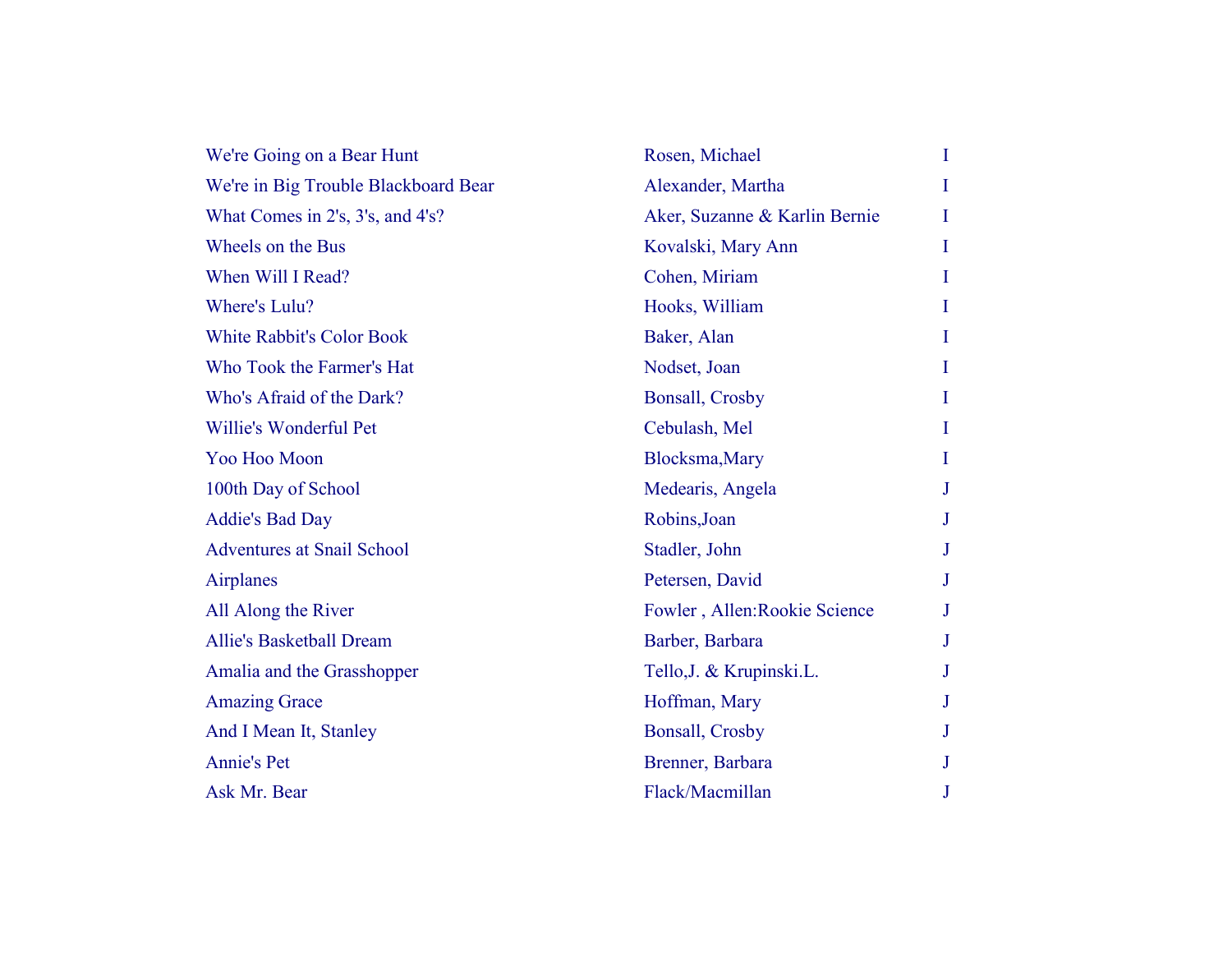| <b>Aunt Eater's Mystery Vacation</b> | Cushman, Doug        | $\mathbf{J}$    |
|--------------------------------------|----------------------|-----------------|
| <b>Autumn</b>                        | Saunders-Smith, Gail | J               |
| Baseball Birthday Party, the         | Prger, Annabelle     | $J_{\rm}$       |
| <b>Bear Shadow</b>                   | Asch. Frank          | $\bf J$         |
| Bear's Bargain                       | Asch, Frank          | $J_{\rm}$       |
| <b>Bear's Bicycle</b>                | McLeod, Emilie       | $\bf J$         |
| <b>Beavers</b>                       | Moore, Helen         | $J_{\parallel}$ |
| <b>Bedtime Mouse</b>                 | Stoddard, Sandol     | J               |
| <b>Beezy</b>                         | Mc Donald, Megan     | J               |
| <b>Beezy</b> at Bat                  | Mc Donald, Megan     | J               |
| Best Little Monkey in the World      | Standiford, Natalie  | J               |
| <b>Best Nest</b>                     | Eastman, Philip D.   | $\bf J$         |
| <b>Better Than TV</b>                | Miller, Sarah Swan   | $\mathbf{J}$    |
| Big Mama and Grandpa Ghana           | Shelf Mederis, A.    | J               |
| <b>Big Max</b>                       | Platt, Kin           | J               |
| <b>Birthday Present for Mama</b>     | Lorian, Nicole       | J               |
| <b>Blackboard Bear</b>               | Alexander, Martha    | $\bf J$         |
| Boy Who Cried Wolf, The              | Littledale, Freya    | J               |
| <b>Bread and Honey</b>               | Asch, Frank          | J               |
| Bringing the Rain to Kapiti Plain    | Aardema, Verna       | $J_{-}$         |
| Buck, Buck the Chicken               | Ehrlich, Amy         | J               |
| <b>Bunny Cakes</b>                   | Wells, Rosemary      | J               |
|                                      |                      |                 |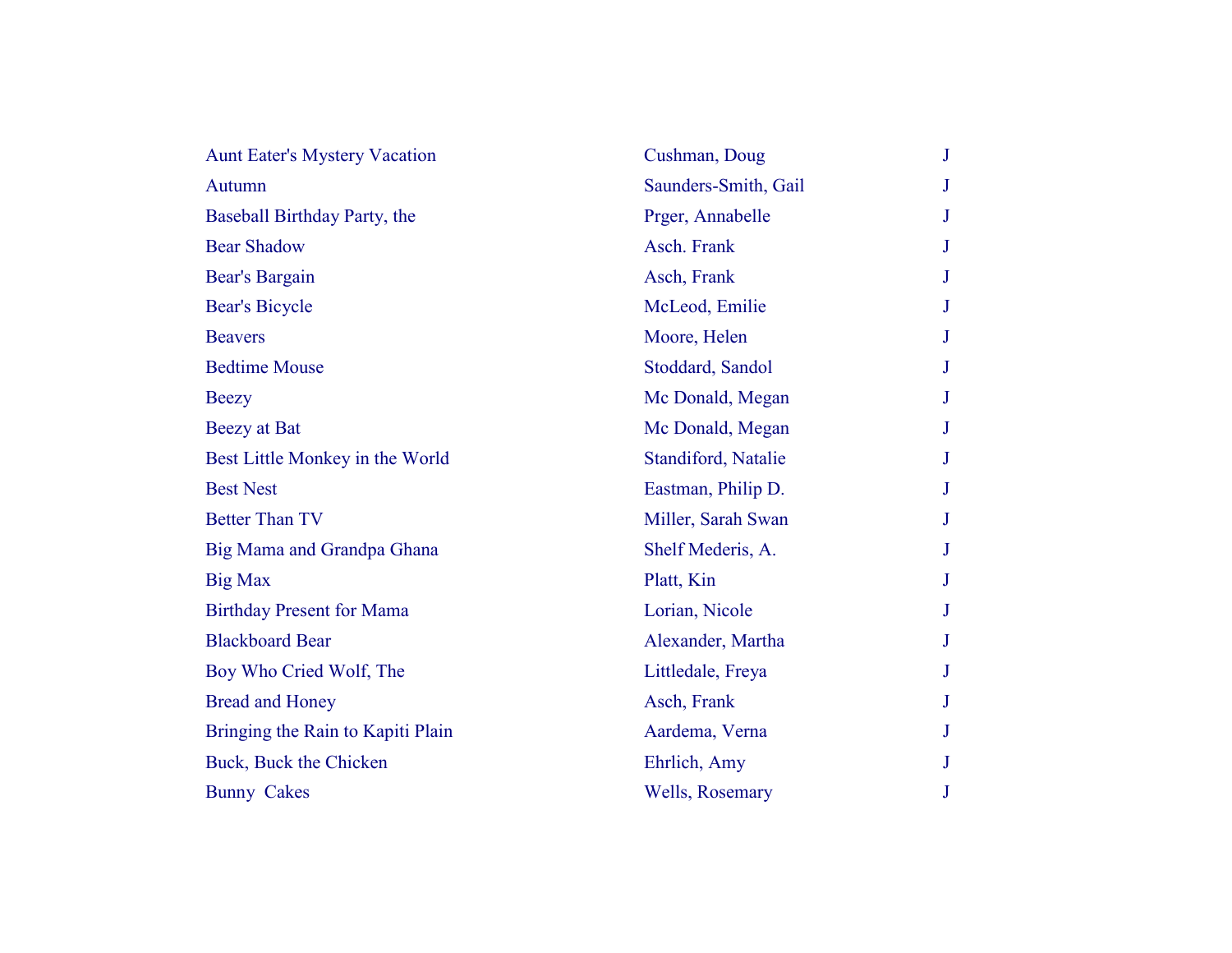| Busy Year, A                        | Lionni, Leo                  |   |
|-------------------------------------|------------------------------|---|
| <b>Button Sourp</b>                 | Neye, Emily                  |   |
| <b>Buzby</b>                        | Hoban, Julia                 | J |
| Camp Big Paw                        | Cushman, Doug                |   |
| Cat in the Hat, The                 | Seuss, Dr.                   |   |
| <b>Charlie Needs a Cloak</b>        | dePaloa, Tomie               |   |
| Christmas in the Big Woods          | Wilder Laura Ingalls         |   |
| <b>City Mouse, Country Mouse</b>    | Aesop/Scholastic             |   |
| <b>City Mouse, Country Mouse</b>    | Wallner, John/Scholastic     |   |
| Color Wizard, the                   | Brenner, Barbara             | J |
| Could it Be?                        | Oppenheim, Joanne            |   |
| <b>Country Fair</b>                 | Wilder, Laura Ingalls        |   |
| Curious George and the Ice Cream    | Rey, Margaret                |   |
| Curious George Goes to the Hospital | Rey, Margaret                | J |
| Dance at Grandpa's                  | Wilder, Laura Ingalls        |   |
| Danny and the Dinosaur              | Hoff, Syd                    |   |
| Days with Frog and Toad             | Lobel, Arnold                | J |
| Deer in the Wood                    | Wilder, Laura Ingalls        |   |
| <b>Detective Dinosaur</b>           | Skofield, James              |   |
| Donkey Tale, the                    | Demarest, Chris/ Bank Street |   |
| Don't be My Valentine               | Lexau, Joan                  | J |
| Don't Eat too much Turkey           | Cohen, Meriam                |   |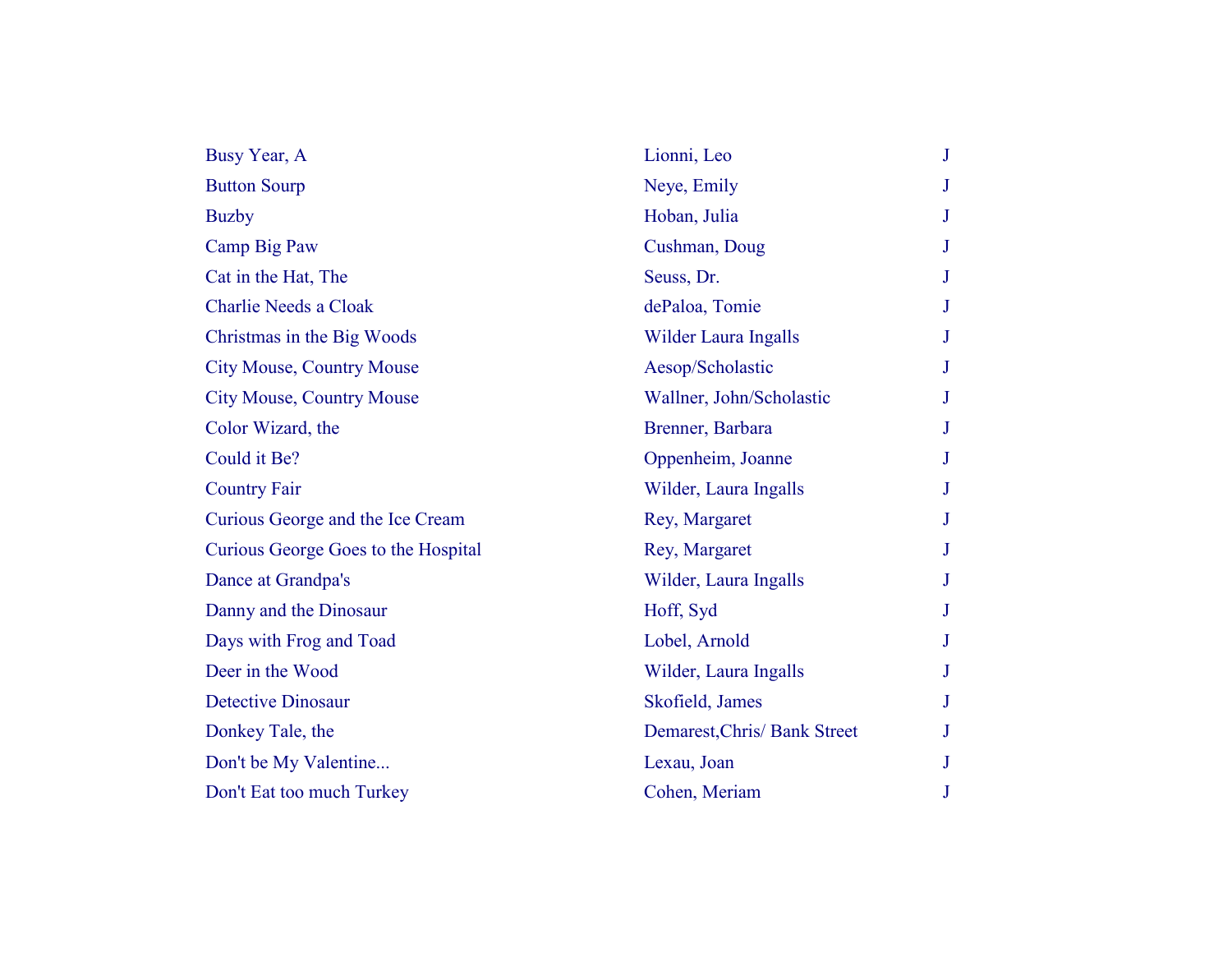| Doorbell Rang                    | Hutchins, Pat           | J |
|----------------------------------|-------------------------|---|
| Dragon's Scales, the             | Albee, Sarah            | J |
| Drummer Hoff                     | Emberley, B.            | J |
| Duckat                           | Gordon, Gaelyn          | J |
| Egg To Chick                     | <b>Selsam Millicent</b> | J |
| <b>Farm Alphabet Book</b>        | Miller, Jane            | J |
| <b>Farmer Boy Birthday</b>       | Wilder, Laura Ingalls   | J |
| Farmer Joe's Hot Day             | Richards, Zimmerman     | J |
| <b>Father Bear Comes Home</b>    | Minarik, Else           | J |
| Feed Me                          | Hooks, William          | J |
| Fire Cat, the                    | Averill, Esther         | J |
| <b>Fire Station</b>              | Sanders, Smith          | J |
| <b>First Grade Takes a Test</b>  | Cohen, Mirian           | J |
| Fox all Week                     | Marshall, Edward        | J |
| Fox and His Friends              | Marshall, James         | J |
| Fox and the Crow: Aesop's Fables | Resnick Jane P. & Lindy | J |
| Fox at School                    | Marshall, Edward        | J |
| Fox be Nimble                    | Marshall, James         | J |
| Fox in Love                      | Marshall, Edward        | J |
| Fox Steals Home, the             | Marshall, James         | J |
| <b>Fraidy Cats</b>               | Krensky, Stephen        | J |
| Frank the Fish Gets his Wish     | Appleton-smith, Laura   | J |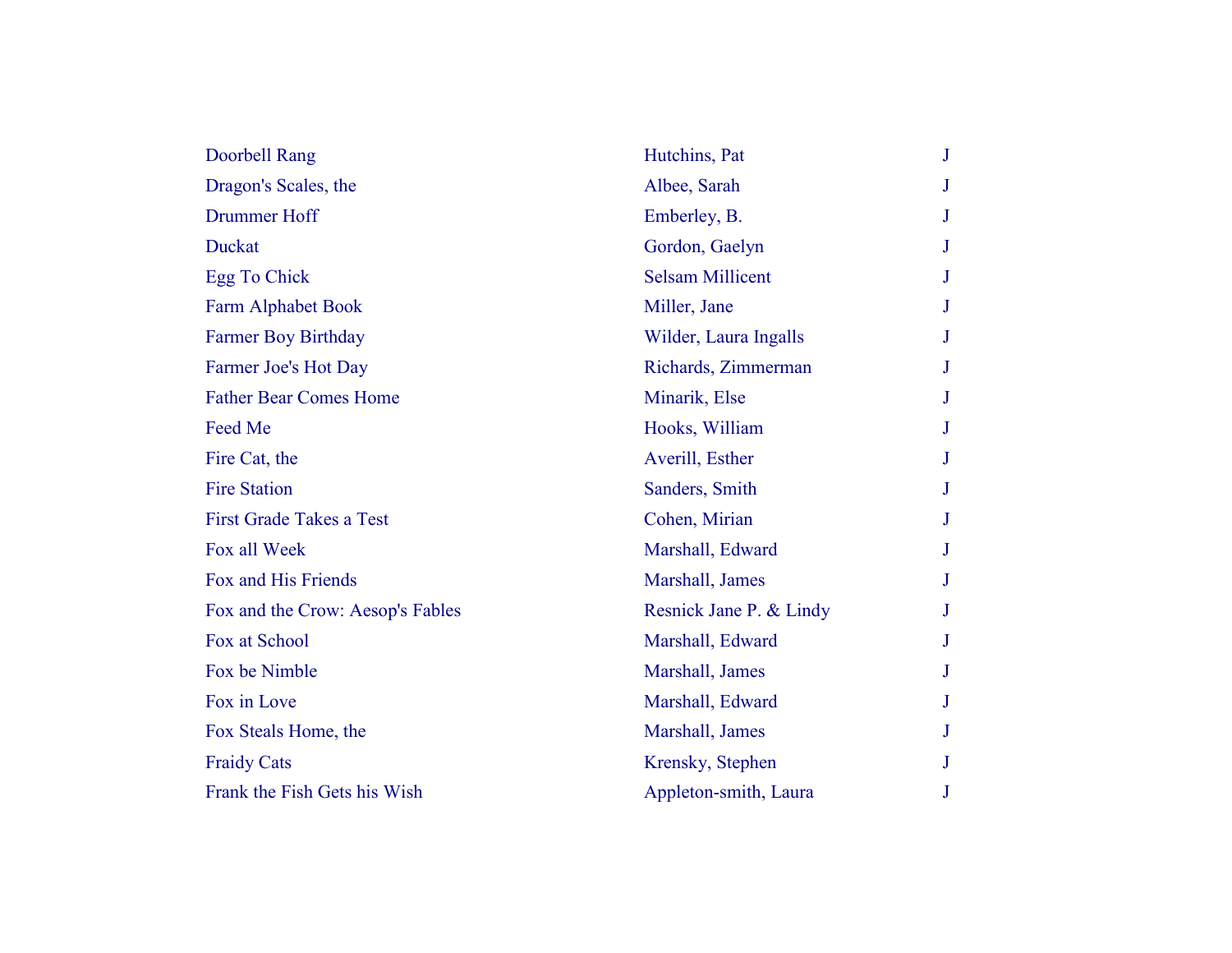| Franklin is Bossy                         | Bourgeois & Clark/Scholastic | J |
|-------------------------------------------|------------------------------|---|
| Franklin Plays the Game                   | Bourgeois & Clark/Scholastic |   |
| Franklin 's Bad Day                       | Bourgeois & Clark/Scholastic |   |
| <b>Froggy Bakes a Cake</b>                | Londan Jonathan / Scholastic |   |
| <b>Froggy gets Dressed</b>                | Londan Jonathan / Scholastic |   |
| Froggy Learns to Swim                     | Londan Jonathan / Scholastic | J |
| <b>Funny Bones</b>                        | Ahlberg, Allan               |   |
| Ghosts!                                   | Schwartz, Alvin              |   |
| <b>Ghosts!Ghostly Tales from Folklore</b> | Schwartz, Alvin              |   |
| Give Me Half                              | Murphy, Stuart               |   |
| Going to Town                             | Wilder, Laura Ingalls        |   |
| <b>Going West</b>                         | Wilder, Laura Ingalls        |   |
| <b>Good Morning Chick</b>                 | Ginsburg, Mirra              |   |
| Good-Bye Book, The                        | Viorst, Judith               |   |
| Grandma and the Desperadoes               | Parish, PEggy                |   |
| Grandma at Bat                            | McCully, Emily Arnold        |   |
| Grandma Mix up                            | McCully, Emily Arnold        |   |
| Great Day for Up                          | Dr. Seuss                    |   |
| Great Snake Escape, the                   | Coxe, Molly                  |   |
| Green Eggs & Ham                          | Seuss, Dr.                   |   |
| Grouchy Ladybug, The                      | Carle, Eric                  |   |
| Gunnywolf, The                            | Delaney, A                   |   |
|                                           |                              |   |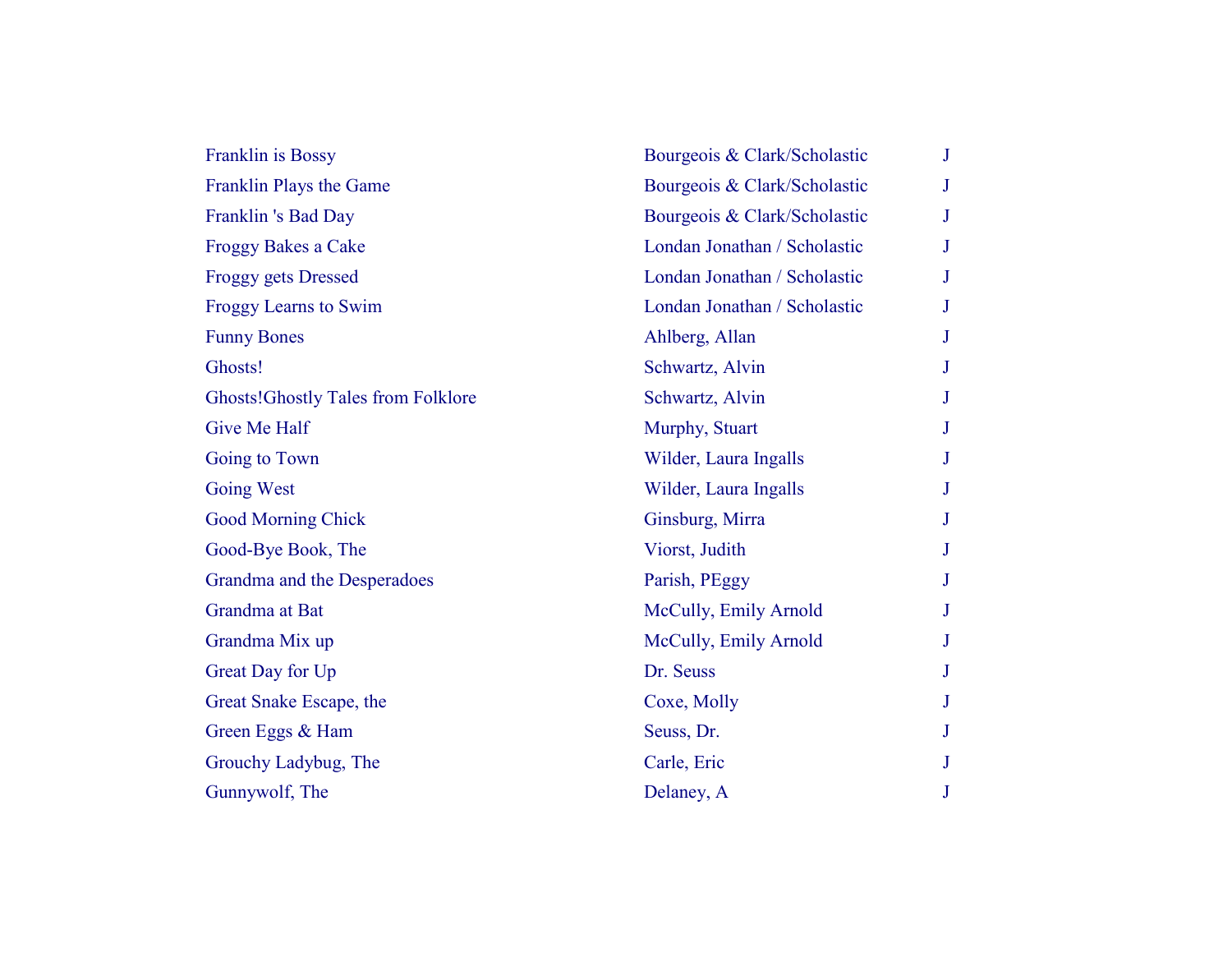| Hand, Hand, fingers, Thumb          | Perkins, Al            | J |  |
|-------------------------------------|------------------------|---|--|
| Handa's Surprise                    | Browne, Eileen         |   |  |
| Harry & the Lady Next Door          | Zion. Gene             |   |  |
| Hat, the                            | Brett, Jan             |   |  |
| He Bear, She Bear                   | Berenstain, Stan & Jan |   |  |
| Hedgehog Bakes a Cake               | MacDonald, Maryann     | J |  |
| Henry & Mudge Get the Cold Shivers  | Rylant, Cynthia        |   |  |
| Henry & Mudge Take the Big Test     | Rylant, Cynthia        |   |  |
| Henry & Mudge Under the Yellow Moon | Rylant, Cynthia        |   |  |
| Henry & Mudge: Bedtime Thumps       | Rylant, Cynthia        |   |  |
| Henry & Mudge: Careful Cousin       | Rylant, Cynthia        |   |  |
| Henry & Mudge: First Book           | Rylant, Cynthia        |   |  |
| Henry & Mudge: Forever Sea          | Rylant, Cynthia        |   |  |
| Henry & Mudge: Happy Cat            | Rylant, Cynthia        |   |  |
| Henry & Mudge: Long Week End        | Rylant, Cynthia        |   |  |
| Henry & Mudge: Puddle Trouble       | Rylant, Cynthia        | J |  |
| Henry & Mudge: Sparkle Days         | Rylant, Cynthia        |   |  |
| Herman the Helper                   | Kraus, Robert          |   |  |
| Hippopotomus Ate the Teacher        | Thaler, Mike           | J |  |
| Homes are For Living                | Cumpiano, Ina          |   |  |
| Hop on Pop                          | Seuss, Dr.             |   |  |
| Horse in Harry's Room               | Hoff, Syd              |   |  |
|                                     |                        |   |  |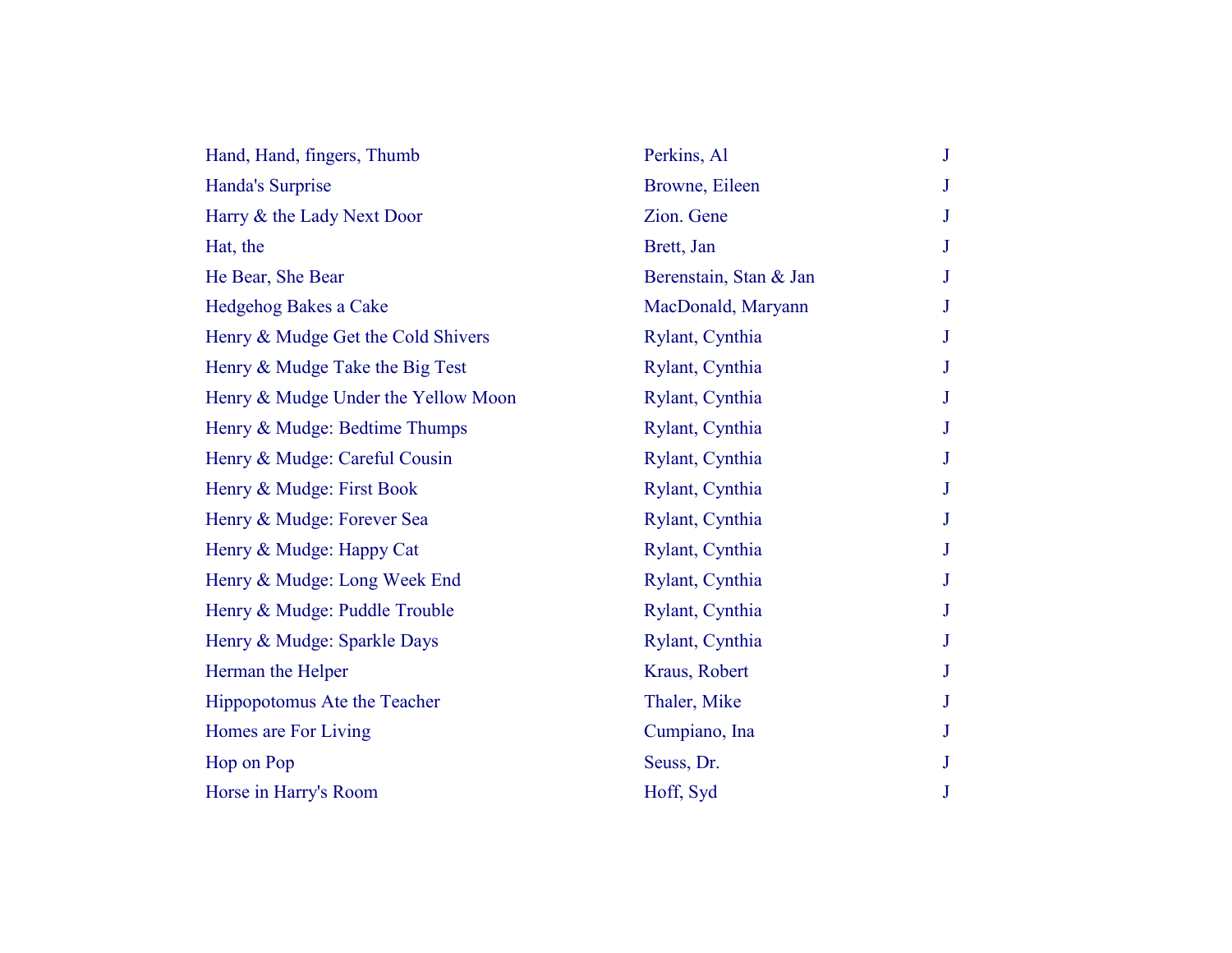| House that Jack Built                  | Peppe, Rodney                  | J |
|----------------------------------------|--------------------------------|---|
| <b>How Kittens Grow</b>                | <b>Selsam Millicent</b>        |   |
| How Much is that Doggie in the Window? | Merrill, Bob                   |   |
| I Can Read with my Eyes Shut           | Seuss, Dr.                     |   |
| <b>I</b> Love to Sneeze                | Schether, Ellen                |   |
| I Saw you in the Bathtub               | Schwartz, Alvin                |   |
| I Was So Mad                           | Mayer, Mercer                  |   |
| In a Dark Dark Room                    | Scheartz, Alvin                |   |
| In the Land of the Bolar Bear          | Scjwartz, Alvin                |   |
| Inch by Inch                           | Lionni, Leo                    |   |
| <b>Insects</b>                         | MacLulich, Carolyn. Scholastic |   |
| Jake and the Copycats                  | Rocklin, Joanne                |   |
| Jamberry                               | Dengen, B.                     |   |
| Jenny's Hat                            | Keats, Ezra Jack               |   |
| Jillian Jiggs                          | Gilman, P.                     |   |
| Jimmy Lee Did It                       | Cummings, Pat                  |   |
| <b>Johnny Lion's Book</b>              | Hurd, Edith Thacher            |   |
| Just a Daydream                        | Mayer, Mercer                  |   |
| Kenny and the Little Kickers           | Marzollo, Claudio              |   |
| Kick, Pass and Run                     | Kessler, Leonard               |   |
| <b>Kiss for Little Bear</b>            | Minarik, Else                  |   |
| Last One In is a Rotten Egg            | Kessler, Leonard               |   |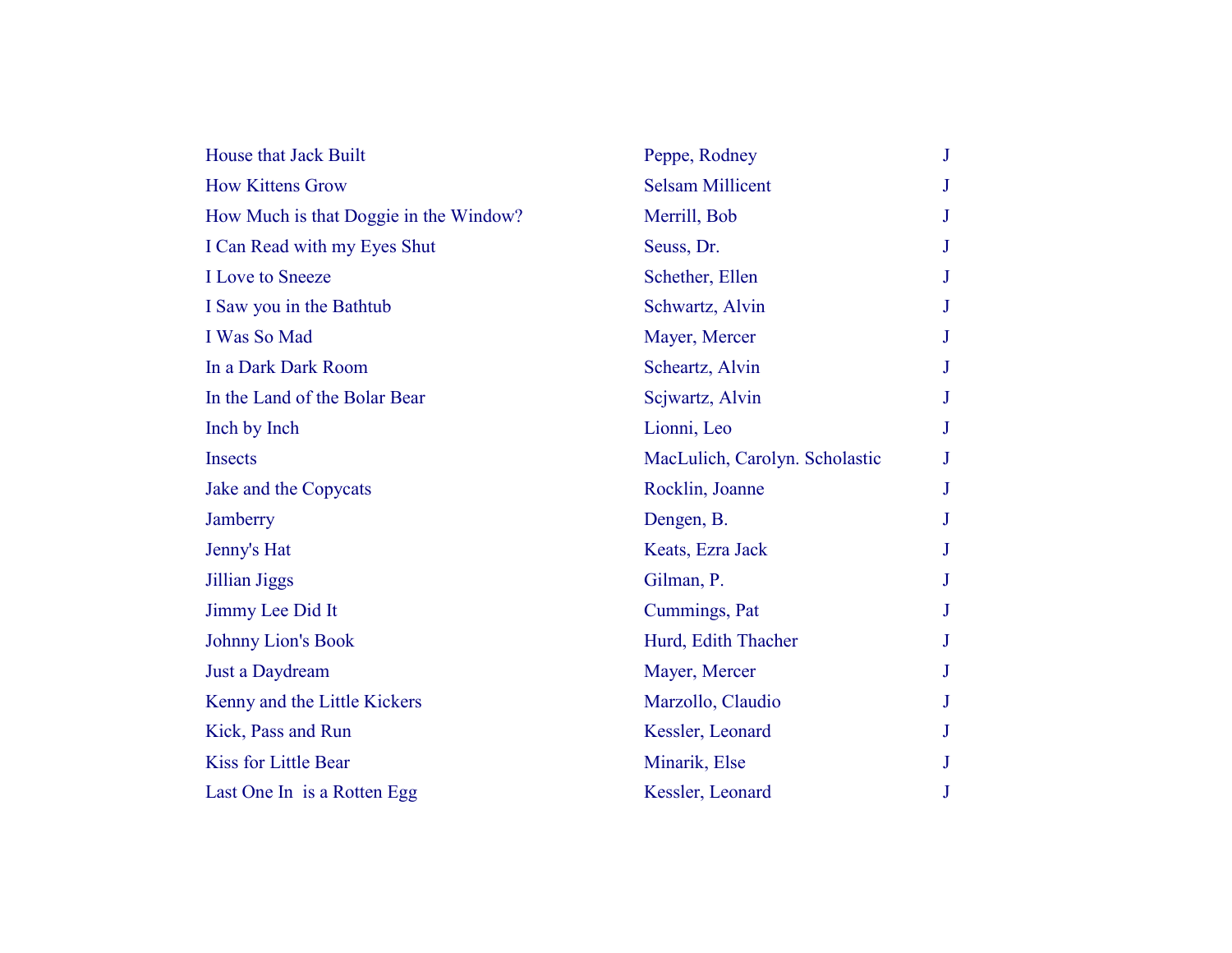| Let's Be Enemies                         | Udry, Janice          | J |
|------------------------------------------|-----------------------|---|
| <b>Listening Walk</b>                    | Showers, Paul         |   |
| <b>Little Bear</b>                       | Minarik, Else         |   |
| Little Bear's Friend                     | Minarik, Else         |   |
| <b>Little Bear's Visit</b>               | Minarik, Else         |   |
| Little Blue and Little Yellow            | Lionni, Leo           |   |
| Little Chick's Big Day                   | Kwitz, Mary           |   |
| <b>Little Fireman</b>                    | Brown, Margaret Wise  |   |
| Little Gorilla                           | Bornstein, Ruth       | J |
| Little Prarie House, the                 | Wilder, Laura Ingalls |   |
| Little Red Hen, The                      | Galdone, Paul         |   |
| Littles Get Trapped, the (first readers) | Slater, Teddy         |   |
| Long Ago Children                        | Nelson, JoAnne        |   |
| LuLu Goes to Witch School                | O'Connor Jane         |   |
| Marigold and Grandma on the Town         | Calmenson, Stephanie  |   |
| <b>Max</b>                               | Isadora, Rachel       |   |
| Merry Christmas, Amelia Bedelia          | Parish, Peggy         |   |
| Messy Bessy's School Desk                | McKissack, Patricia   |   |
| Mike Swan Sink or Swim                   | Heiligman, Deborah    |   |
| <b>Milk and Cookies</b>                  | Asch, Frank           |   |
| <b>Milton The Early Riser</b>            | Kraus, Robert         |   |
| Missing Tooth, The                       | Cole, Joanna          |   |
|                                          |                       |   |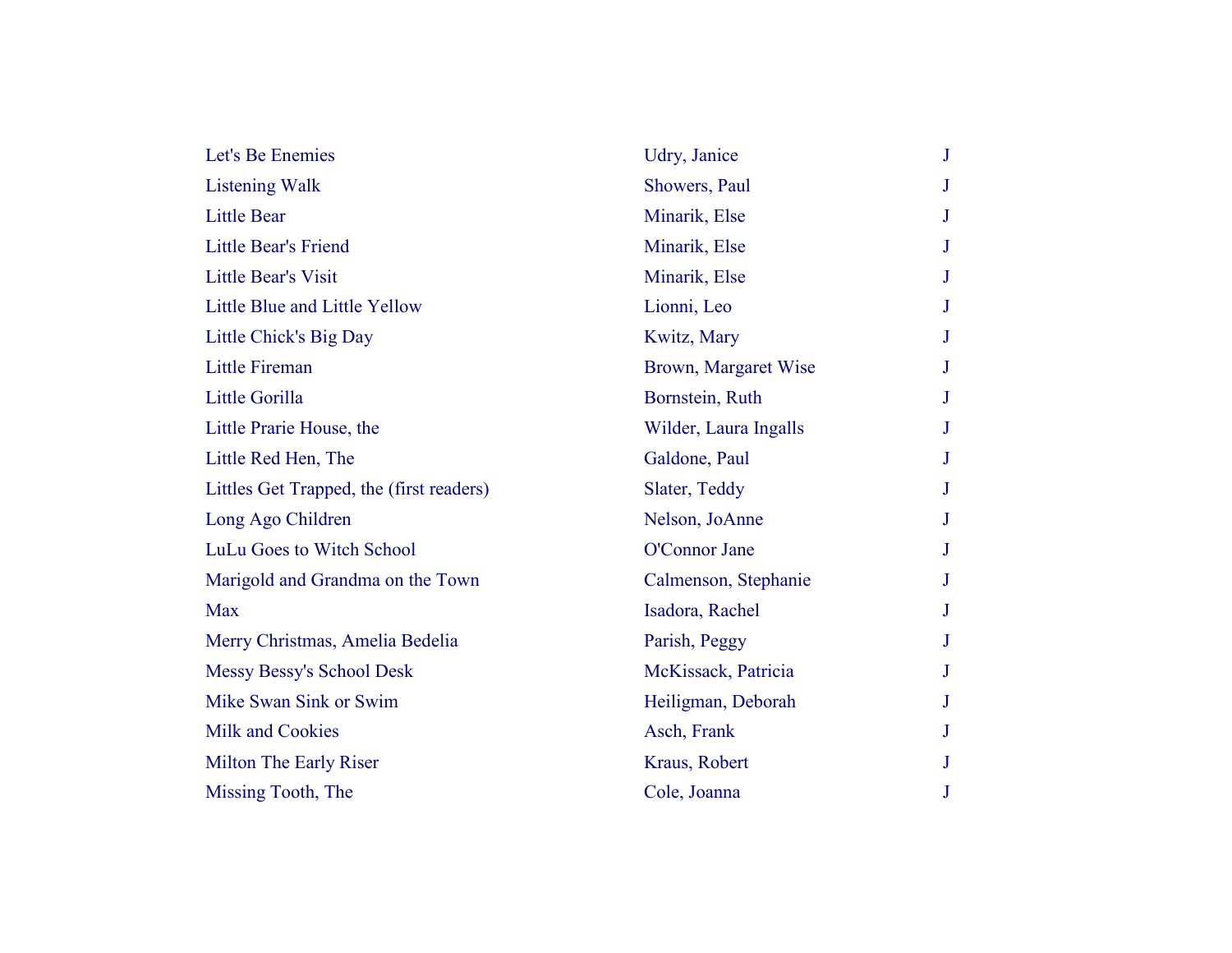| <b>Monster Manners</b>              | Cole, Joanna         | J |
|-------------------------------------|----------------------|---|
| <b>Moon Boy</b>                     | Brenner, Barbara     | J |
| Moonbear's Bargain                  | Asch, Frank          | J |
| <b>Moonbear's Shadow</b>            | Asch, Frank          |   |
| Moonbear's Skyfire                  | Asch, Frank          | J |
| Morris and Boris at the Circus      | Wiseman, Bernard     | J |
| Morris and Boris atSchool           | Wiseman, Bernard     | J |
| Morris Goes to School               | Wiseman, Bernard     |   |
| <b>Mouse Mess</b>                   | Riley, Linnea, Riley | J |
| <b>Mouse Soup</b>                   | Lobel, Arnold        | J |
| <b>Mouse Tales</b>                  | Lobel, Arnold        | J |
| Mouse Who Wanted to Marry, the      | Orgel, Doris         | J |
| Mr. Putter and Tabby Bake the Cake  | Rylant, Cynthia      |   |
| Mr. Putter and Tabby Pick the Pears | Rylant, Cynthia      | J |
| Mr. Putter and Tabby Pour the Tea   | Rylant, Cynthia      | J |
| Mr. Putter and Tabby Walk the Dog   | Rylant, Cynthia      | J |
| Much Bigger than Martin             | Kellogg, Steven      | J |
| My Brother Ant                      | Byars, Betsy         | J |
| Mystery of the Missing Dog          | Levy, Eizabeth       | J |
| <b>Newt</b>                         | Novak, Matt          |   |
| No More Monsters for me             | Parish, Peggy        | J |
| Norma Jean, Jumping Bean            | Cole, Joanna         | J |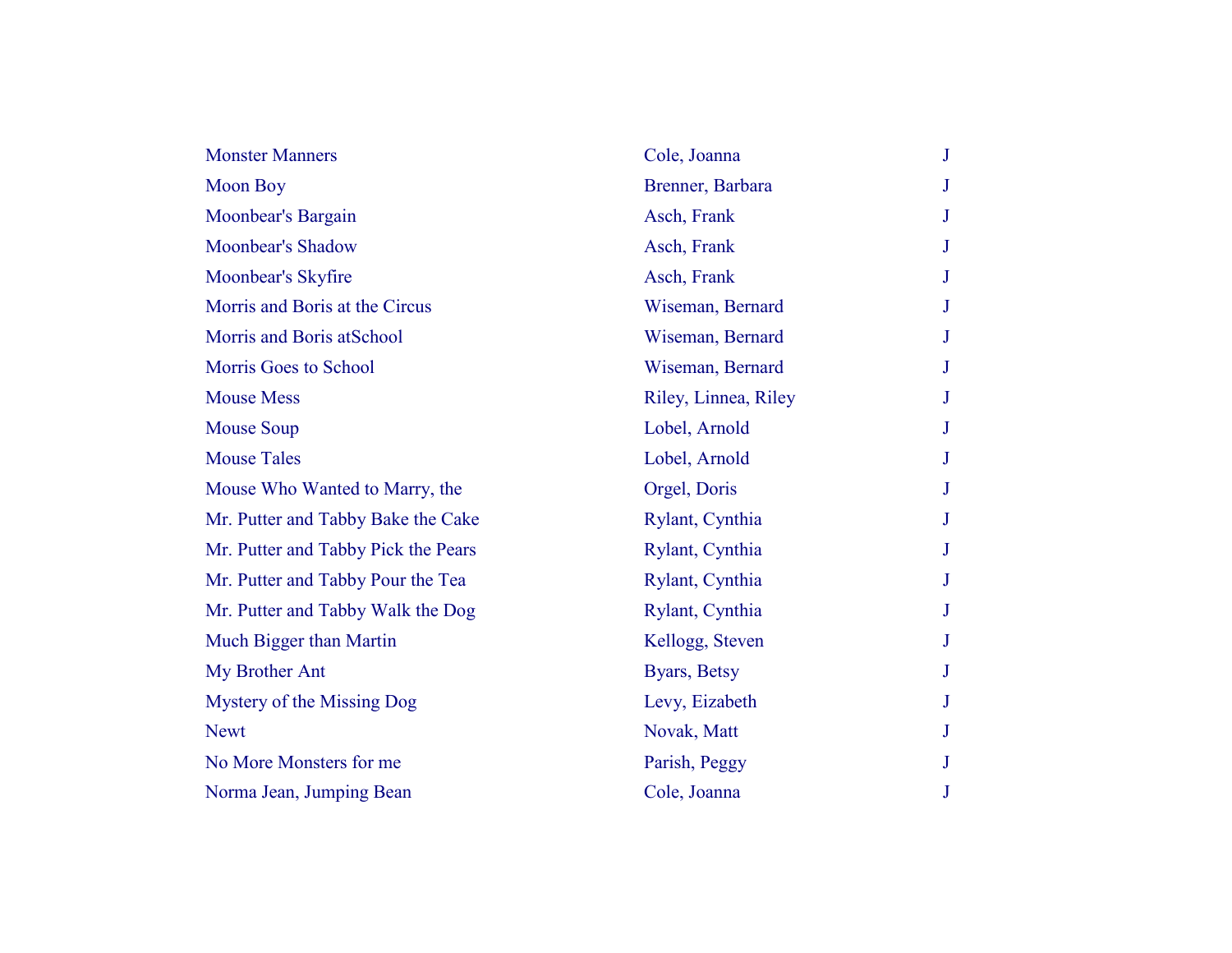| North, South, East, West         | Fowler, Allen: Rookie Science | J            |
|----------------------------------|-------------------------------|--------------|
| Not Now Said the Cow             | Oppenheim, Joanne             | J            |
| <b>Officer Buckle and Gloria</b> | Rathmann, Peggy               | J            |
| Old Man's Mittens, The           | Pollock, Yevonne              | J            |
| One of Each                      | Hoberman, MaryAnn             | J            |
| Oscar, Otter                     | Benchley, Nathaniel           | J            |
| Otto the Cat                     | Herman, Gail                  | J            |
| Owl at Home                      | Lobel, Arnold                 | J            |
| Pack 109                         | Thaler, Mike                  | J            |
| Parakeet Girl, the               | Sachs, Marilyn                | J            |
| Peace at Last                    | Murphy, Jill                  | $\mathbf{J}$ |
| Peter's Chair                    | Keats, Ezra Jack              | J            |
| Popcorn Shop, The                | Low, A.                       | J            |
| Poppleton                        | Rylant, Cynthia               | J            |
| Porcupine's Pajama Party         | Harshman, Terry               | $\mathbf{J}$ |
| Pretty good Magic                | Dubouski, Cathy               | J            |
| R is For Radish                  | Coxe, Molly                   | J            |
| Rabbit's Birthday Kite           | MacDonald, Maryann            | J            |
| <b>Rain Puddle</b>               | Holl, A.                      | J            |
| Red Leaf, Yellow Leaf            | Ehlert, Lois                  |              |
| <b>Roller Skates</b>             | Calmenson, Stephanie          | J            |
| Rooster Crows, The               | Petersham, Maud and Miska     | J            |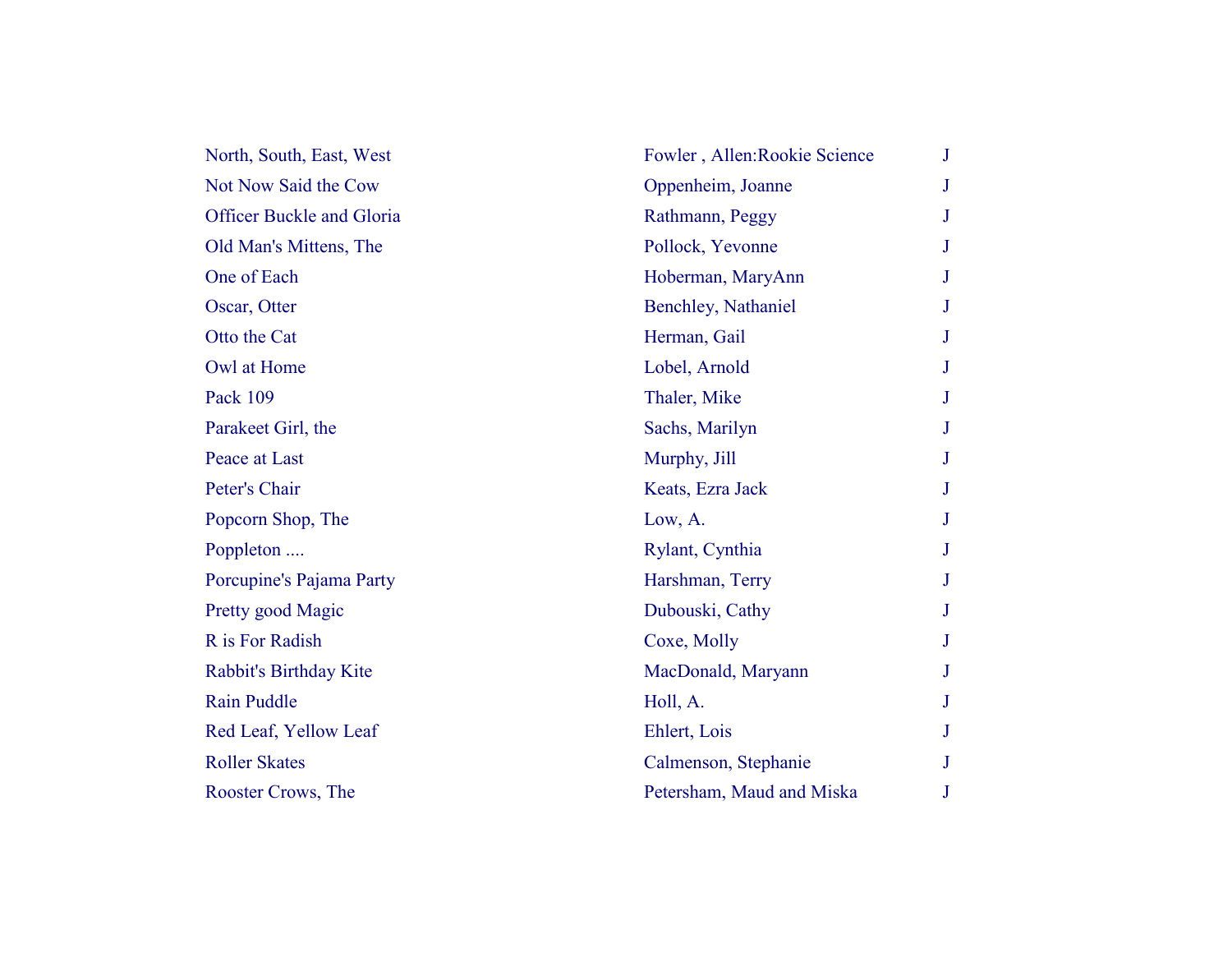| <b>Roses For Renee</b>             | Calenson, Stephanie     | $\mathbf{J}$ |
|------------------------------------|-------------------------|--------------|
| <b>Run Jump Whiz Splash</b>        | Rosenberry, Vera        | J            |
| Sam and the Firefly                | Eastman, Philip D.      | J            |
| Sam the Minuteman                  | Benchlley, Nathaniel    | J            |
| See You in Second Grade            | Cohen, Miriam           | J            |
| See you Tomorrow Charles           | Cohen, Miriam           | J            |
| <b>Seeds</b>                       | Saunders-Smith, Gail    | J            |
| <b>Shadows</b>                     | Struttard, Marie        | J            |
| Shaggy Sheep, the                  | Kratky, Lada Josefa     | J            |
| Show and Tell Frog                 | Oppenheim, Joanne       | J            |
| <b>Show TimePolk Street School</b> | Giff Patricia / Dell    | J            |
| <b>SkyFire</b>                     | Asch, Frank             | J            |
| <b>Slugs and Snails</b>            | Asch, Frank             | J            |
| <b>Small Wolf</b>                  | Benchlley, Nathaniel    | J            |
| Snowy Day, The                     | Keats, Ezra Jack        | J            |
| Somebody and the Three Bears       | <b>Tolhurst Marilyn</b> | J            |
| Somewhere                          | Baskwill, Jane          | J            |
| <b>Spot's First Christmas</b>      | Hill, Eric              | J            |
| <b>Starring First Grade</b>        | <b>Cohen Merriam</b>    | J            |
| <b>Stars</b>                       | Penner, Lucille         | J            |
| <b>Stone Soup</b>                  | McGovern, Ann           | J            |
| <b>Straight Line Wonder</b>        | Fox, Mem                | J            |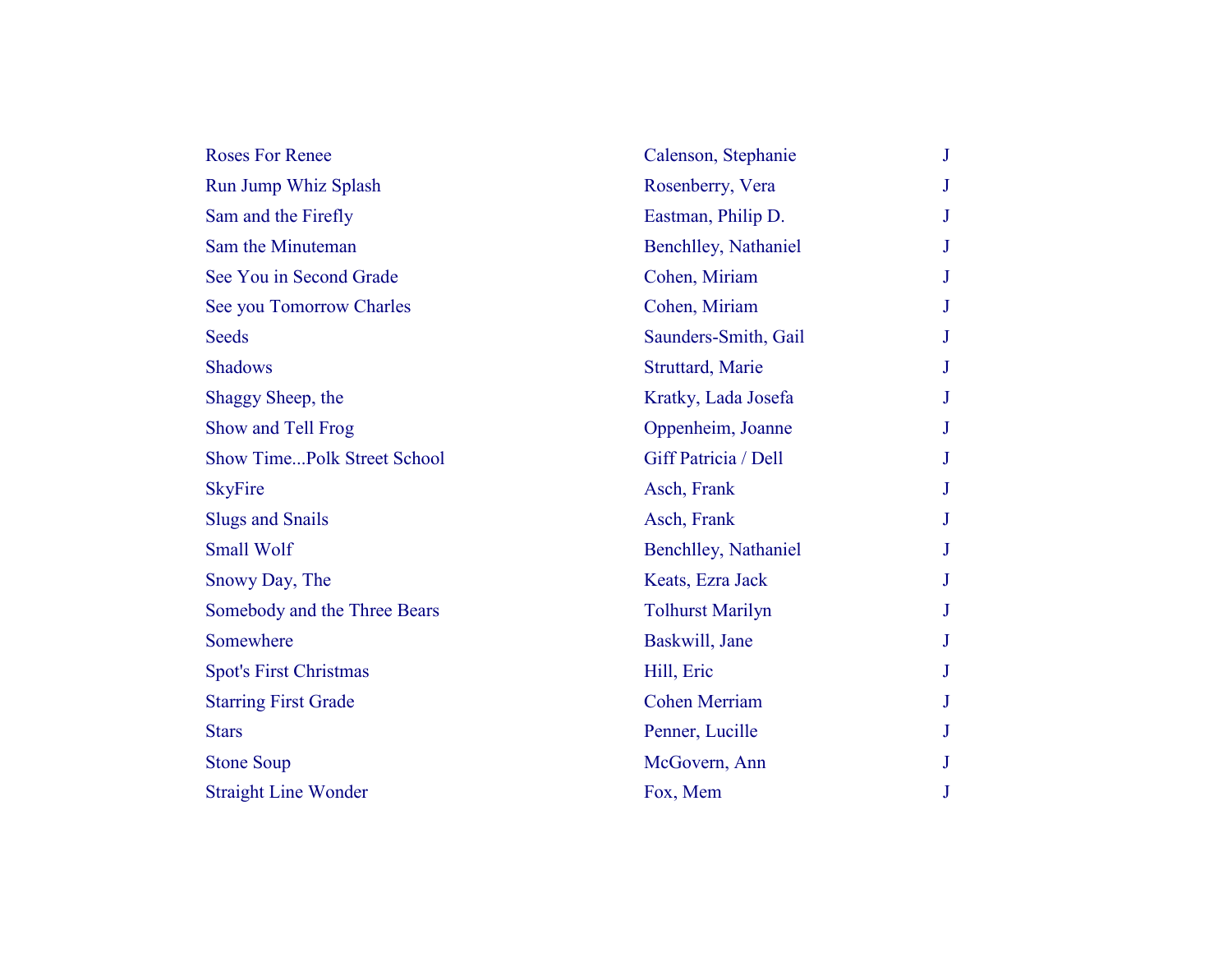| <b>Stripe</b>                        | Partis, Joanne             |  |
|--------------------------------------|----------------------------|--|
| <b>Sugar Snow</b>                    | Wilder, Laura Ingalls      |  |
| Summer in the Big Woods              | Wilder, Laura Ingalls      |  |
| Surprise Party, the                  | Prager, Annabelle          |  |
| Sword and the Stone, The             | Maccarone, Grace           |  |
| Teeny Tiny Woman, the                | Seuling, Barbara           |  |
| Ten Apples Up on Top                 | LeSieg, Theo               |  |
| <b>Ten Timid Ghosts</b>              | O'Connell, Jennifer        |  |
| <b>Terrific Trains</b>               | Mitton, Tony & Parker, Ant |  |
| There's a Wocket in My Pocket        | Seuss, Dr.                 |  |
| There's An Alligator Under My Bed    | Mayer, Mercer              |  |
| There's An Hippopotamus Under My Bed | Mayer, Mercer              |  |
| There's Something in My Attic        | Mayer, Mercer              |  |
| <b>Tom Sawyer</b>                    | Hall, Richard              |  |
| Tom the TV Cat                       | Heilbroner, Joan           |  |
| <b>Too Many Mice</b>                 | Brenner, Barbara           |  |
| <b>Too Many Rabbits</b>              | Parish, Peggy              |  |
| <b>Too Much Noise</b>                | McGovern, Ann              |  |
| Trial of the Screaming Teenager      | Giff Patricia / Dell       |  |
| <b>Two Silly Trolls</b>              | <b>Jewell Nancy</b>        |  |
| <b>Uncle Elephant</b>                | Lobel, Arnold              |  |
| Very Hungry Catapillar               | Carle, Eric                |  |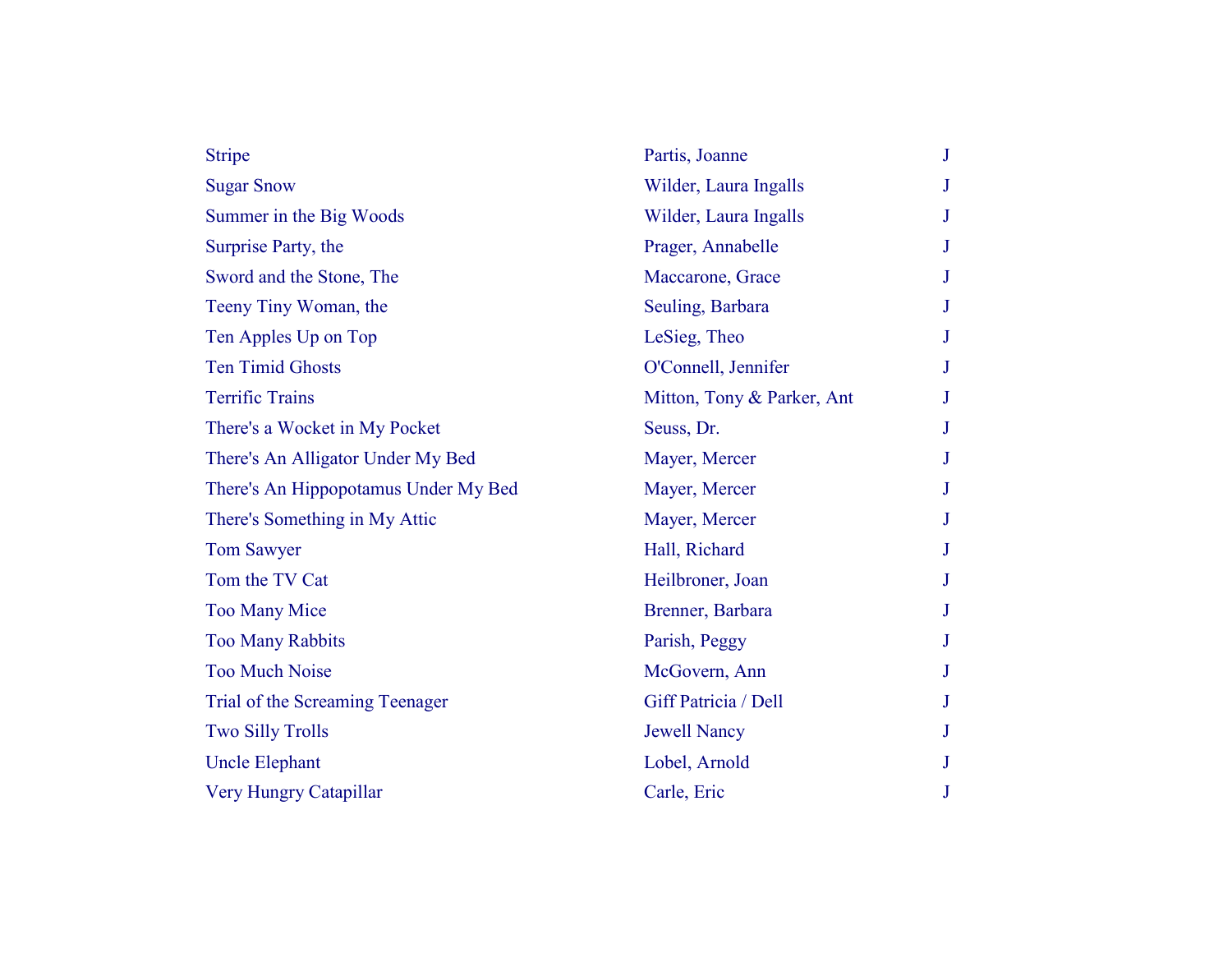| Very Worst Monster, The                 | Hutchins, Pat                | J |
|-----------------------------------------|------------------------------|---|
| Wake Me in the Spring                   | Preller, James               | J |
| What Do You Hear When the Cows Sing?    | Maestro, Marco Giulio        | J |
| When the King Rides by                  | Mahy, Margaret               | J |
| Where the Wild Things are               | Sendak, Maurice              | J |
| Who's a Pest                            | <b>Bonsall, Crosby</b>       | J |
| Winter on the Farm                      | Wilder, Laura Ingalls        | J |
| Wizard and Wart at Sea                  | Smith, Janice Lee            | J |
| Worst Show and Tell Ever, the           | Walsh, Rita                  | J |
| You are Much too Small                  | Michaut, Valerie/Bank Street | J |
| Young Cam Jansen and the Ice Scate      | Adler, David                 | J |
| Young Cam Jansen and the Lost Tooth     | Adler, David                 | J |
| Young Cam Jansen and the Missing Cookie | Adler, David                 | J |
| You're the Scardey Cat                  | Mayer, Mercer                | J |
| All About Things People Do              | Rice, Melanie and Chris      | K |
| <b>Allison's Puppy</b>                  | Bauer, Marion, Dane          | K |
| <b>Allison's Wings</b>                  | Bauer, Marion, Dane          | K |
| Arthur (books)                          | Hoban, Lillian               | K |
| <b>Arthur Babysits</b>                  | Brown, Marc                  | K |
| Arthur's Great Big Valentine            | Hoban, Lillian               | K |
| <b>Arthur's Honey Bear</b>              | Hoban, Lillian               | K |
| <b>Arthur's Loose Tooth</b>             | Hoban, Lillian               | K |
|                                         |                              |   |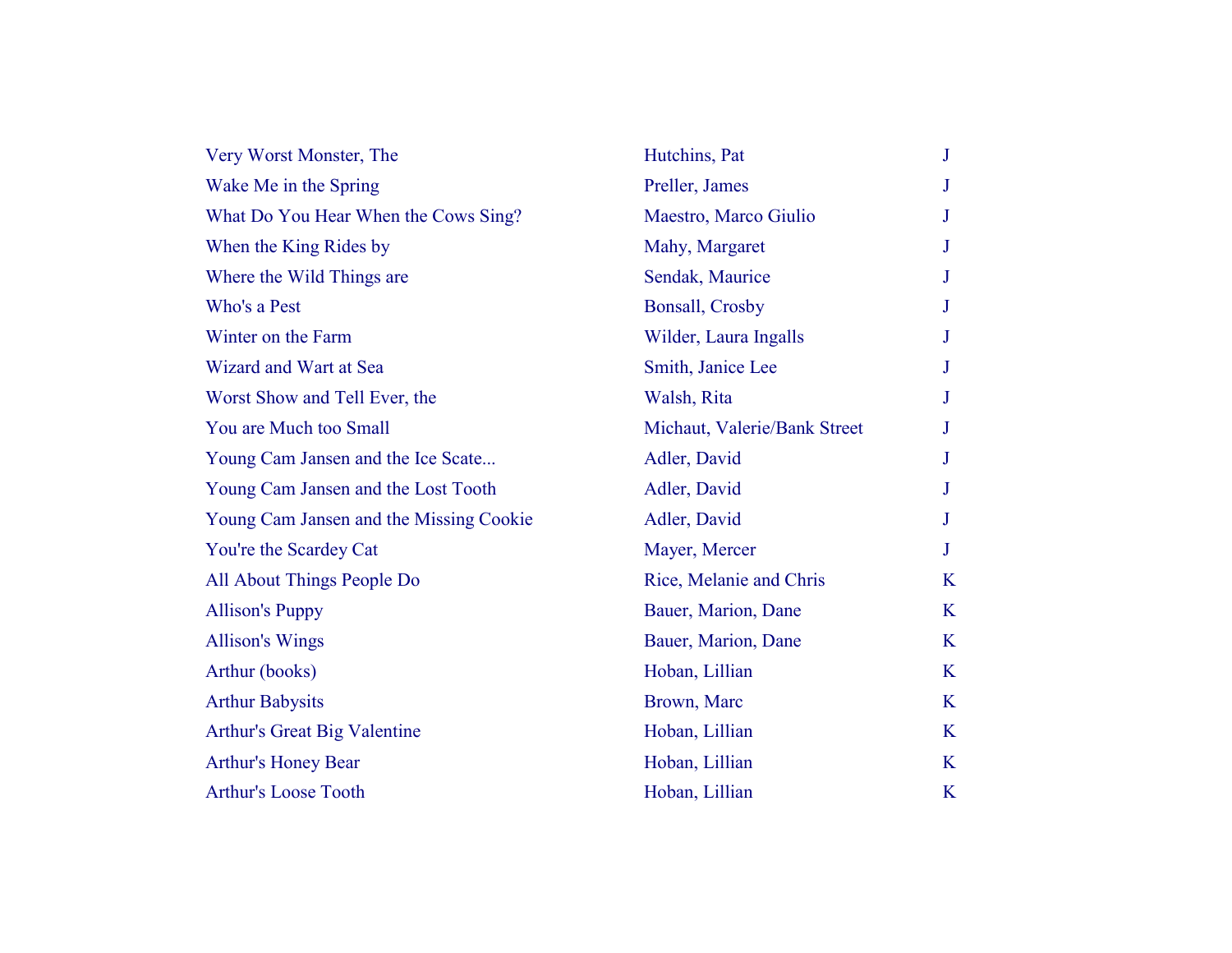| <b>Arthur's Prize Reader</b>          | Hoban, Lillian                | K |
|---------------------------------------|-------------------------------|---|
| <b>Aunt Eater Loves a Mystery</b>     | Cushman, Doug                 | K |
| <b>Aunt Eater's Mystery Christmas</b> | Cushman, Doug                 | K |
| Authur's Pen Pal                      | Hoban, Lillian                | K |
| <b>Baby Sister for Frances</b>        | Hoban, Russell                | K |
| <b>Bargain For Francis</b>            | Hoban, Russell                | K |
| <b>Baseball Ballerina</b>             | Cristaldi, Kathryn            | K |
| <b>Bat Bones and Spider Stew</b>      | Poploff, Michelle             | K |
| Be Ready at Eight                     | Parish, Peggy                 | K |
| Bear at the Beach                     | Carmichael, Clay              | K |
| Bear for Miguel, a                    | Alphin, Elaine M              | K |
| <b>Bear Goes to Town</b>              | Browne, Anthony               | K |
| <b>Bear's Toothache</b>               | McPhail, David                | K |
| <b>Beavers Beware</b>                 | Brenner, Barbara              | K |
| <b>Bedtime for Francis</b>            | Hoban, Russell                | K |
| <b>Best Friends for Frances</b>       | Hoban, Russell                | K |
| Best Teacher in the World, the        | Chardiet, Bernice             | K |
| Best Way to Play, The                 | Cosby, Bill                   | K |
| Big Balloon Race, the                 | Coerr, Eleanor                | K |
| <b>Big Sneeze</b>                     | Brown, Ruth                   | K |
| <b>Biggest Animal Ever</b>            | Fowler, Allen: Rookie Science | K |
| <b>Biggest Fish</b>                   | Kennan, Sheila                | K |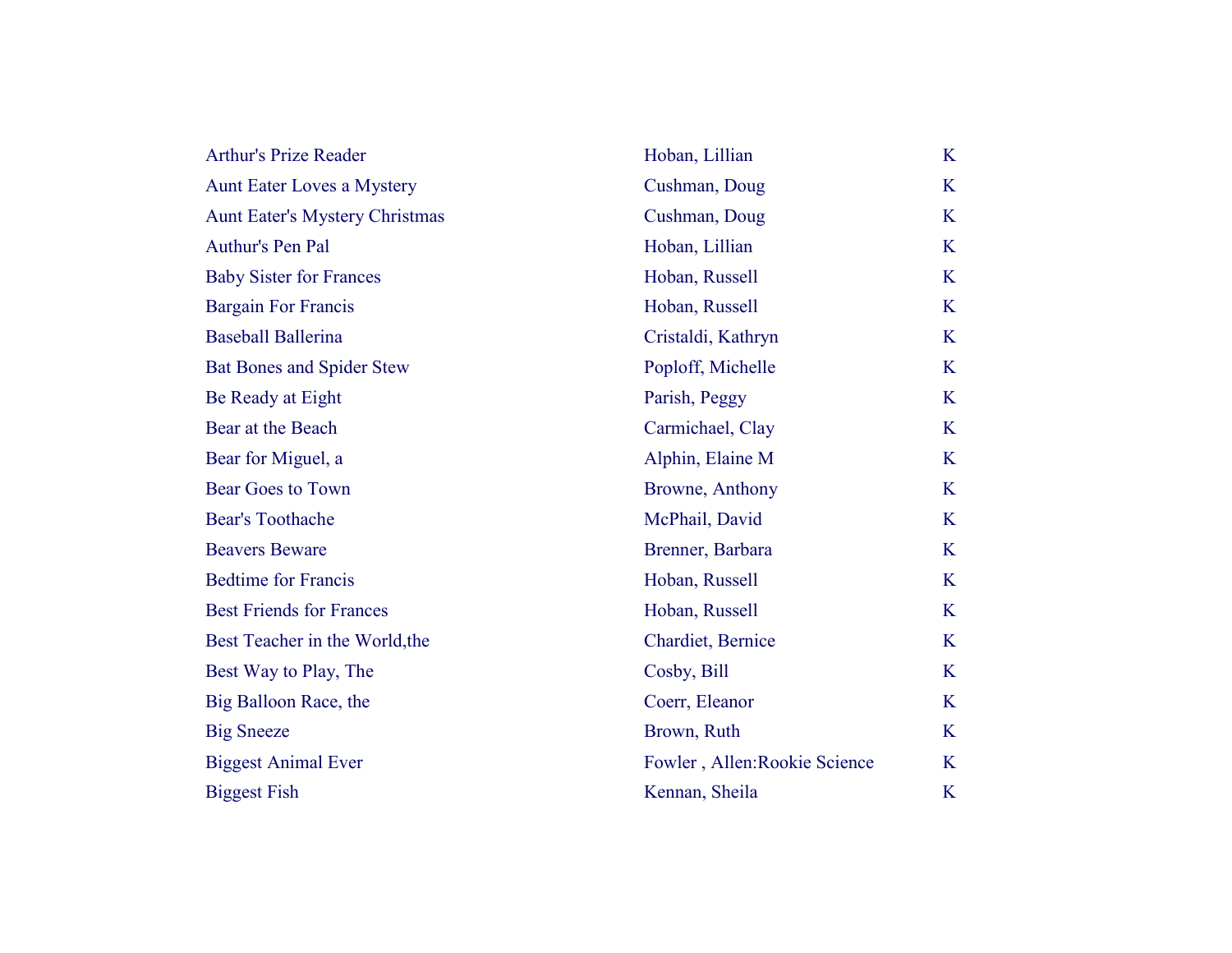| <b>Biggest Snowball Ever</b>       | Rogan, John              | K |
|------------------------------------|--------------------------|---|
| Biggest, Strongest, Fastest        | Crews, Donald            | K |
| <b>Birthday Bike for Brimhall</b>  | Delton, Judy             | K |
| <b>Birthday for Frances</b>        | Hoban, Russell           | K |
| Blind Man and the Elephant, The    | Blackstein, K.           | K |
| <b>Body Battles</b>                | Cole, Joanna             | K |
| <b>Bootsie Barker Ballerina</b>    | Bottner, Barbara         | K |
| <b>Boy Named Boomerm A</b>         | Esiason, Boomer          | K |
| Bread and Jam for Francis          | Hoban, Russell           | K |
| <b>Bremen-Town Musicians-Grimm</b> | Plume, Isle              | K |
| <b>Brenda's Private Swing</b>      | Chardiet, Bernice        | K |
| Buffalo Bill and the Pony Express  | Coerr, Eleanor           | K |
| <b>Bully Trouble</b>               | Cole, Joanna             | K |
| <b>Bully Trouble</b>               | Cole, Joanna             | K |
| Bumps in the Night                 | Allard, Harry            | K |
| <b>Bunny Runs Away</b>             | Chardiet, Bernice        | K |
| Busy Guy, A                        | Charnan, Simon           | K |
| <b>Butterflies</b>                 | Orgel, Doris             | K |
| Butterfly Life, A                  | Burke, Melissa Blackwell | K |
| <b>Camp Knock Knock</b>            | Douglas, Ann             | K |
| <b>Camp Knock Knock Mystery</b>    | Douglas, Ann             | K |
| Caps for Sale                      | Slobodkina, E.           | K |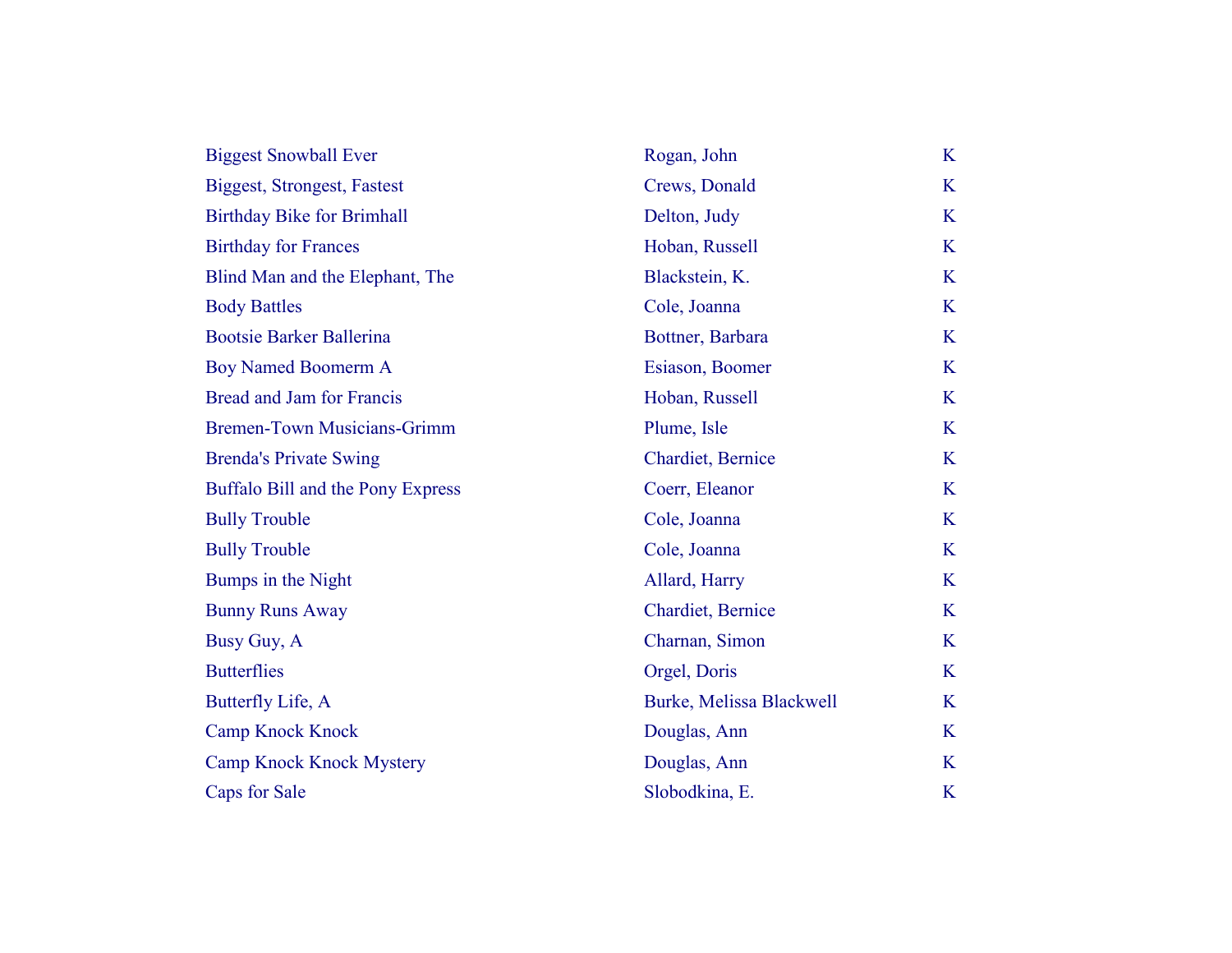| Stevens, Jan           | K |
|------------------------|---|
| <b>Bonsall, Crosby</b> | K |
| <b>Bonsall, Crosby</b> | K |
| <b>Bonsall, Crosby</b> | K |
| Hoban, Lillian         | K |
| <b>Bonsall, Crosby</b> | K |
| Parish, Peggy          | K |
| Henkes, Kevin          | K |
| Martin, Bill           | K |
| Heller, Ruth           | K |
| Sherrow, Victoria      | K |
| Wiseman, Bernard       | K |
| Levinson, Nancy Smiler | K |
| Cronin, Doreen         | K |
| Bridwell, Norman       | K |
| Bridwell, Norman       | K |
| Hutchins, Pat          | K |
| Yolen, Jane            | K |
| Freeman, Don           | K |
| Marshall, James        | K |
| Leo Ellis, Anne        | K |
| Bogart, Jo Allen       | K |
|                        |   |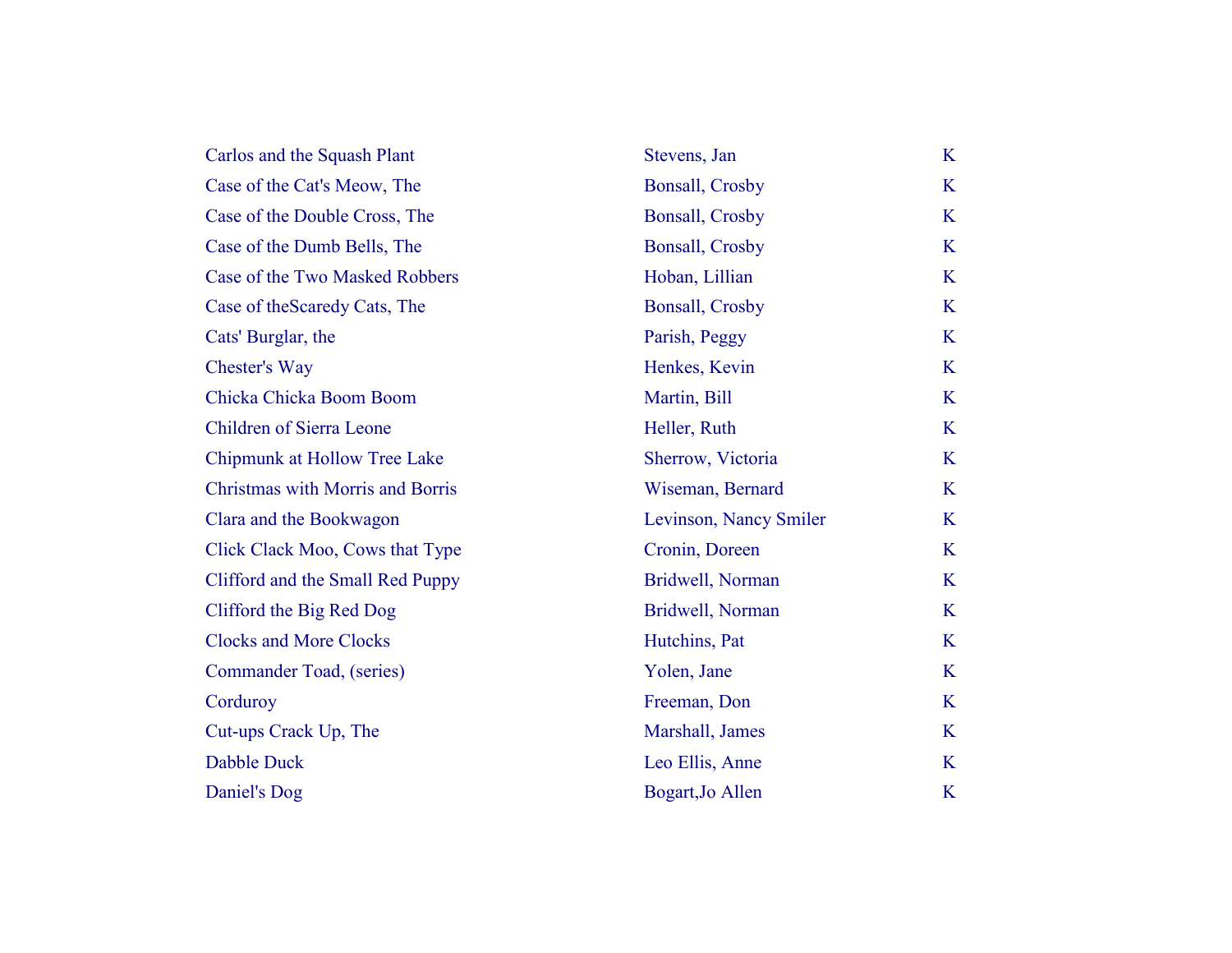| <b>Daniel's Duck</b>             | Bulla, Clyde Robert           | K |
|----------------------------------|-------------------------------|---|
| Darcy and Gran Don't Like Babies | Cutler, Jane                  | K |
| Day Jummy's Boa Ate the Wash     | Noble, Trinka, H              | K |
| Dede and the Dinosaur            | Cumpiano, Ina                 | K |
| <b>Dinasaur Time</b>             | Parish, Peggy                 | K |
| Do You Like Cats?                | Oppenheim, Joanne             | K |
| Ducks Don't Get Wet              | Goldin, A.                    | K |
| Effie                            | Allinson, Beverly             | K |
| Egg                              | Logan, Dick                   | K |
| Egyptian Cinderella, The         | Climo, Shirley                | K |
| <b>Elephant and Envelope</b>     | Gregorich, Barbara            | K |
| Fables                           | Lobel, Arnold                 | K |
| <b>Families are Different</b>    | Pellegrini, Nana              | K |
| Farmer in the Soup, the          | Littledale, Freva             | K |
| <b>Feeling Things</b>            | Fowler, Allen: Rookie Science | K |
| <b>First Flight</b>              | Stamper, Judith Bauer         | K |
| <b>Five Funny Frights</b>        | Bauer, Judith                 | K |
| Flash, Crash, Rumble             | Branley, F.                   | K |
| <b>Follow That Fish</b>          | Grebu, Devis/Bank Street      | K |
| <b>Foolish Miss Crow</b>         | Firmin                        | K |
| Four on the Shore                | Marshall, Edward              | K |
| Fox on the Job                   | Marshall, James               | K |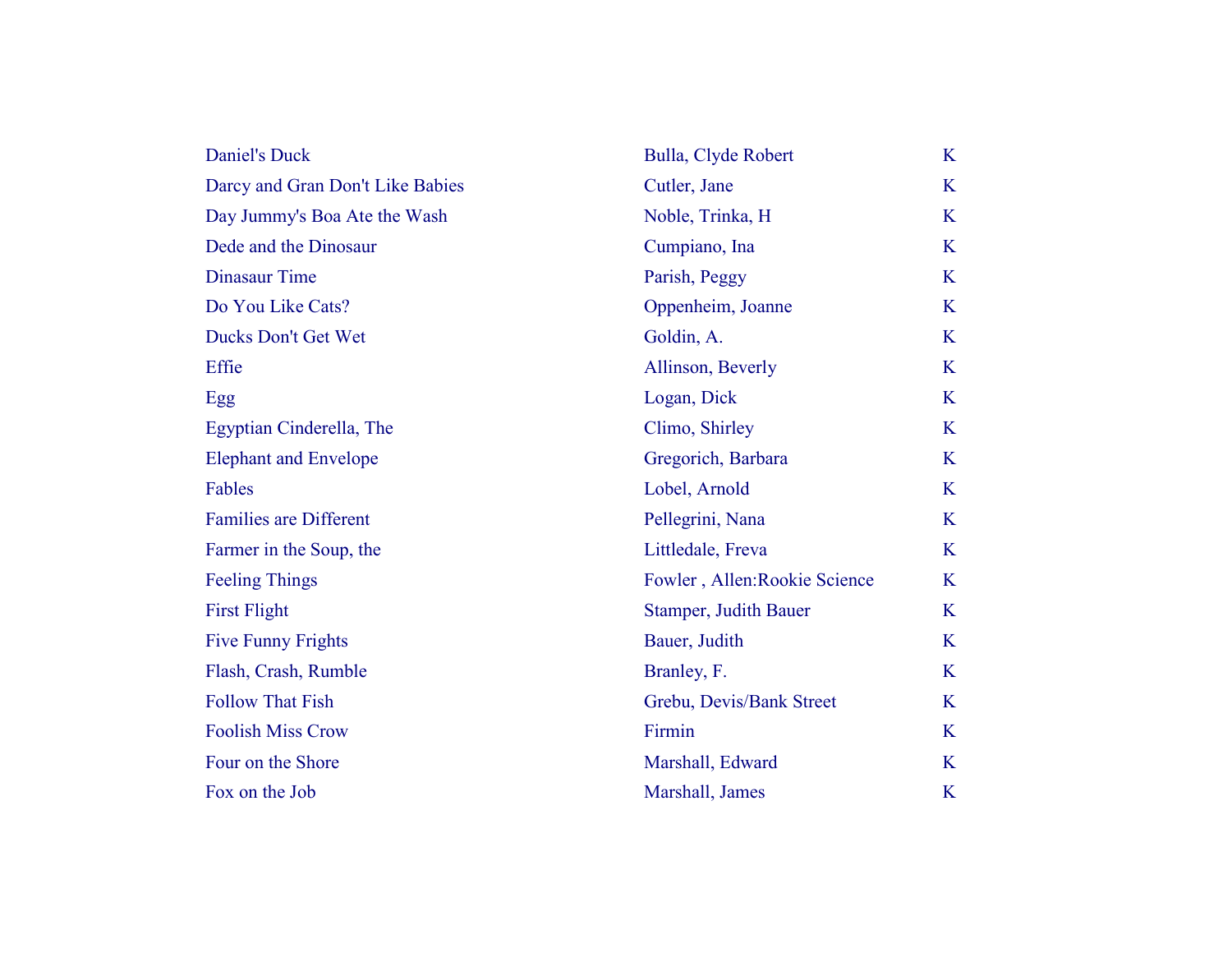| Franklin and the Tooth Fairy   | Bourgeois & Clark/Scholastic | K |
|--------------------------------|------------------------------|---|
| <b>Franklin Goes to School</b> | Bourgeois & Clark/Scholastic | K |
| Franklin Rides a Bike          | Bourgeois & Clark/Scholastic | K |
| <b>Franklin's New Friend</b>   | Bourgeois & Clark/Scholastic | K |
| Friends                        | Heine, Helme                 | K |
| Frog and Toad                  | Lobel, Arnold                | K |
| Frog and Toad All Year         | Lobel, Arnold                | K |
| Frog and Toad Are Friends      | Lobel, Arnold                | K |
| Frog and Toad Together         | Lobel, Arnold                | K |
| Frog Prince, The               | Tarcov, Edith                | K |
| <b>Froggy's First Kiss</b>     | Londan Jonathan / Scholastic | K |
| George the Drummer Boy         | Benchlley, Nathaniel         | K |
| <b>Geraldine's Blanket</b>     | Keller, Holly                | K |
| Go and Hush the Baby           | Bryars, Betsy                | K |
| Goat Who Couldn't Sneeze       | Avalos, Cecilia              | K |
| <b>Golly Sisters Go West</b>   | Bryars, Betsy                | K |
| Golly Sisters Ride again, the  | Bryars, Betsy                | K |
| Grandmas at Bat                | McCully, Emily Arnold        | K |
| Grandma's at the Lake          | McCully, Emily Arnold        | K |
| <b>Great Shamrock Disaster</b> | Giff Patricia / Dell         | K |
| <b>Greg's Microscope</b>       | <b>Selsam Millicent</b>      | K |
| Growing-up Feet, The           | Cleary, Beverly              | K |
|                                |                              |   |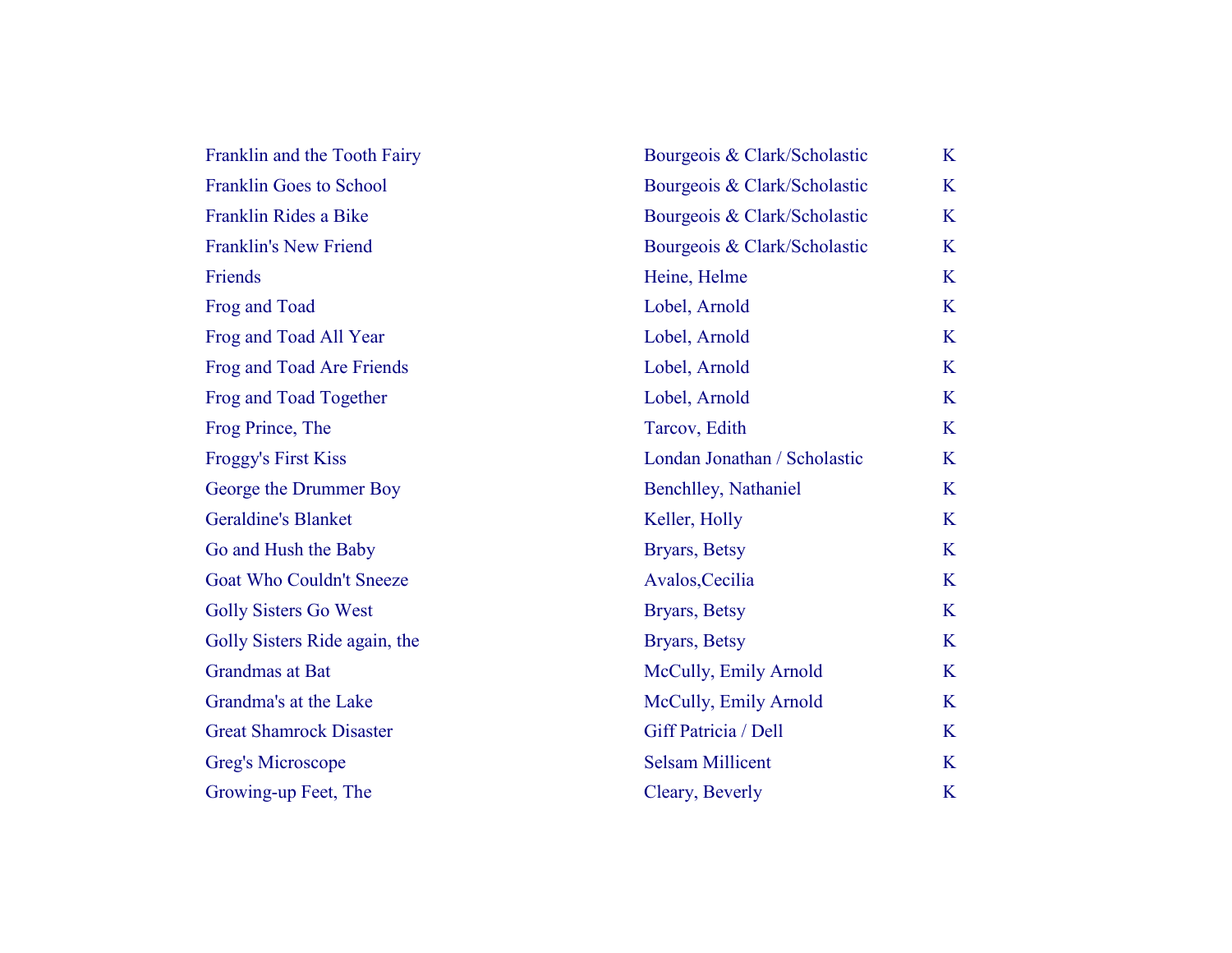| Halloween with Morris and Borris | Wiseman, Bernard              | K |
|----------------------------------|-------------------------------|---|
| <b>Happy Birthday Dear Duck</b>  | Bunting, Eve                  | K |
| Happy Valentine's DAy Miss Hildy | Grambling, Lois               | K |
| Harbor                           | Crews, Donald                 | K |
| Harold and the Purple Crayon     | Johnson, Crockett             | K |
| Harry and the Terrible Whatsit   | Gackerbach, Dick              | K |
| <b>Harry Hates Shopping</b>      | Armitage, Ronda               | K |
| Have you Seen Birds?             | Oppenheim, Joanne             | K |
| <b>Hearing Things</b>            | Fowler, Allen: Rookie Science | K |
| Henry and Mudge                  | Rylant, Cynthia               | K |
| Herbert the Timid Dragon         | Mayer - Golden                | K |
| Here Comes the Strikeout         | Kessler, Leonard              | K |
| Home in the Sky                  | Baker, Jeannie                | K |
| Horray for the Golly Sisters     | <b>Byars.</b> Betsy           | K |
| <b>Hot Air Henry</b>             | Calhoun, Mary                 | K |
| House is a House for me, A       | Hoberman, MaryAnn             | K |
| How Do You Know It's Fall?       | Fowler, Allen: Rookie Science | K |
| How Do You Know It's Spring?     | Fowler, Allen: Rookie Science | K |
| How Do You Know It's Winter?     | Fowler, Allen: Rookie Science | K |
| How Much Is A Million?           | Schwartz, David M.            | K |
| Hungry Mr. Fox                   | Firmin                        | K |
| I am Not afraid                  | Mann, Kenny                   | K |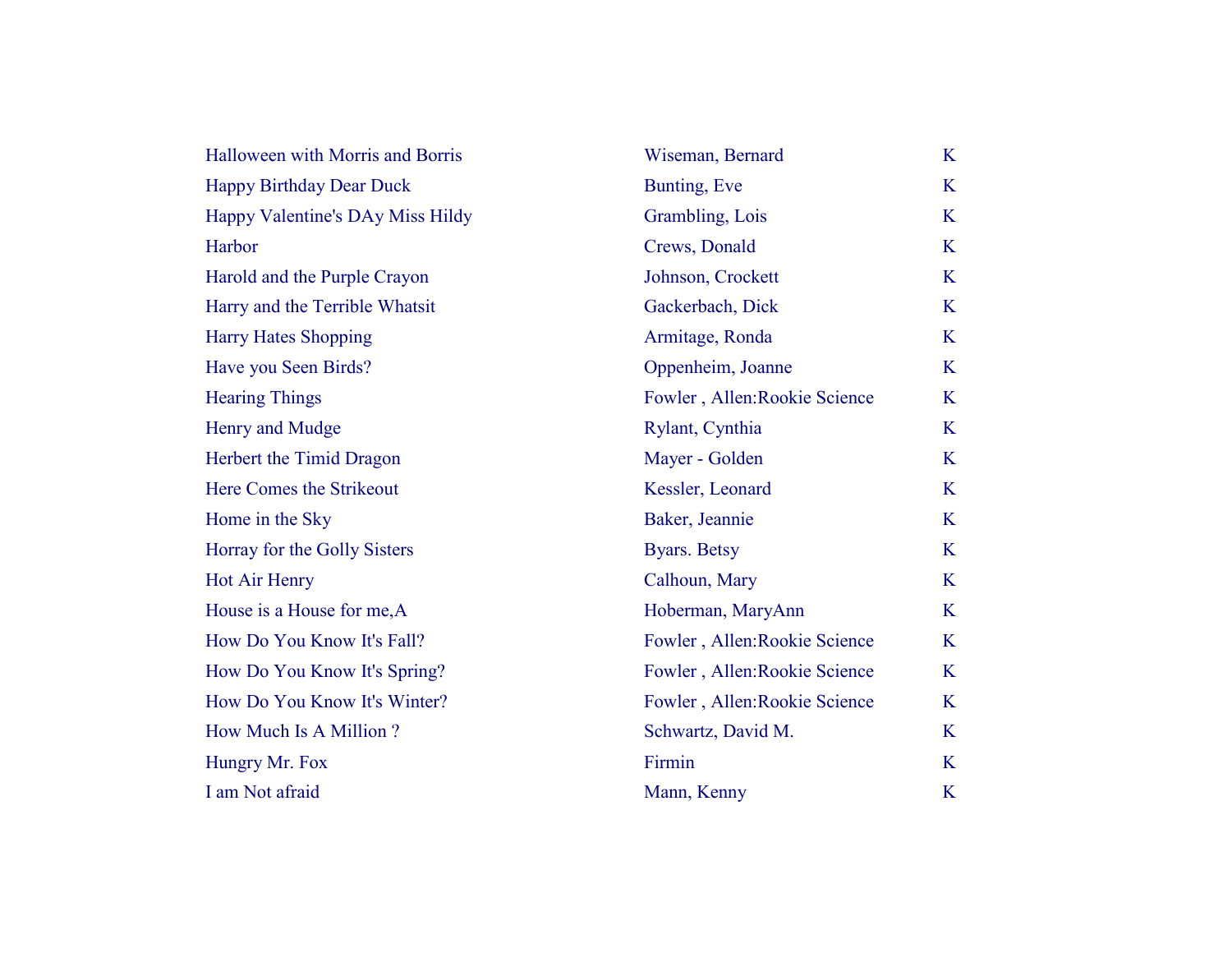| Ibis: A True Whale Story     | Himmelman, John               | K |
|------------------------------|-------------------------------|---|
| If You Give a Moose a Muffin | Numeroff, L.                  | K |
| If You Give a Mouse a Cookie | Numeroff, L.                  | K |
| I'll Be Home Soon, Snoopy    | Schulz, Charles               | K |
| <b>Imogene's Antlers</b>     | Small, David                  | K |
| In a FAraway Forest          | Kratky, Lada Josefa           | K |
| Island of the Skog, The      | Kellogg, Steven               | K |
| It Could Be Worse            | Stevenson/Greewnwillow        | K |
| It Could Still Be a Bird     | Fowler, Allen: Rookie Science | K |
| It Could Still Be a Cat      | Fowler, Allen: Rookie Science | K |
| It Could Still Be a Fish     | Fowler, Allen: Rookie Science | K |
| It Could Still Be a Mammal   | Fowler, Allen: Rookie Science | K |
| It Could Still Bea a Tree    | Fowler, Allen: Rookie Science | K |
| It's Halloweeen              | Prelutsky, Jack               | K |
| It's Valentine's Day         | Prelutsky, Jack               | K |
| Jack and the Beanstalk       | Weisner, David                | K |
| Jafta, The Town              | Lewin, Hugh                   | K |
| Jamaica's Find               | Havill, Jaunita               | K |
| Jessica                      | Henkes, Kevin                 | K |
| Joe and Betsy the Dinosaur   | Hoban, Lillian                | K |
| <b>Johnny Appleseed</b>      | Moore, Eva                    | K |
| <b>Just a Mess</b>           | Mayer, Mercer                 | K |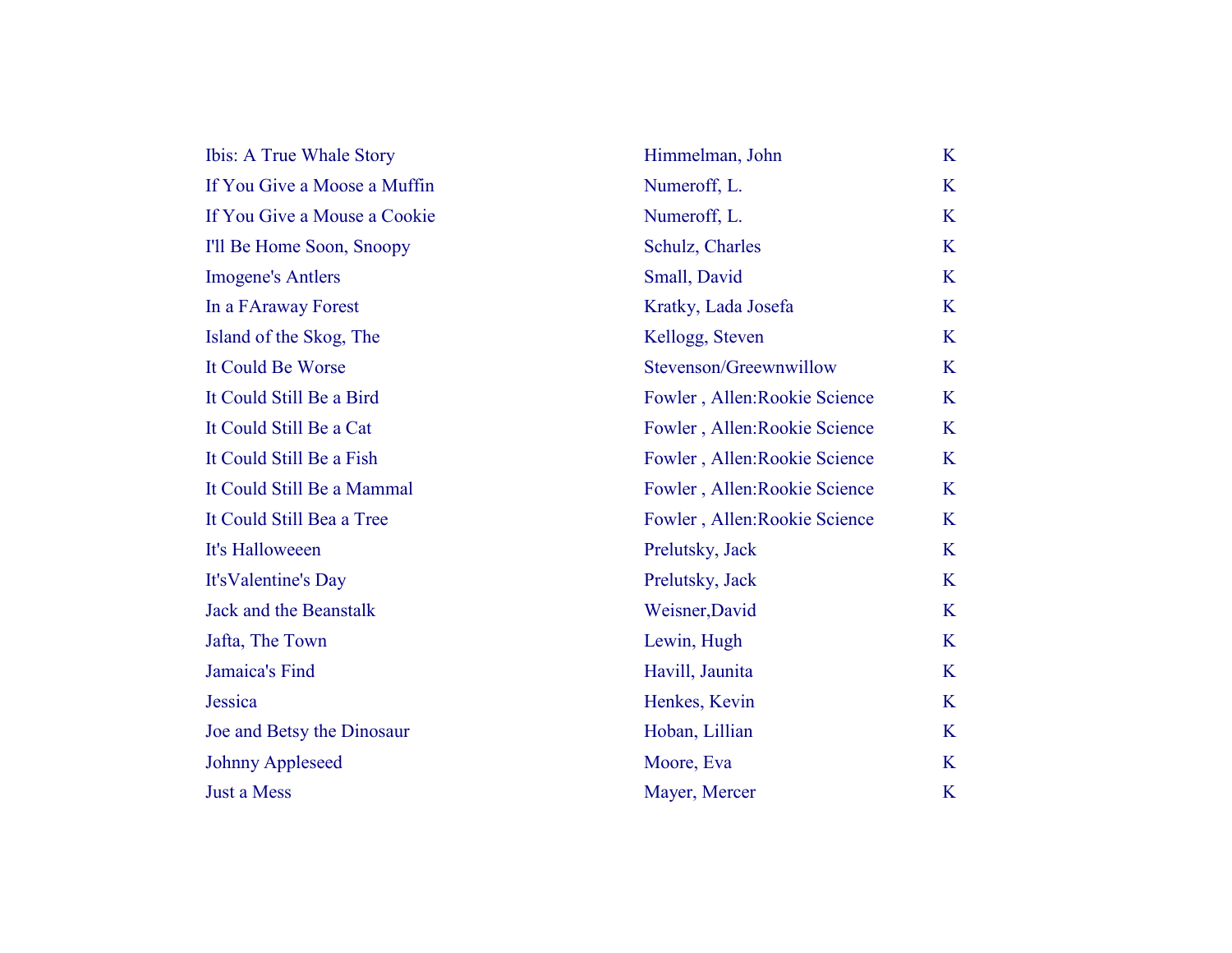| Just Me and My Puppy                      | Mayer, Mercer             | K       |
|-------------------------------------------|---------------------------|---------|
| Just us Women                             | Caines, Jeannette         | K       |
| Keep the Lights Burning Abbie             | Roop, Peter and Connie    | K       |
| King, the Mice and the Cheese             | Gurney , Nancy            | K       |
| Knock! Knock!                             | Carter, Jackie            | K       |
| Know Nothings, the                        | Spirn, MichelleDobel      | K       |
| <b>Last Puppy</b>                         | Asch, Frank               | K       |
| Let's Eat                                 | Zamarano, Ana             | K       |
| Letter to Amy, the                        | Keats, Ezra Jack          | K       |
| Lion and teh Mouse, the                   | Krensky, Stephen          | K       |
| Lionel and Louise                         | Krensky, Stephen          | K       |
| Lionel at Large                           | Krensky, Stephen          | K       |
| Lionel in the Fall                        | Krensky, Stephen          | K       |
| Lionel in the Spring                      | Krensky, Stephen          | K       |
| <b>Little Chief</b>                       | Hoff, Syd                 | K       |
| Little One Inch                           | Gibson, Akimi & Mercer, M | K       |
| Little Polar Bear & the Brave Little Hare | DeBeer, Hans              | K       |
| <b>Little Red Riding Hood</b>             | Schmidt, Karen            | K       |
| Little Runner of the Longhouse            | Baker, Betsy              | K       |
| Little Soup's Birthday                    | Peck, Robert              | K       |
| <b>Little Walrus Rising</b>               | Young, Carol              | K       |
| <b>Little Witch Goes to School</b>        | Hautzig, Deborah          | $\bf K$ |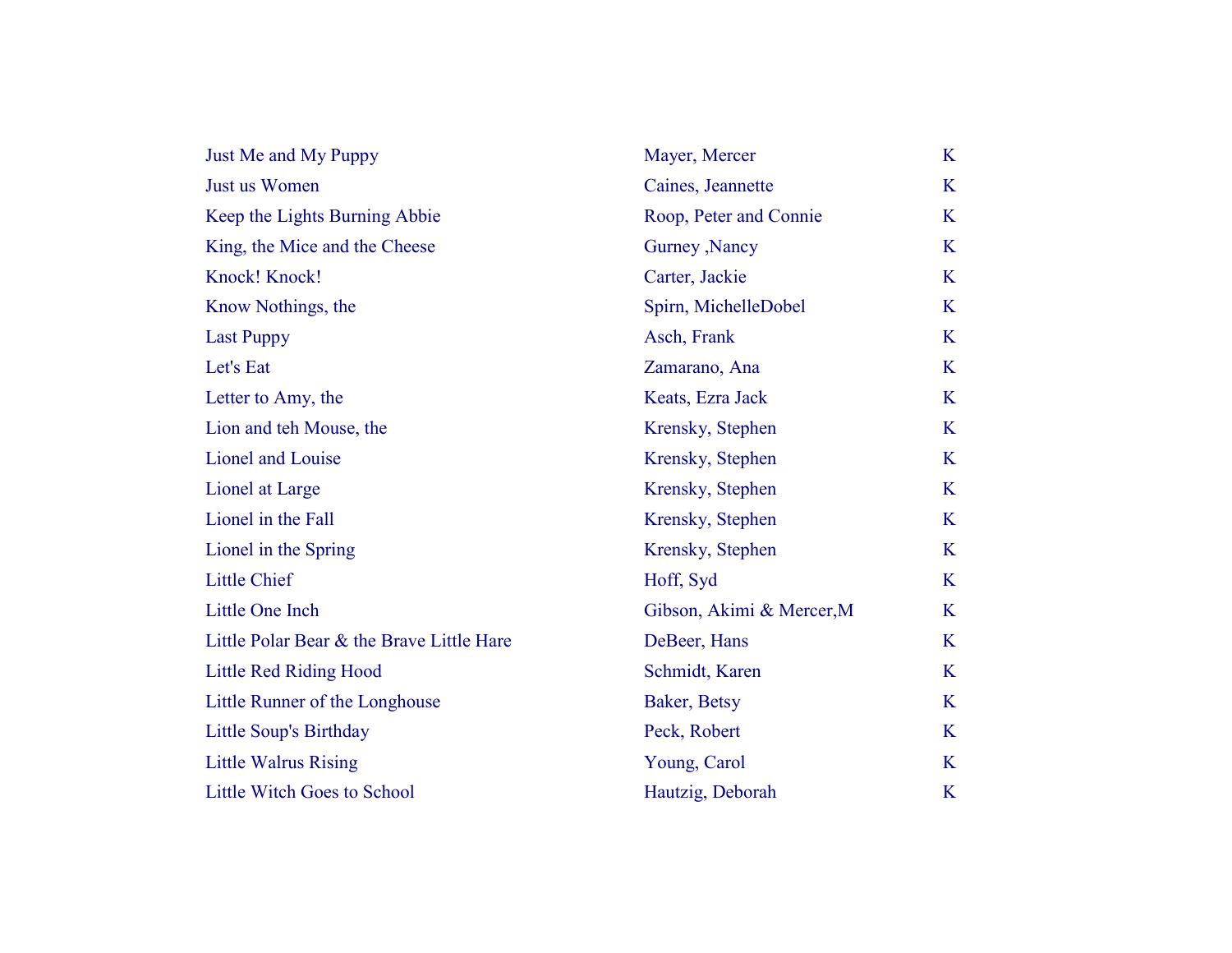| Little Witch's Big Night                         | Hautzig, Deborah        | K |
|--------------------------------------------------|-------------------------|---|
| Littles Go Around the World, the (first readers) | Slater, Teddy           | K |
| Littles Makes a Friend, the (first readers)      | Slater, Teddy           | K |
| Loinel and His Friends                           | Krensky, Stephen        | K |
| Lost in the Forest                               | Robinson, Fay           | K |
| Lunch at the Joy House CAfe                      | <b>Blackaby</b> , Susan | K |
| $M \& M$ and the  (series)                       | Ross, Pat               | K |
| Madeline                                         | Bemelmans, Ludwig       | K |
| <b>Madeline's Rescue</b>                         | Bemelmans, Ludwig       | K |
| Magic Box, the                                   | Brenner, Barbara        | K |
| Man Who Didn't Do His Dishes                     | Krasilovsky, P.         | K |
| <b>Manatee Winter</b>                            | Zoehfeld, Kathleen      | K |
| <b>Many Babas</b>                                | Croll, Carolyn          | K |
| Martin and the Teacher's Pets                    | Chardiet, M.            | K |
| Martin and the Tooth Fairy                       | Chardiet, M.            | K |
| May I Bring a Friend?                            | De Regniers, B.         | K |
| Me Too                                           | Mayer, Mercer           | K |
| Meanest Thing to Say, the                        | Cosby, Bill             | K |
| Meet M & M                                       | Ross, Pat               | K |
| <b>Memorial Day</b>                              | Frost, Helen            | K |
| <b>Messy Bessey's Closet</b>                     | McKissack, Patricia     | K |
| Molly the Brave and Me                           | O'Connor Jane           | K |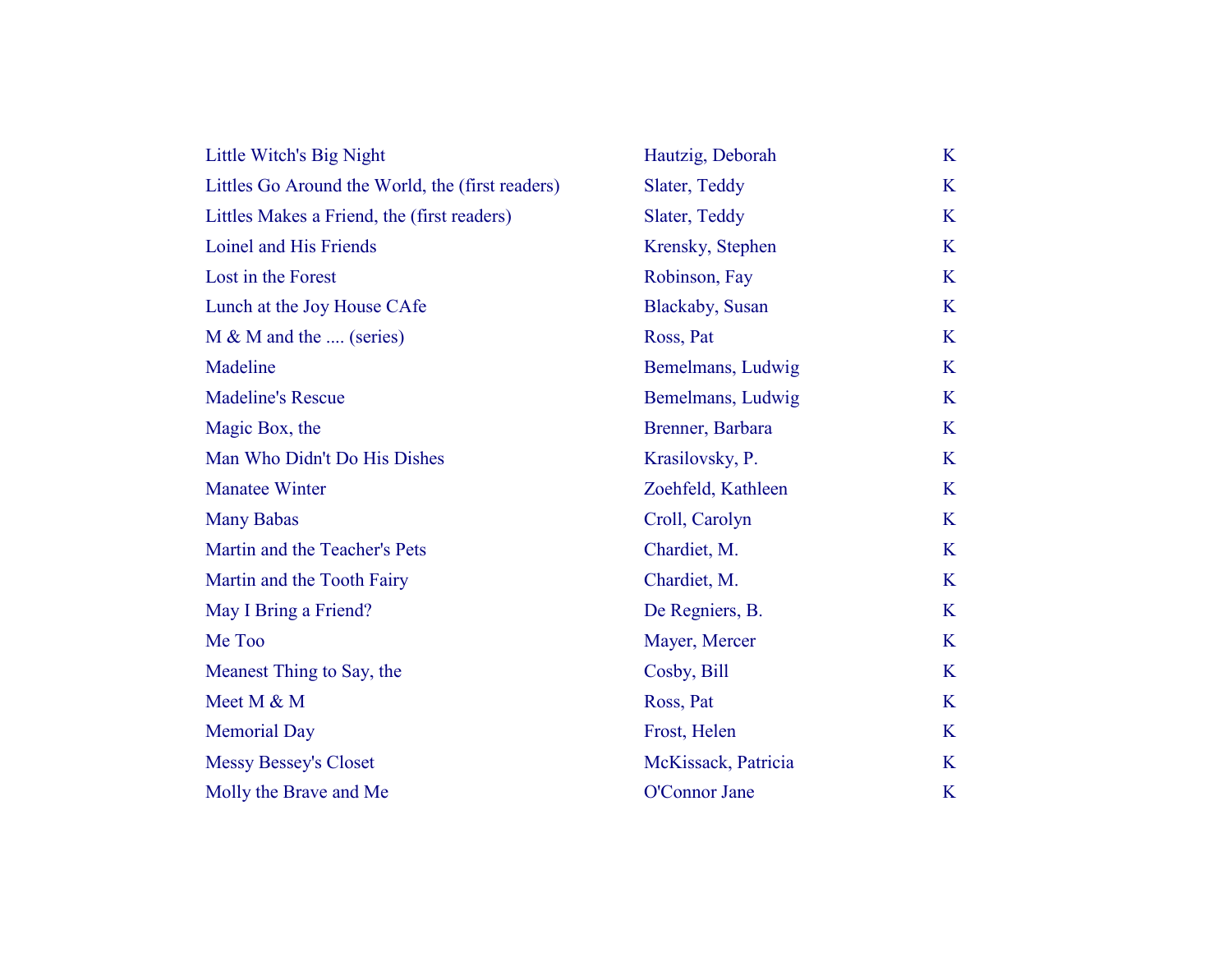| Monster Followed Me to School, A      | Mayer - Golden            | K       |
|---------------------------------------|---------------------------|---------|
| Monster from the Sea, the             | Hooks, William            | K       |
| <b>Monster Movie</b>                  | Cole, Joanna              | K       |
| More Tales of Oliver Pig              | Van Leeuwen, Jean         | K       |
| Mr. Sheep's Garden                    | Kratky, Lada Josefa       | K       |
| Mrs Huggins and Her Hen Hannah        | Dabcovich, Lydia          | K       |
| Nate the Great (series)               | Sharmat, Marjorie Weinman | K       |
| Nathan and Nicholas Alexander         | Delacre, Lulu             | K       |
| Never Let your Cat Make Lunch for You | Harris, Lee               | K       |
| Next time I Will, the                 | Orgel, Doris              | K       |
| <b>Nice New Neighbors</b>             | Brandenberg, Franz        | K       |
| No Fighting, No Biting!               | Minarik, Else             | K       |
| No Tooth, No Quarter!                 | Buller, Jon               | K       |
| Norman Plays Ice Hockey               | Gault, Claire & Frank     | K       |
| Old Woman and Her Pig, The            | Kimmel, Eric              | K       |
| On Mother's Lap                       | Scott, Ann                | K       |
| One Hundred Hungry Ants               | Pinczes, Elinor           | K       |
| Orca Song                             | Armour, Michael C         | K       |
| OutsideDog, the                       | Pomerantz, Charlotte      | K       |
| Ox-cart Man                           | Hall, Donald              | K       |
| Pancake, the                          | Lobel, Arnold             | K       |
| Parent's Night Fright                 | Levy, Eizabeth            | $\bf K$ |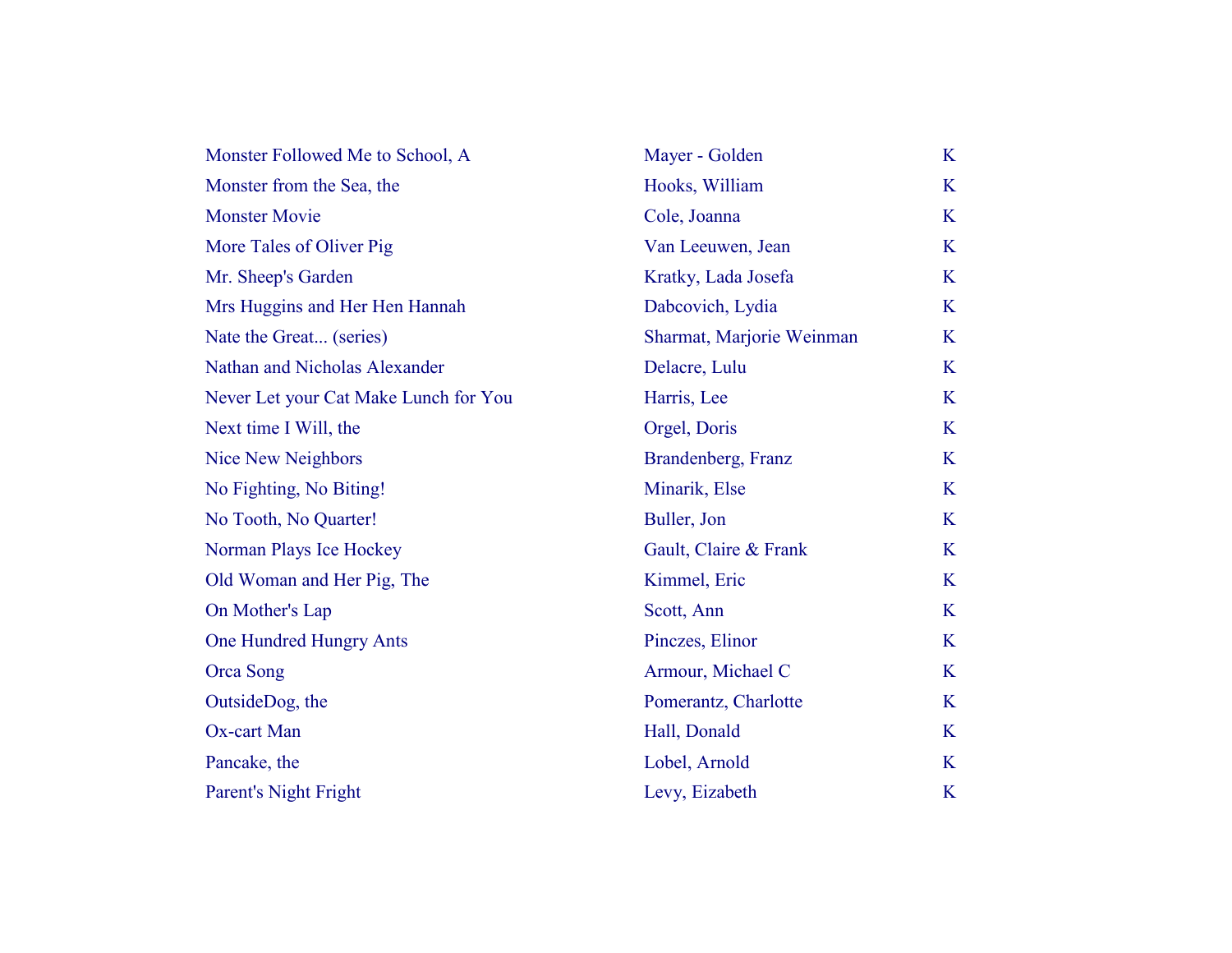| Peanut Butter Gang, the                  | Siracusa, Catherine    | K       |
|------------------------------------------|------------------------|---------|
| Pied Piper of Hamelin, the               | Hautzig, Deborah       | K       |
| Piggle                                   | <b>Bonsall, Crosby</b> | K       |
| Pocket for Corduroy                      | Freeman, Don           | K       |
| <b>Principal's New Clothes</b>           | Calmenson, Stephanie   | K       |
| Rise and Shine, Mariko-chan              | Tomioka, Chiyoka       | K       |
| Rollo and Tweedy and the Ghost at Dougal | Allen, Laura Jean      | K       |
| Ruby the Copycat                         | Rathmann, Peggy        | K       |
| Runaway Teddy Bear, The                  | Hofmann, Ginnie        | K       |
| Sam Who Never Forgets                    | Rice, Eve              | K       |
| <b>Sand Cake</b>                         | Asch, Frank            | K       |
| <b>Scaredy Dog</b>                       | Thomas, Jane Resh      | K       |
| <b>Scruffy</b>                           | Parish, Peggy          | K       |
| Secret of Foghorn Island                 | Hayes, Geoffrey        | K       |
| Sheila Rae, the Brave                    | Henkes, Kevin          | K       |
| <b>Shipwreck Saturday</b>                | Cosby, Bill            | K       |
| Shortest Kid in the World                | <b>Bliss, Corinne</b>  | K       |
| <b>Silly Tilly's Valentine</b>           | Hoban, Lillian         | K       |
| Smallest Cow in the World, the           | Paterson, Katherine    | K       |
| <b>Snow Lion</b>                         | McPhail, David         | K       |
| <b>Snow White and REd Rose</b>           | Hunia, Fran            | K       |
| Snowball War, the                        | Chardiet, Bernice      | $\bf K$ |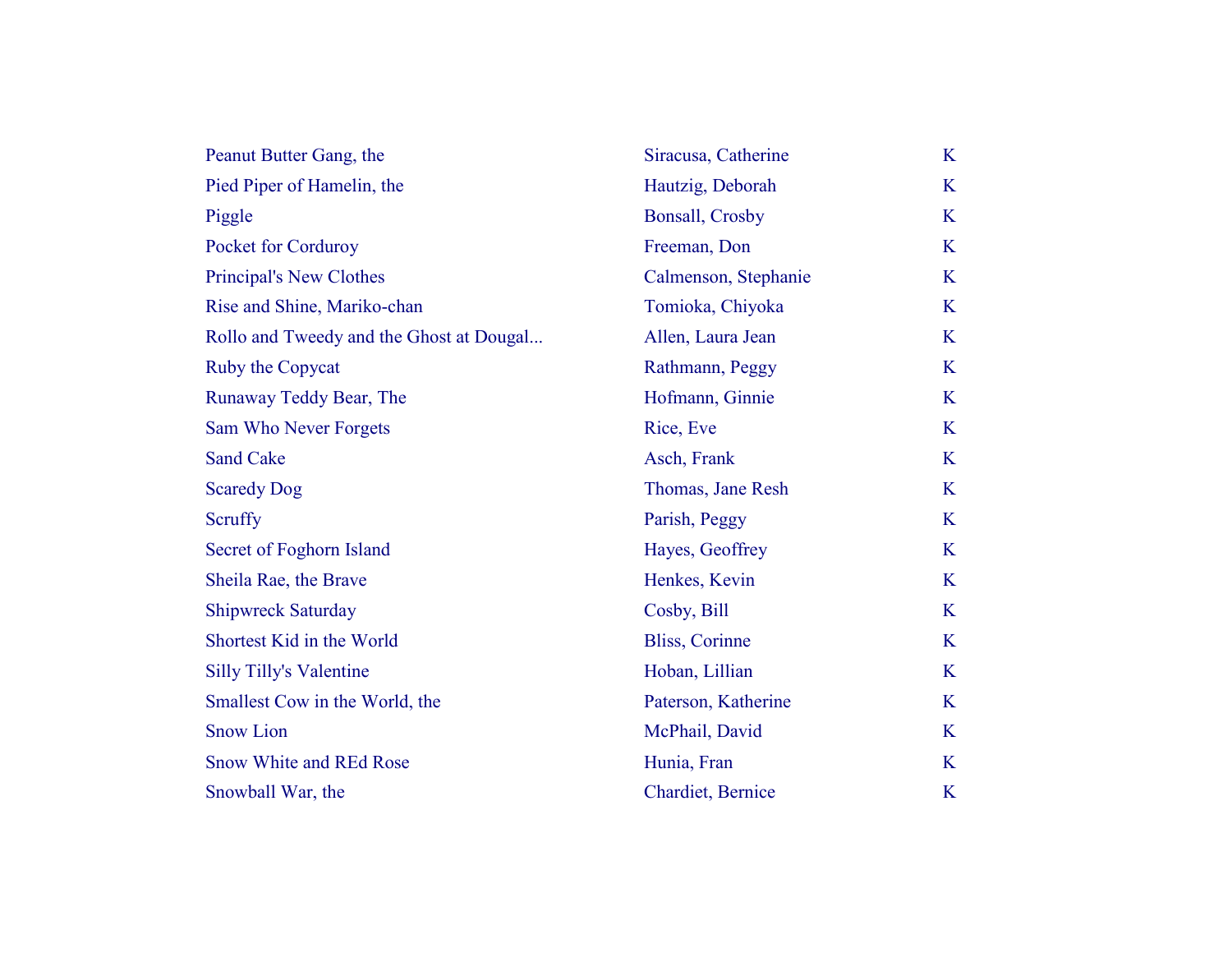| <b>Snowshoe Thompson</b>                        | Smiler, Levinson | K |
|-------------------------------------------------|------------------|---|
| So Many bunnies                                 | Walton, Rick     | K |
| Soap Soup and other Verses                      | Kuskin, Karla    | K |
| <b>Soccer Cousins</b>                           | Marzollo, Jean   | K |
| <b>Space Rock</b>                               | Buller, Jon      | K |
| Stan the Hot Dog Man                            | Kessler, Ethel   | K |
| <b>Stone Soup</b>                               | Brown, Marcia    | K |
| <b>Surprise Party</b>                           | Hutchins, Pat    | K |
| <b>Teddy Bear Cures a Cold</b>                  | Gretz, Susanna   | K |
| <b>Teeny Tiny Woman</b>                         | Galdone, Paul    | K |
| That Fat Hat                                    | Barlam, Joanne   | K |
| There's a Hippopotamus Under my Bed             | Thaler, Mike     | K |
| This is My Friend                               | Mayer, Mercer    | K |
| <b>Three Bears</b>                              | Galdone, Paul    | K |
| Three Billy Goat's Gruff                        | Stevens, Janet   | K |
| Three By the Sea                                | Marshall, Edward | K |
| Three Days on a River in a Red Canoe            | Williams, Vera   | K |
| Three Ducks Went Wandering                      | Roy, Ron         | K |
| Three Stories you Can Read to your $Cat(\&Dog)$ | Miller, Sara     | K |
| Three Up a Tree                                 | Marshall, James  | K |
| <b>Too Many Babas</b>                           | Croll, Carolyn   | K |
| Treasure of the Lost Lagoon, the                | Hayes, Goeffrey  | K |
|                                                 |                  |   |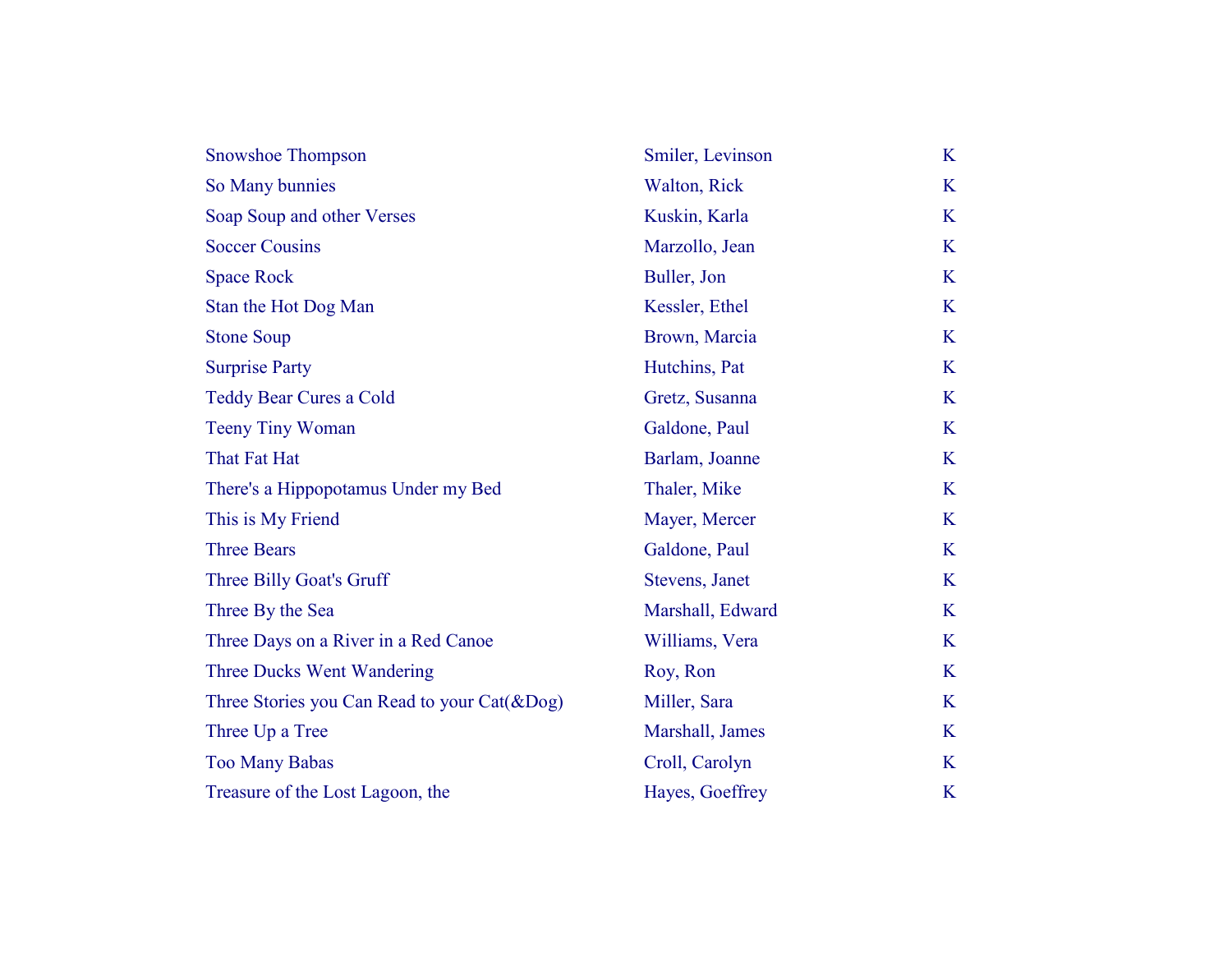| <b>Tumble Bumble</b>                   | <b>Bond felicia</b>      | K |
|----------------------------------------|--------------------------|---|
| <b>Two Dog Biscuits</b>                | Cleary, Beverly          | K |
| <b>Wagon Wheels</b>                    | Brenner, Barbara         | K |
| We Scream for Ice Cream                | Chardiet, Bernice        | K |
| <b>Weather Words</b>                   | Gibbons, Gail            | K |
| <b>Well I Never</b>                    | Chardiet, B. & Maccarone | K |
| What a Day!                            | Miranda, Anne            | K |
| When I Get Bigger                      | Mayer, Mercer            | K |
| When Will We be Sisters?               | Kroll, Virginia L.       | K |
| Where are the Bears?                   | Winters, Kay             | K |
| Where is the Bear?                     | Nims, Barbara            | K |
| Who Put the Pepper in the Pot          | Cole, Joanna             | K |
| Who Sank the Boat?                     | Allen, Pamela            | K |
| Who's Afraid of the big Bad Bully?     | Slater, Teddy            | K |
| Wind and the Sun                       | dePaloa, Tomie           | K |
| Wings, A Tale of Two                   | Marshall, James          | K |
| Wolf's Chicken Stew, the               | Kasza, Keiko             | K |
| Zach's Alligator                       | Mozelle, Shirley         | K |
| Zach's Alligator Goes to school        | Mozelle, Shirley         | K |
| 100th Day Worries                      | Cuyer, Margery           | L |
| Adventures of Granny Gatman, the       | Meadows, Granny          | L |
| Adventures of the Buried Treasure, the | McArthur, Nancy          | L |
|                                        |                          |   |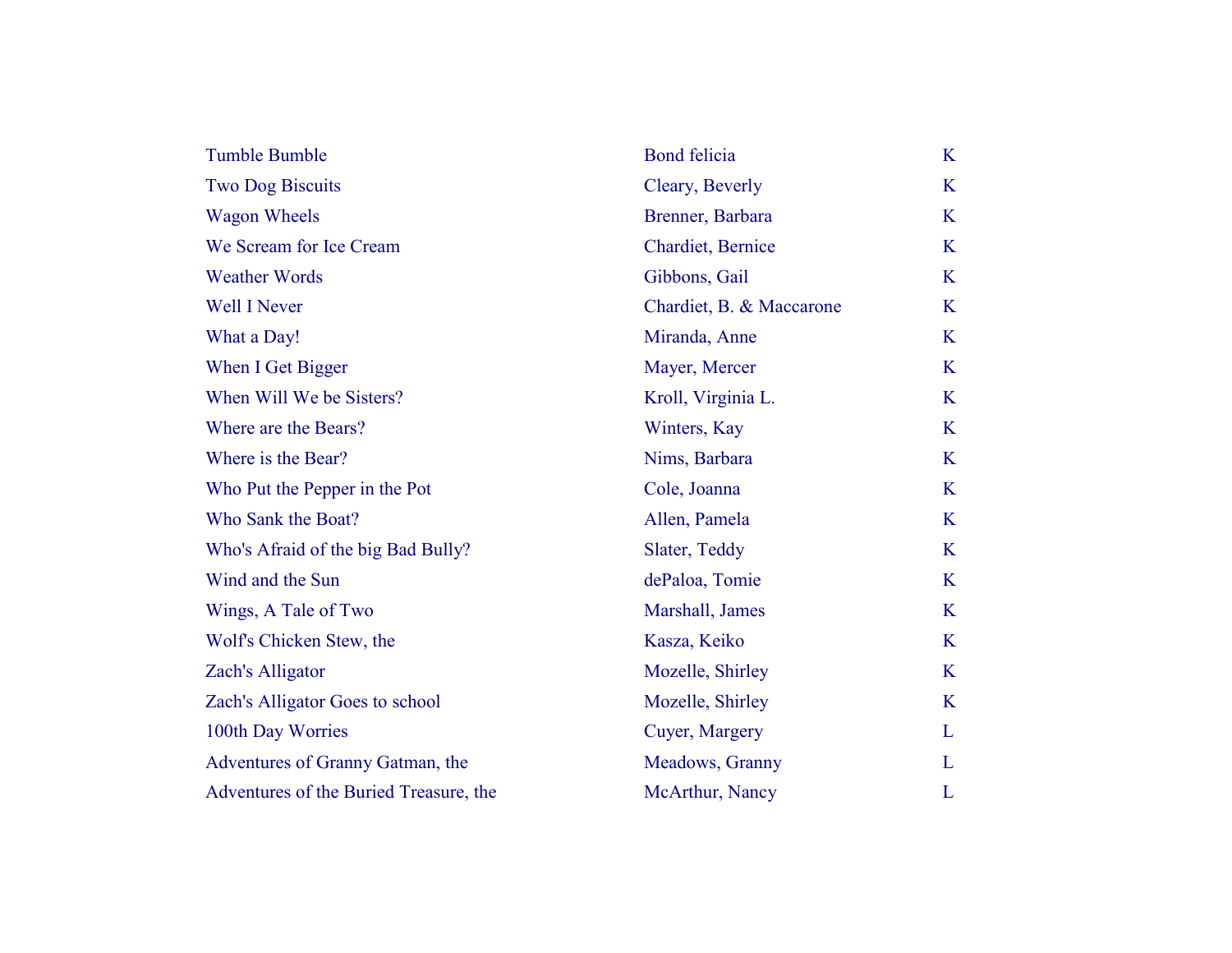| <b>Airports</b>                                  | Petersen, David        | L |
|--------------------------------------------------|------------------------|---|
| Alexander, Who's Not (Do You Hear Me?)Move       | Viorst, Judith         | L |
| <b>All About Stacy</b>                           | Giff Patricia / Dell   | L |
| Amanda Pig and Her big Brother Oliver            | Van Leeuwen, Jean      | L |
| <b>Amazing Snakes</b>                            | Parsons, Alexanda      | L |
| Amelia Bedelia (other books in series            | Parish, Peggy          | L |
| Amelia Bedelia Surprise                          | Parish, Peggy          | L |
| Amigo                                            | Baylor, Byrd           | L |
| Anansi the Spider                                | McDermott, Gerald      | L |
| <b>Animal Tracks</b>                             | Dorros, Arthur         | L |
| Annabel the Actress Starring in Gorilla My Dream | Conford, Ellen         | L |
| <b>Anna's Garden Songs</b>                       | Steele, Mary Q.        | L |
| Annie and the Old One                            | Miles, Miska           | L |
| Annie Bananie Mover to Barry Avenue              | Komaiko, Leah          | L |
| <b>Arthur Meets the President</b>                | Brown, Marc            | L |
| <b>Artic Son</b>                                 | George, Jean Craighead | L |
| Bad Luck Penny, the                              | O'Connor Jane          | L |
| <b>Bad, Bad Bunnies</b>                          | Delton, Judy           | L |
| Beans on the Roof                                | Byare, Betsy           | L |
| <b>Bear's Dream</b>                              | Slingsby, Janet        | L |
| <b>Ben's Trumpet</b>                             | Isadora, Rachel        | L |
| <b>B-E-S-T Friends</b>                           | Giff Patricia / Dell   | L |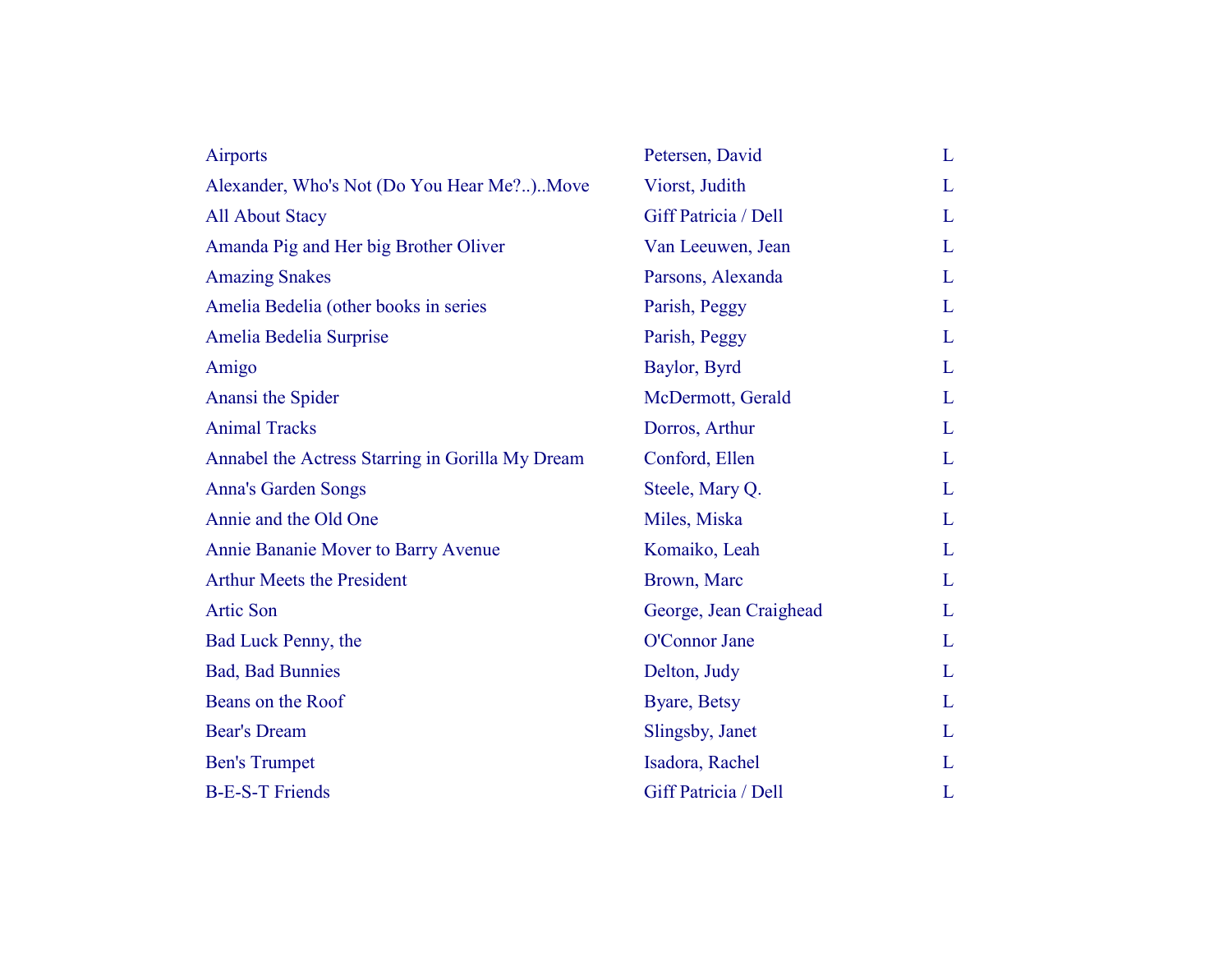| Best Loved doll, the                 | Caudill, Rebecca             | L |
|--------------------------------------|------------------------------|---|
| Best Older Sister, the               | Choi, Sook Nyul              | L |
| Best Worst Day, the                  | Graves, Bonnie               | L |
| Big Al                               | Yoshi, Andrew                | L |
| <b>Big Box of Memories</b>           | Delton, Judy                 | L |
| Big Orange Spot, the                 | Pinkwater, Daniel            | L |
| Big Race, the                        | Patrick, Steve               | L |
| Billy the Ghost and Me               | Greer, Gery and Ruddick, Bob | L |
| <b>Birthday Basket for Tia</b>       | Mora, Pat                    | L |
| Boy in the Crawer, The               | Munsch, Robert               | L |
| Boy Who Turned into a TV set, the    | Manes, Stephen               | L |
| Bravest Dog Ever, The                | Standiford, Natalie          | L |
| Bravo Amelia Bedelia                 | Parish, Peggy                | L |
| Brigid the Bad                       | Leverich, Kathleen           | L |
| <b>Brigid Beware</b>                 | Leverich, Kathleen           | L |
| <b>Brigid Bewitched</b>              | Leverich, Kathleen           | L |
| Bug Off                              | Dussling, Jennifer           | L |
| Cafeteria Lady from the Black Lagoon | <b>Thaler Mike</b>           | L |
| Cam Jansen: series                   | Adler, DAvid                 | L |
| Candy Corn Contest, the              | Giff Patricia / Dell         | L |
| Cannonball Chris                     | Marzollo, Jean               | L |
| Case of the Cool Itch Kid            | Giff Patricia / Dell         | L |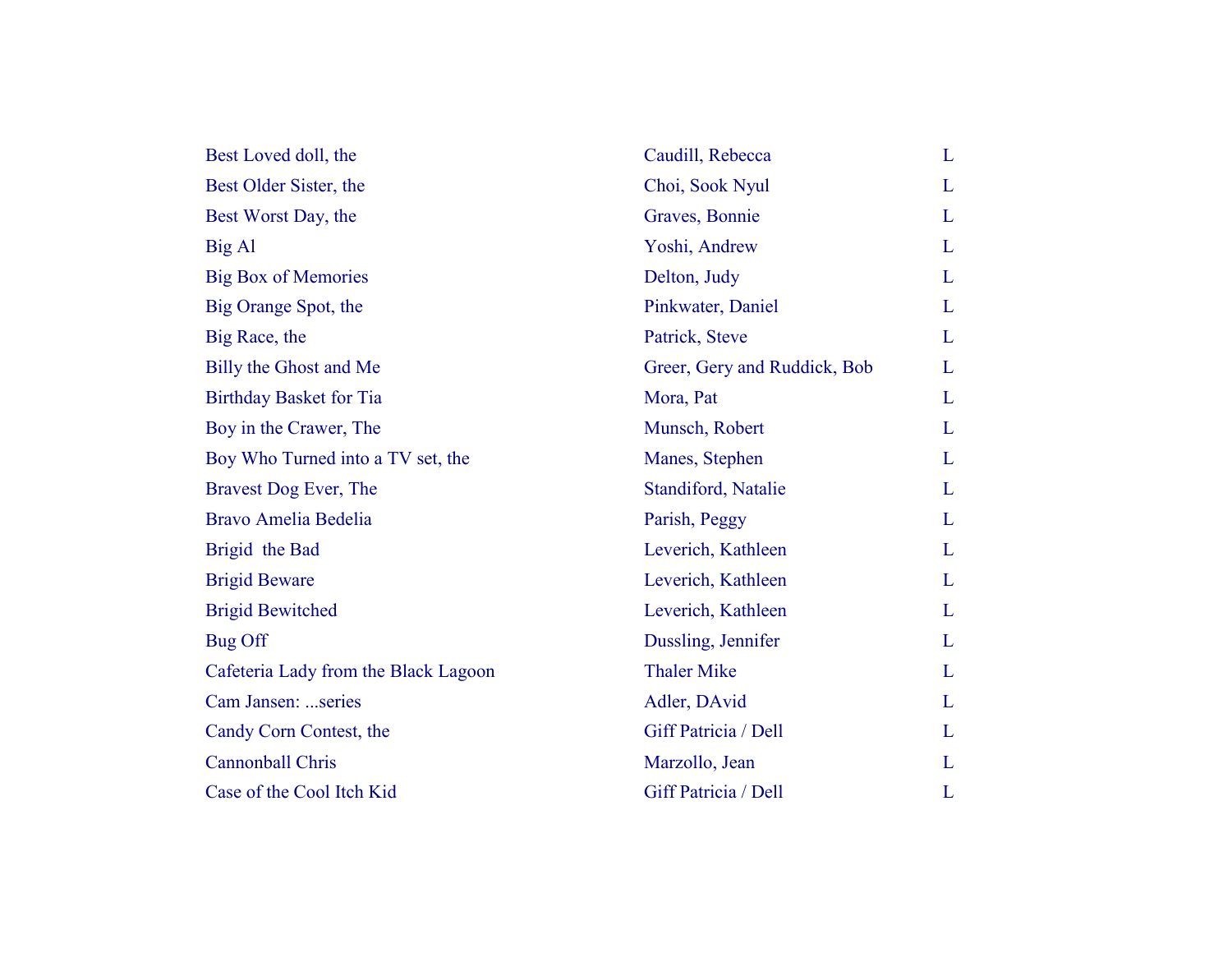| <b>Chang's Paper Pony</b>                      | Coerr, Eleanor         | L |
|------------------------------------------------|------------------------|---|
| Chicken and Egg                                | Back, C.               | L |
| Chrysanthemun                                  | Henkes, Kevin          | L |
| Cinderella Penguin or the little glass slipper | Perlman, Janet         | L |
| <b>Clouds of Terror</b>                        | Welsh, Catherine       | L |
| Clue at the Zoo, the                           | Giff Patricia / Dell   | L |
| Come Back, Amelia Bedelia                      | Parish, Peggy          | L |
| Conversation Club, the                         | <b>Stanley</b> , Diane | L |
| <b>Creep Show</b>                              | Hayes, Goeffrey        | L |
| Curse of the Cobweb Queen, the                 | Hayes, Geoffrey        | L |
| Danny's Big Jump                               | Reeder, Tracey         | L |
| Day in Space, A                                | Lord, Suzanne          | L |
| Day in Town                                    | Lord & Epstein         | L |
| <b>December Secrets</b>                        | Giff Patricia / Dell   | L |
| Deputy Dan and the Bank Robbers                | Rosenbloom, Joseph     | L |
| Deputy Dan Gets his Man                        | Rosenbloom, Joseph     | L |
| Desert Giant: The World of the Saguaro Cactus  | Bash, Barbara          | L |
| <b>Detective Dinosaur</b>                      | Bash, Barbara          | L |
| <b>Dinosaur Babies</b>                         | Penner, Lucille        | L |
| <b>Dinosaur Days</b>                           | Milton, Joyce          | L |
| <b>Dinosaur Hunters</b>                        | McMullan, Kate         | L |
| <b>Dinosaur Time</b>                           | Cole, Joanna           | L |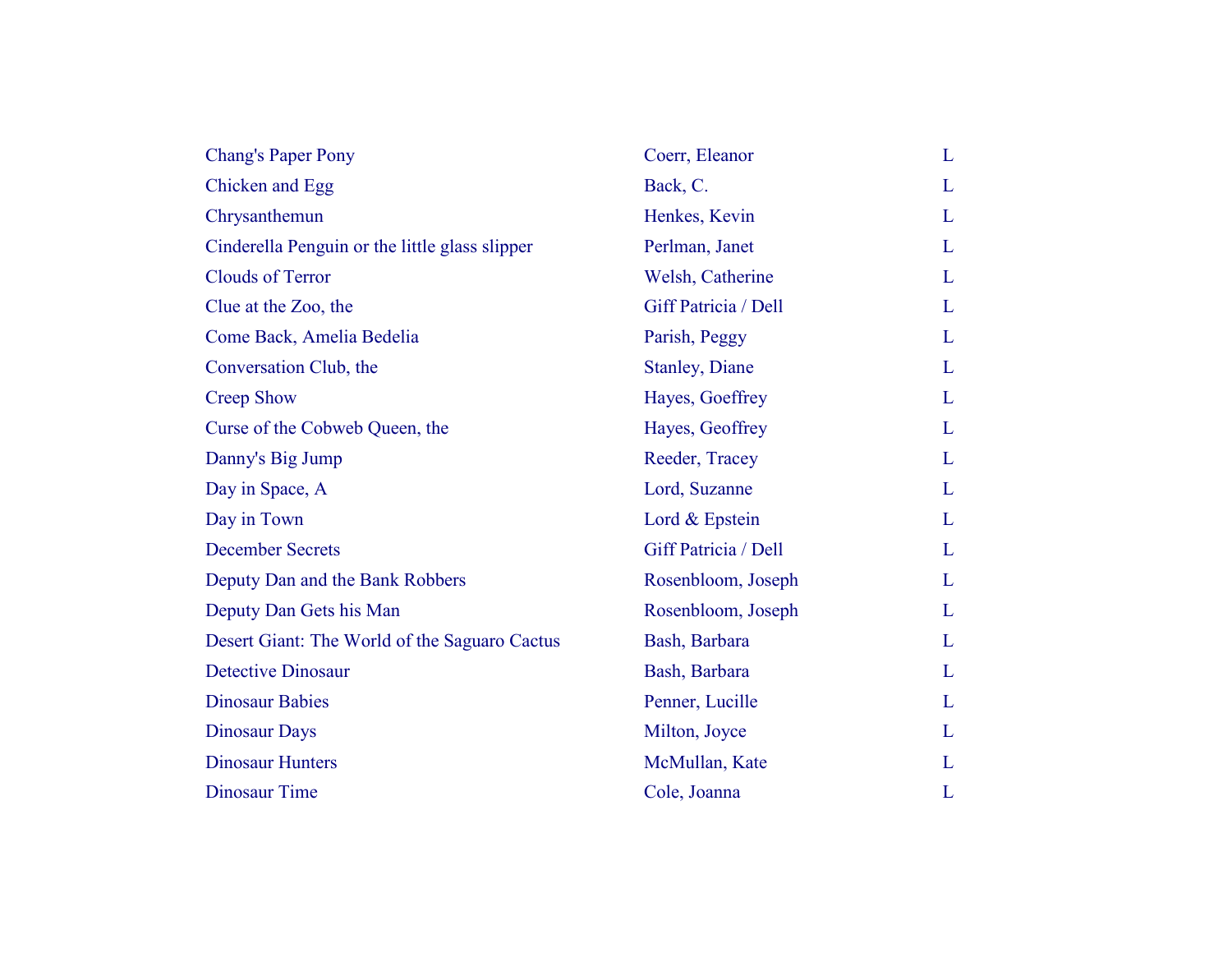| Dog Gone Hollywood            | Sharmat, Marjorie Weinman | L |
|-------------------------------|---------------------------|---|
| Dog that Pitched a No-Hitter  | Christopher, Matt         | L |
| Dog that Stole Home, the      | Christopher, Matt         | L |
| Dolphin                       | Morris, Robert            | L |
| Dolphins!                     | Bokoske, S & Davidson, M. | L |
| <b>Dragon Breath</b>          | O'Connor Jane             | L |
| Dragons of Blueland, the      | Gannett, Ruth             | L |
| Duke Ellington                | Pinkney, Andrea           | L |
| Earth                         | Fradin, Dennis            | L |
| Ed and Me                     | McPhail, David            | L |
| <b>Emily and Alice</b>        | Champion, Joyce           | L |
| <b>Emily at School</b>        | Williams, Suxanne         | L |
| Emma                          | Kesselman, Wendy          | L |
| <b>Experiments with Light</b> | Ray, Broekel              | L |
| <b>Farmer Duck</b>            | Waddell, Martin           | L |
| Fireflies!                    | Brinckloe, Julie          | L |
| Firefly Named Torchy, A       | Waber, Bernard            | L |
| <b>Fish that Hide</b>         | Swartz, Stanley           | L |
| Flea Story, A                 | Lionni, Leo               | L |
| Flight of the Union           | White, Telka              | L |
| <b>Flower Girls: series</b>   | Leverich, Kathleen        | L |
| Flower of Sheba, the          | Orgel, Doris              | L |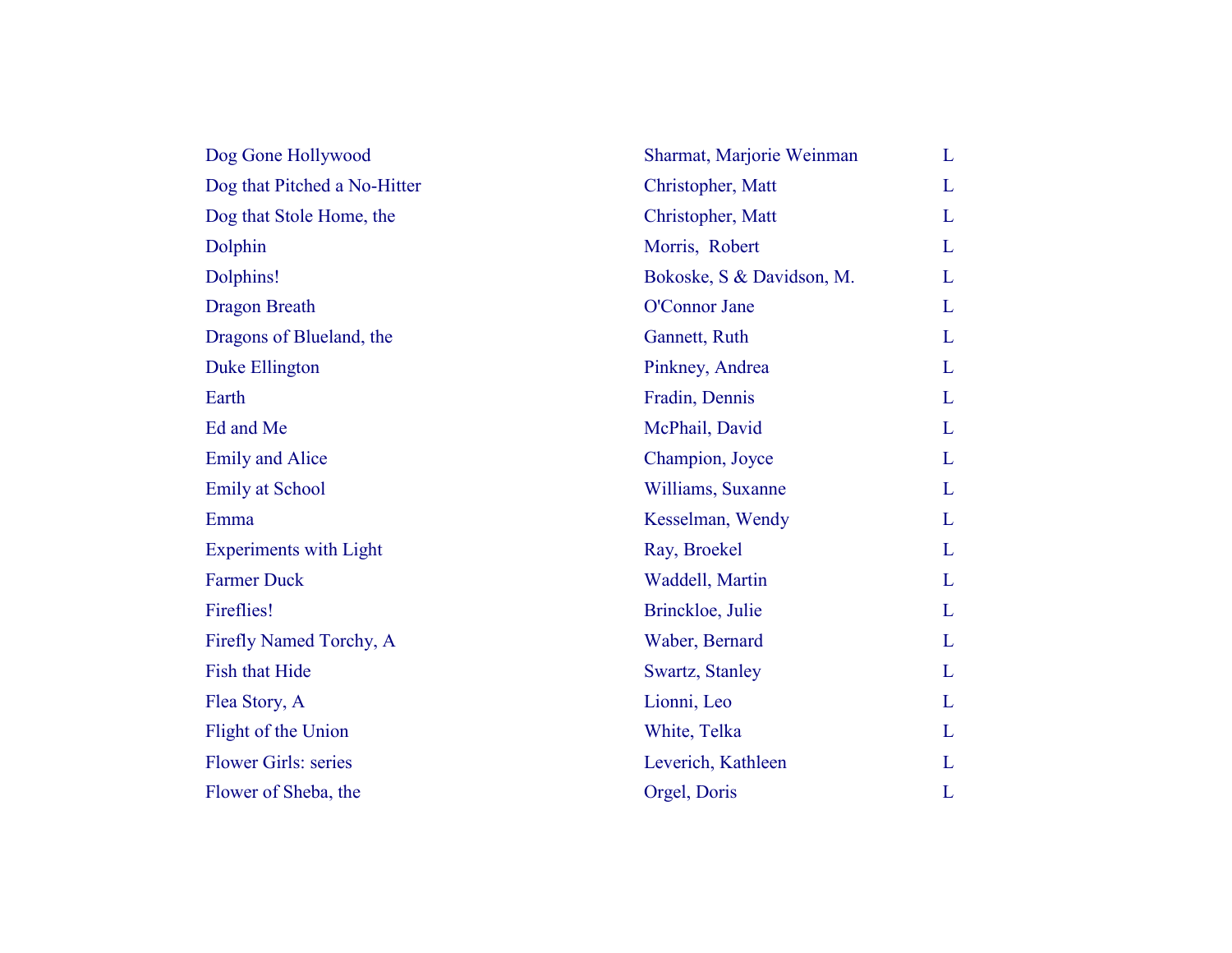| Fly Trap                                   | Anastasio, Dina           | L |
|--------------------------------------------|---------------------------|---|
| <b>Football Friends</b>                    | Marzollo, Jean            | L |
| <b>Full of Hot Air</b>                     | Paulsen, Gary             | L |
| Garbage Juice For Breakfast                | Giff Patricia / Dell      | L |
| Genghis Khan, A Star is Born               | Sharmat, Marjorie Weinman | L |
| George and Martha (series)                 | Marshall, James           | L |
| <b>Giant Jam Sandwich</b>                  | Lord, John                | L |
| Ginger Brown: the Nobody Boy               | Wyeth, Sharon             | L |
| <b>Ginger Brown: Too Many Houses</b>       | Wyeth, Sharon             | L |
| Gingerbread Boy, the                       | Galdone, Paul             | L |
| Good as New                                | Douglas, Barbara          | L |
| Good Driving Amelia Bedilia                | Parish, Peggy             | L |
| Good Work, Amelia Bedilia                  | Parish, Peggy             | L |
| Gorillas                                   | Demuth                    | L |
| Gorillas: Gentle Giants of the Forest      | Milton, Joyce             | L |
| Grasshopper on the Road                    | Lobel, Arnold             | L |
| Great Genghis Khan Look-Alike Contest, the | Sharmat, Marjorie Weinman | L |
| <b>Great Ghosts</b>                        | Cohen, Daniel             | L |
| Great White Man-Eating Shark, The          | Many, Margaret            | L |
| Greatest of All, the : A Japanese Folktale | Kimmel, Eric              | L |
| Gregory, the Terrible Eater                | Sharmat, Marjorie Weinman | L |
| Hansel and Gretel                          | Thaler, Mike              | L |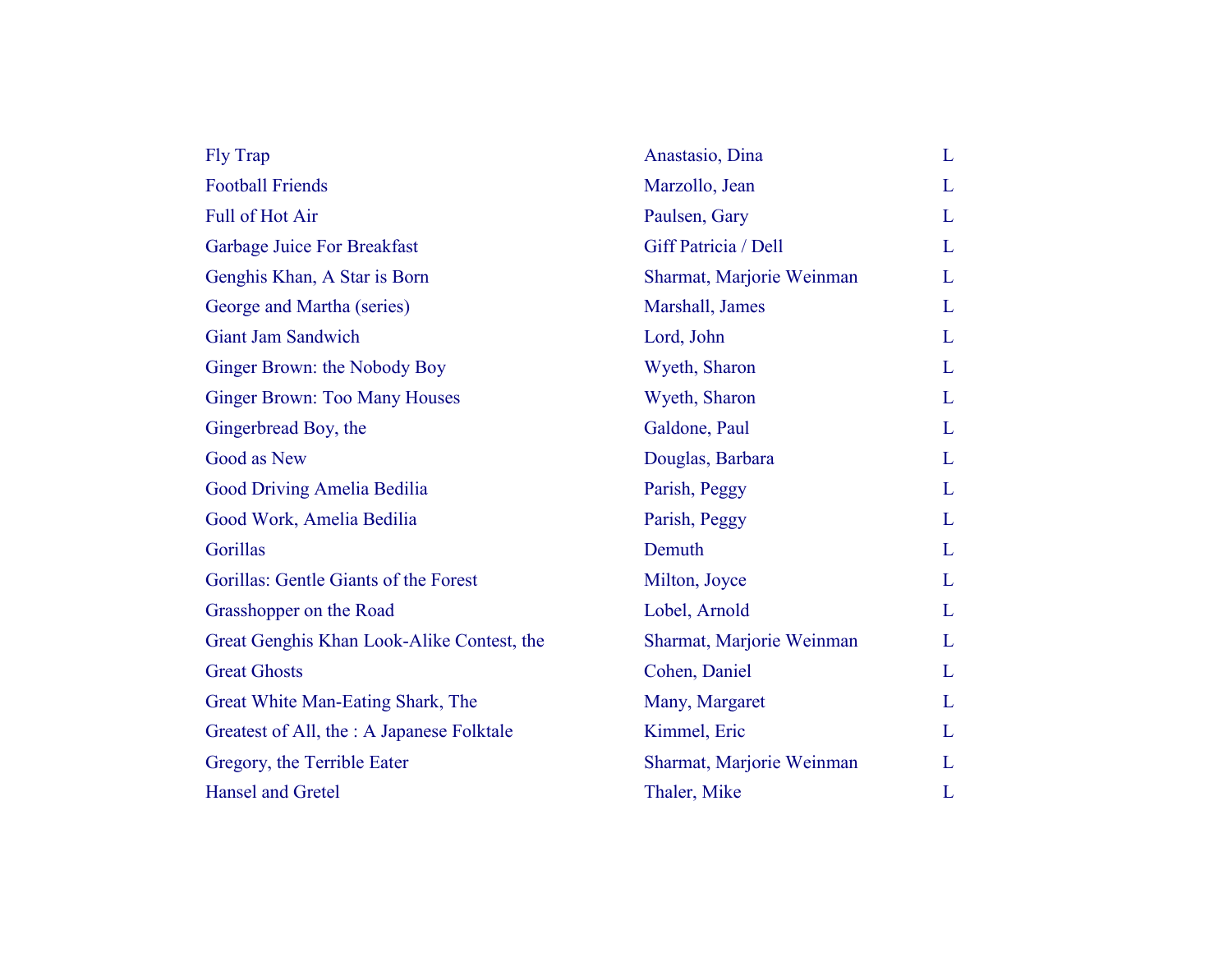| Happy Birthday Martin Luther King          | Marzollo, Jean      | L |
|--------------------------------------------|---------------------|---|
| <b>Happy Birthday Moon</b>                 | Asch, Frank         | L |
| Happy Hippopotami                          | Martin, Bill        | L |
| Harry and Willy and the Carrotthead        | Caseley, Judith     | L |
| Harry Goes to Day Camp                     | Ziefert, Harriet    | L |
| Haunted Bike, the                          | Herman, Gail        | L |
| Headless Horseman, the                     | Standiford, Natalie | L |
| Helpful Change, the                        | Behr, Alexandra     | L |
| Hill of Fire                               | Lewis, Thomas       | L |
| Horray for the Dandelion Warriors          | Cosby, Bill         | L |
| Horrible Harry and the (series)            | Kline, Suzy         | L |
| Horrible Harry in Room 2B                  | Kline, Suzy         | L |
| How Big is a Foot?                         | Myller, R.          | L |
| How Much is that Guinea Pig in the Window? | Rocklin, Joanne     | L |
| How Spider Saved Easter                    | Kraus, Robert       | L |
| <b>Hungry Hungry Sharks</b>                | Cole, Joanna        | L |
| I Hate English                             | Levine, Ellen       | L |
| I Hate my Best Friend                      | Rosner. Ruth        | L |
| I Just Forgot                              | Mayer, Mercer       | L |
| I Know a Lady                              | Zolotow, Charlotte  | L |
| Is Your Mama a Llama?                      | Guarino, Deborah    | L |
| It Takes a Village                         | Cowen-Fletcher, J.  | L |
|                                            |                     |   |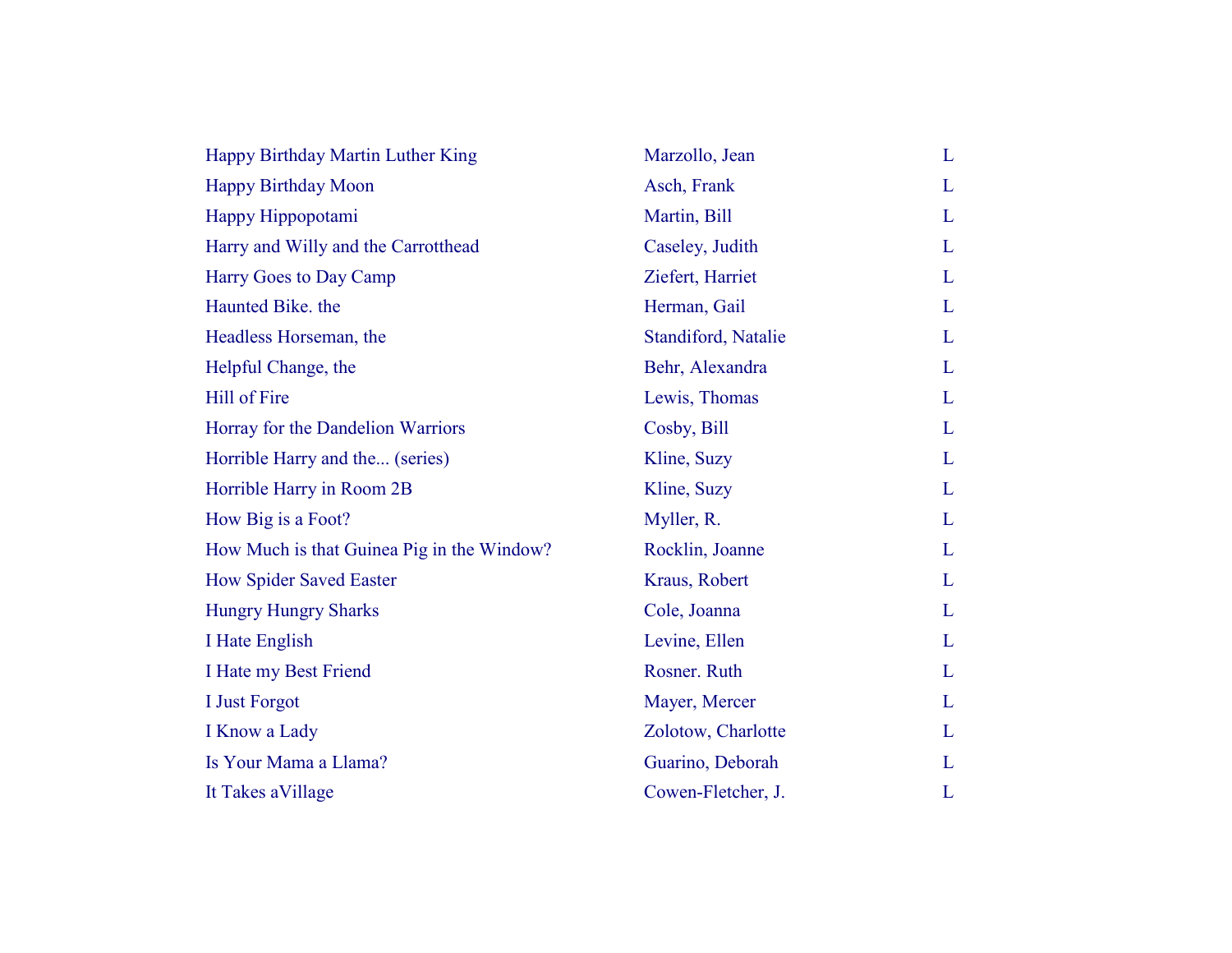| It Wasn't My Fault                           | Lester, Helen         | L            |
|----------------------------------------------|-----------------------|--------------|
| Jacket I Wear in the Snow                    | Parker, Nancy Winslow | L            |
| Jennifer, Too                                | Havill, Juanita       | L            |
| Jim's Dog Muffins                            | Cohen, Meriam         | L            |
| Joey's Head                                  | Cretan, G.            | L            |
| Josephina Story Quilt, The                   | Coerr, Eleanor        | L            |
| Josephine's Imagination                      | Dobrin, Arnold        | L            |
| <b>Judy Moody</b>                            | McDonald, Megan       | L            |
| Katy and the Big Snow                        | Burton, Virginia Lee  | L            |
| Kente Dress for Kenya, A                     | Foed, Juwanda         | L            |
| Kerri Strug: Heart of Gold                   | Strug, Kerri          | L            |
| <b>Kilmer's Pet Monster</b>                  | Dadey, Debbie         | L            |
| Kindergarten Kids                            | Senisi, Ellen         | L            |
| Left Behins                                  | Carrick, Carol        | L            |
| Little Penguin's Tale                        | Wood, Audrey          | L            |
| Little Sea Pony, the                         | Rylant, Cynthia       | L            |
| Little Shopping, A                           | Rylant, Cynthia       | L            |
| Little Vampire and the Midnight Bear         | Kwitz, Mary           | L            |
| Littles, the                                 | Peterson, John        | L            |
| Long Way to a New Land                       | Sandlin, Joan         | $\mathbf{L}$ |
| Long Way Westward                            | Sandlin, Joan         | L            |
| Lost at the White House: A 1909 Easter Story | Griest, Lisa          | L            |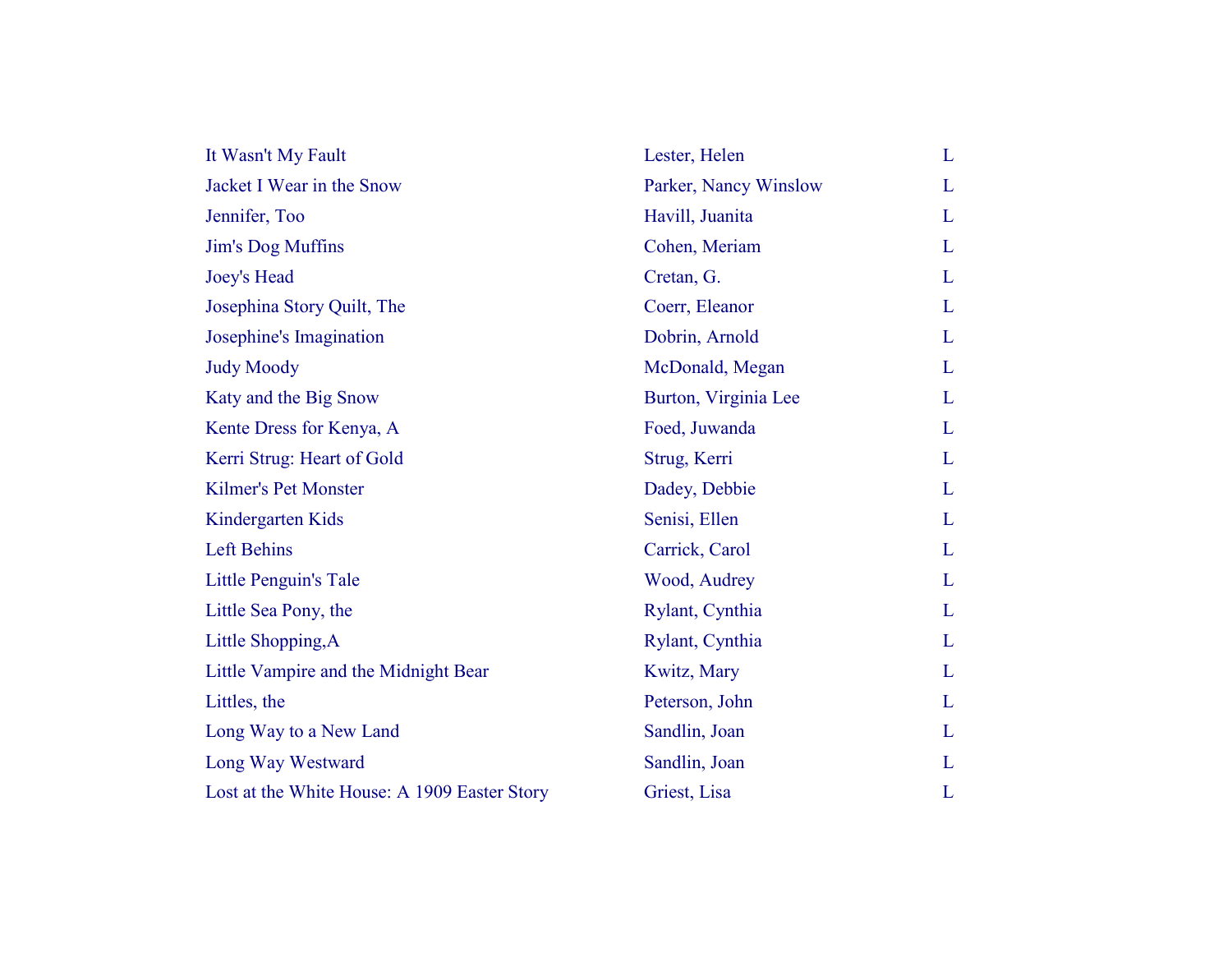| Lost!                                        | Mitchell, Julie      | L |
|----------------------------------------------|----------------------|---|
| <b>Lucky Stars</b>                           | Adler, David         | L |
| <b>Magic Fish</b>                            | Littledale, Freda    | L |
| <b>Magic Money</b>                           | Adler, David         | L |
| <b>Make Way for Ducklings</b>                | McCloskey, Robert    | L |
| Mare for Young Wolf                          | Shefelman, Janice    | L |
| Martin Luther King Day                       | Lowery. Linda        | L |
| Marvin Redpost: Alone in His Teacher's House | Sachar, Louis        | L |
| Mary Maroney Hides out                       | Kline, Suzy          | L |
| Matthew and Tilly                            | Jones, Rebecca       | L |
| Me and My Shadow                             | Dorros, Arthur       | L |
| Meet the Linclon Lions Band                  | Giff Patricia / Dell | L |
| Meet the Molesons                            | Bos, Bunny           | L |
| Mermaid Island                               | Frith, Margaret      | L |
| Ming Lo Moves the Mountain                   | Lobel, Arnold        | L |
| Miss Nelson Has a Field day                  | Allard, Harry        | L |
| Miss Nelson is Back                          | Allard, Harry        | L |
| <b>Miss Nelson is Missing</b>                | Allard, Harry        | L |
| Missing Fossil Mystery, the                  | Herman, Emily        | L |
| Mog at the Zoo                               | Nicoll, Helen        | L |
| Mog's Mumps                                  | Nicoll, Helen        | L |
| <b>Money Troubles</b>                        | Cosby, Bill          | L |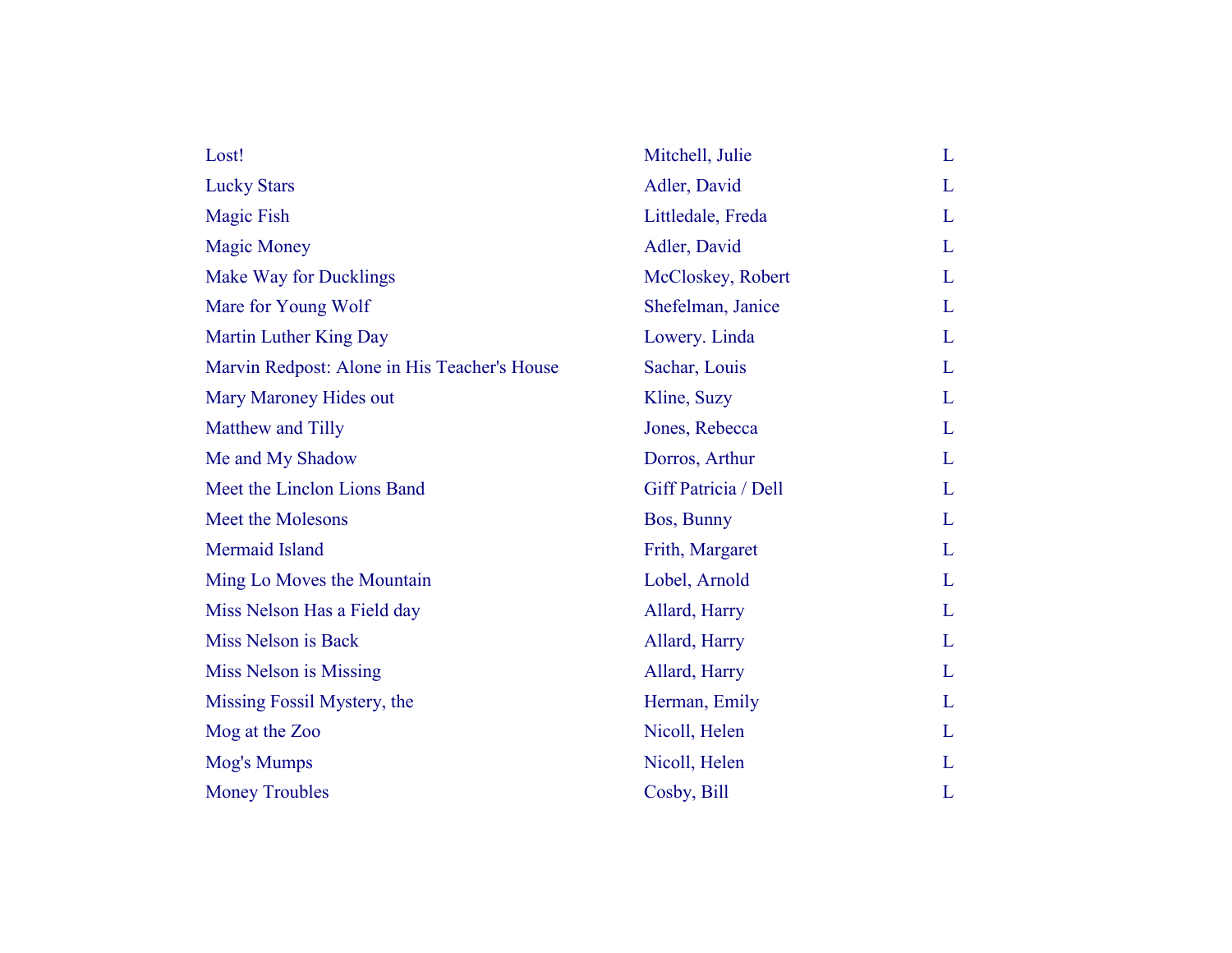| <b>Monster Cake</b>              | Dickinson, Rebecca   | L |
|----------------------------------|----------------------|---|
| Monsters Next Door, the          | Dadley, Debbie       | L |
| More Tales of Amanda Pig         | Lan Leeuwen, Jean    | L |
| More Tales of Oliver Pig         | Lan Leeuwen, Jean    | L |
| Most Wonderful Egg in the World  | Heine, Helme         | L |
| Mr. Gumpy's Motor Car            | Burningham, John     | L |
| Mr. Gumpy's Outing               | Burningham, John     | L |
| Mrs.Jeeper's Batty Vacation      | Dadley, Debbie       | L |
| Mummy'sGold, the                 | McMullan, Kate       | L |
| My Big Lie                       | Cosby, Bill          | L |
| Mystery of the Blue Ring         | Giff Patricia / Dell | L |
| Mystery of the Pirate Ghost      | Hayes, Goeffrey      | L |
| Mystery of the Tooth Gremlin     | Graves, Bonnie       | L |
| NBA Action from A to Z           | Preller, James       | L |
| New Shoes for Sylvia             | Hurwitz, Johanna     | L |
| Nine Lives of Adventure Cat, the | Clymer, Susan        | L |
| No Copycats Allowed!             | Graves, Bonnie       | L |
| No Jumping on the Bed            | Arnold, Tedd         | L |
| Oliver and Amanda's Halloween    | VanLeewen, Jean      | L |
| One Eyed Jack                    | Hutchins, Pat        | L |
| One Fine Day                     | Hogrogian, Nonny     | L |
| Ouch                             | Noonan, Diana        | L |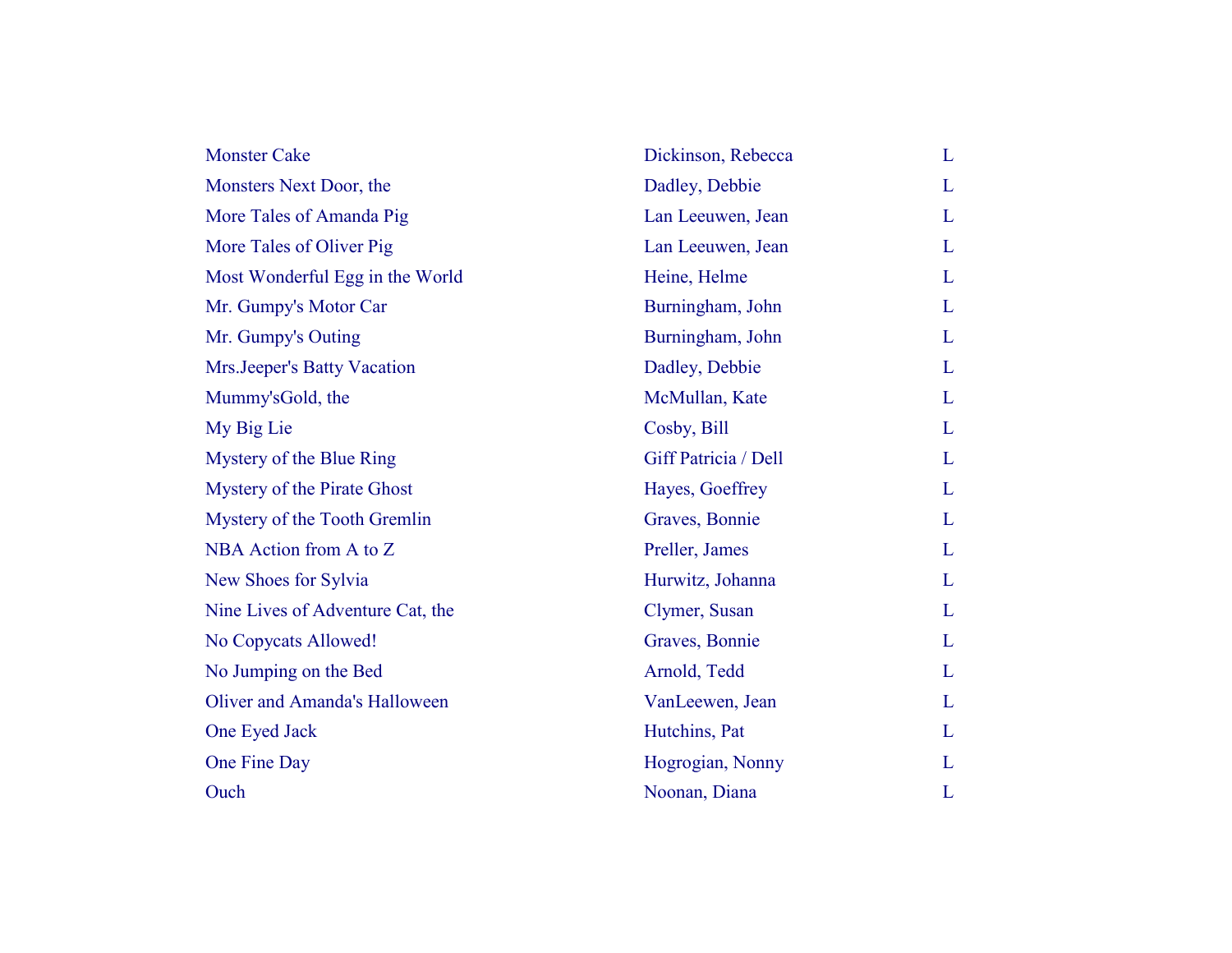| Over in the Meadow                         | Galdone, Paul           | L |
|--------------------------------------------|-------------------------|---|
| Owl and the Pussycat                       | Lear, Edward            | L |
| <b>Paper Bag Princess</b>                  | Munsch, Robert          | L |
| Pedro's Journey: A Voyage with C. Columbus | Conrad, Pam             | L |
| Pee Wee Scoutsseries                       | Detton, Judy / Yearling | L |
| Perfect the Pig                            | Jeschke, Susan          | L |
| <b>Pet Sitters Plus Five</b>               | Springstubb, Tricia     | L |
| Peter and the North Wind                   | Littledale, Freda       | L |
| <b>Picking Apples and Pumpkins</b>         | Hutchins, Amy           | L |
| <b>Pickle Puss</b>                         | Giff Patricia / Dell    | L |
| Pied Piper                                 | Hunia, Fran             | L |
| Pinky and Rexseries                        | Howe, James             | L |
| <b>Pioneer Bear</b>                        | Sandin, Joan            | L |
| Play Ball, Amelia Bedelia                  | Parish, Peggy           | L |
| <b>Pocket Full of Acorns</b>               | Beames, Michael         | L |
| Pony Trouble                               | Gasque, Dale            | L |
| Pooped Troup, the                          | Delton, Judy            | L |
| Popcorn                                    | Asch, Frank             | L |
| Post Office Book, The                      | Gibbons, Gail           | L |
| Powder Puff Puzzle, the                    | Giff Patricia / Dell    | L |
| <b>Princess Josie's Pets</b>               | MacDonald, Maryann      | L |
| Puppy Who Wanted a Boy, the                | Thayer, Jane            | L |
|                                            |                         |   |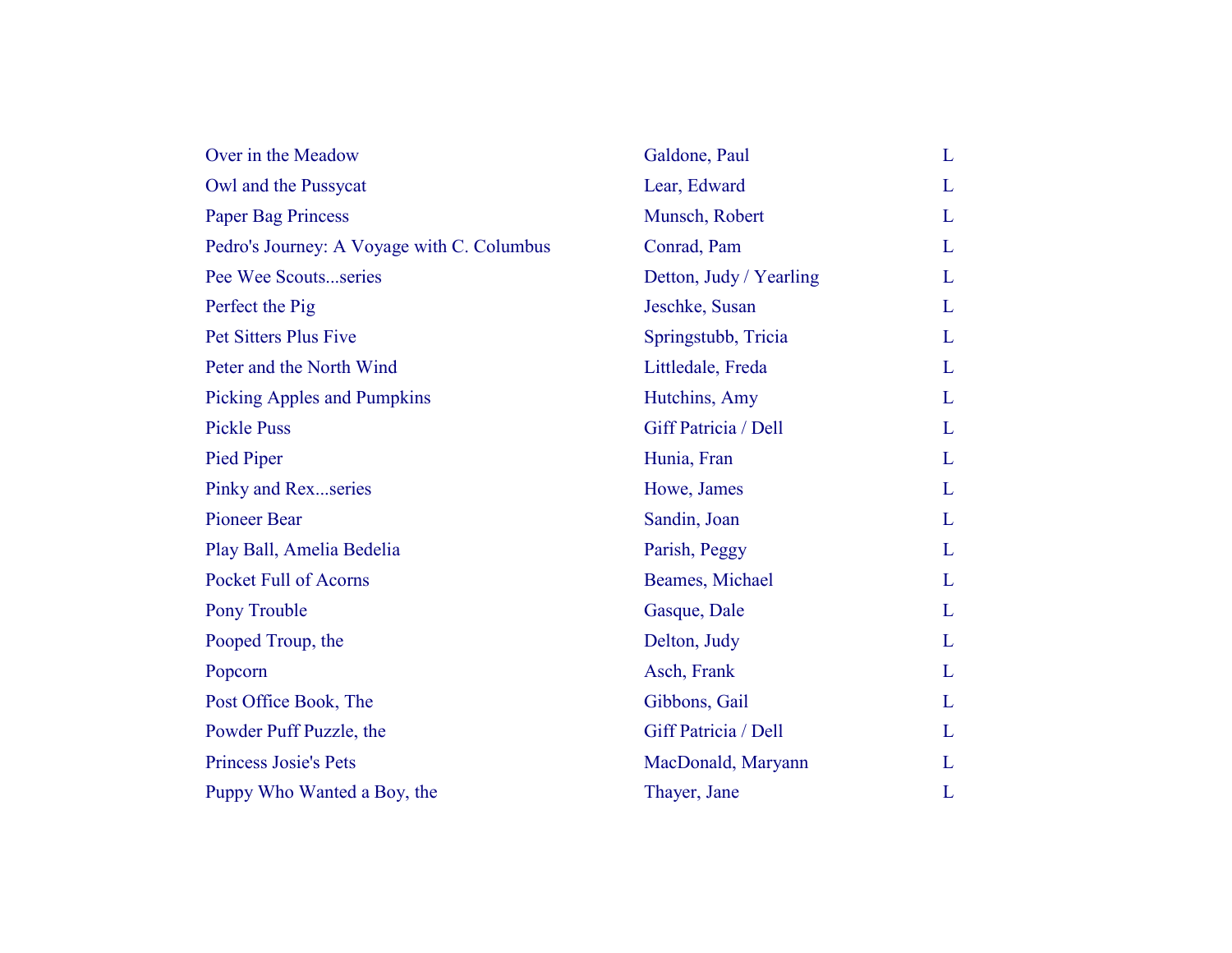| Quilt Story, the               | Johnston, Tony & DePaola, Tomie | L |
|--------------------------------|---------------------------------|---|
| Rapunzel                       | Chardiet, Bernice               | L |
| <b>Red Riding Hood</b>         | Marshall, James                 | L |
| Reptiles                       | Ballard, Lois                   | L |
| Riddle of the Red Purse, the   | Giff Patricia / Dell            | L |
| <b>Round Trip</b>              | Jonas, Ann                      | L |
| Sadie and the Snowman          | Morgan, Allen                   | L |
| <b>Salty Dog</b>               | Rand, Gloria                    | L |
| Say Cheese                     | Giff Patricia / Dell            | L |
| <b>Science Experiments</b>     | Webster, Vera                   | L |
| Science- Just add Salt         | Markle, Sandra                  | L |
| <b>Secondhand Star</b>         | MacDonald, Maryann              | L |
| Secrets of Foghorn Island, the | Hayes, Geoffrey                 | L |
| Show Me a Snake Hole           | <b>Frederick Shirley</b>        | L |
| <b>Six Foolish Fisherman</b>   | Elkin, Benjamin                 | L |
| Snakes!                        | Recht Penner, L.                | L |
| Song Lee and the Hamster Hunt  | <b>Kline Suzy</b>               | L |
| Song Lee and the Leech Man     | <b>Kline Suzy</b>               | L |
| Song Lee in Room 2B            | <b>Kline Suzy</b>               | L |
| Sound, Heat and Light          | Berger, Melvin                  | L |
| Space Dog series               | Standiford, Natalie             | L |
| <b>Special Present</b>         | Rylant, Cynthia                 | L |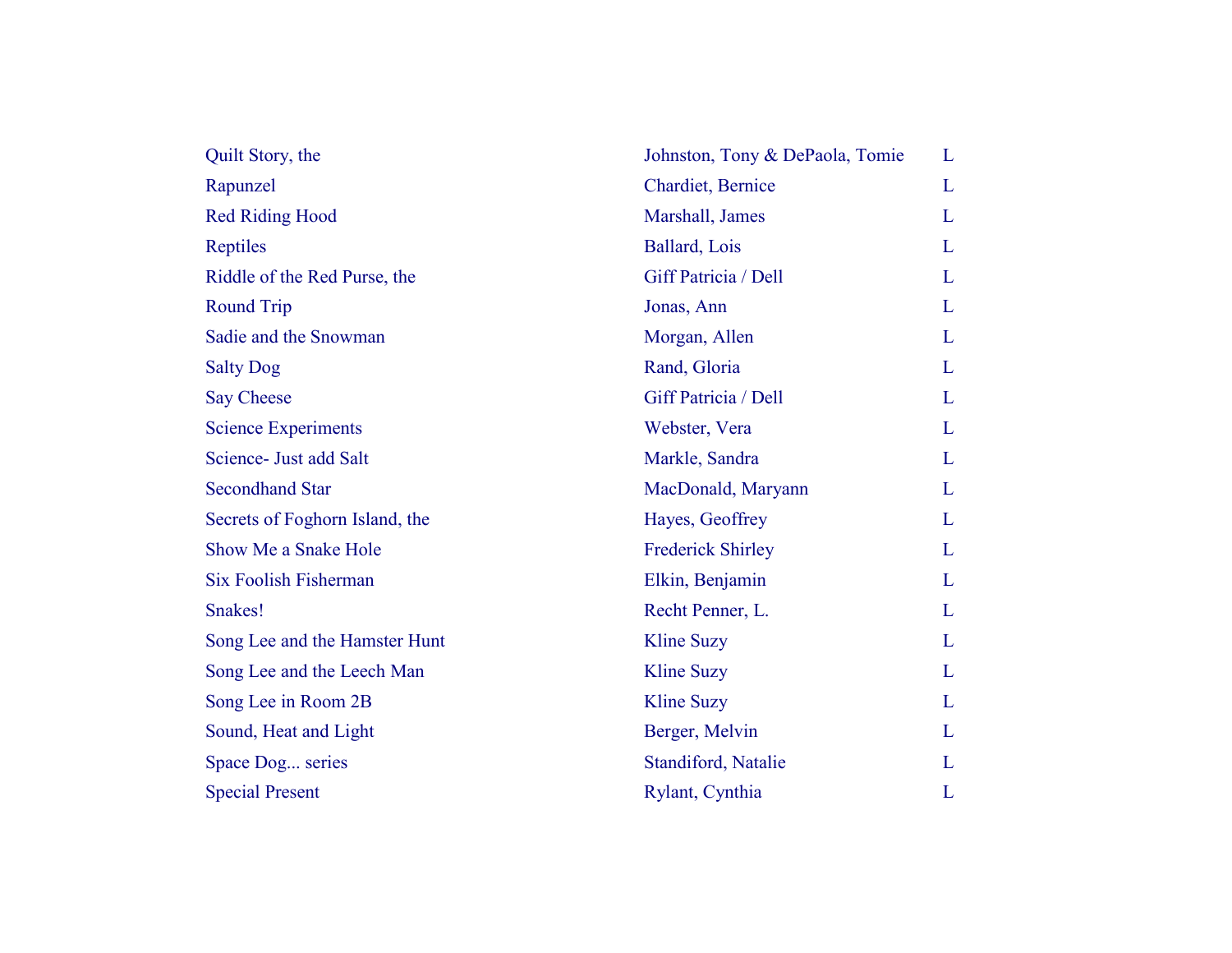| <b>Spoiled Rotten</b>                | DeClements, Barthe   | L |
|--------------------------------------|----------------------|---|
| Squanto and the First Thanksgiving   | Celsi, Teresa        | L |
| Statue of Liberty, the               | Penner, Lucille      | L |
| <b>Surprises</b>                     | Hopkins, Lee         | L |
| Swimmy                               | Lionni, Leo          | L |
| <b>Tale of Peter Rabbit</b>          | Potter, Beatrice     | L |
| Tales of Amanda Pig                  | Van Leeuwen, Jean    | L |
| Tales of the Golden Goose            | Behr, Alexandra      | L |
| Teach us, Amelia Bedelia             | Parish, Peggy        | L |
| <b>Teacher's Pet</b>                 | Dicks, Terrance      | L |
| Tell Me a Story, Mama                | Johnson. Angela      | L |
| Thank You Amelia Bedelia             | Parish, Peggy        | L |
| Things that Go: A Traveling Alphabet | Reit, Seymour        | L |
| This is My House                     | Dorros, Arthur       | L |
| Three Blind Mice Mystery. the        | Krensky, Stephen     | L |
| Three Little Javelinas, the          | Lowell, Susan        | L |
| Three Little Pigs                    | Galdone, Paul        | L |
| Three Little Pigs                    | Marshall, James      | L |
| <b>Three Smart Pals</b>              | Rocklin, Joanne      | L |
| Through Grandpa's Eyes               | Maclachlan, Patricia | L |
| Tikki Tikki Tembo                    | Mosel, Arlene        | L |
| Tiny Seed, The                       | Carle, Eric          | L |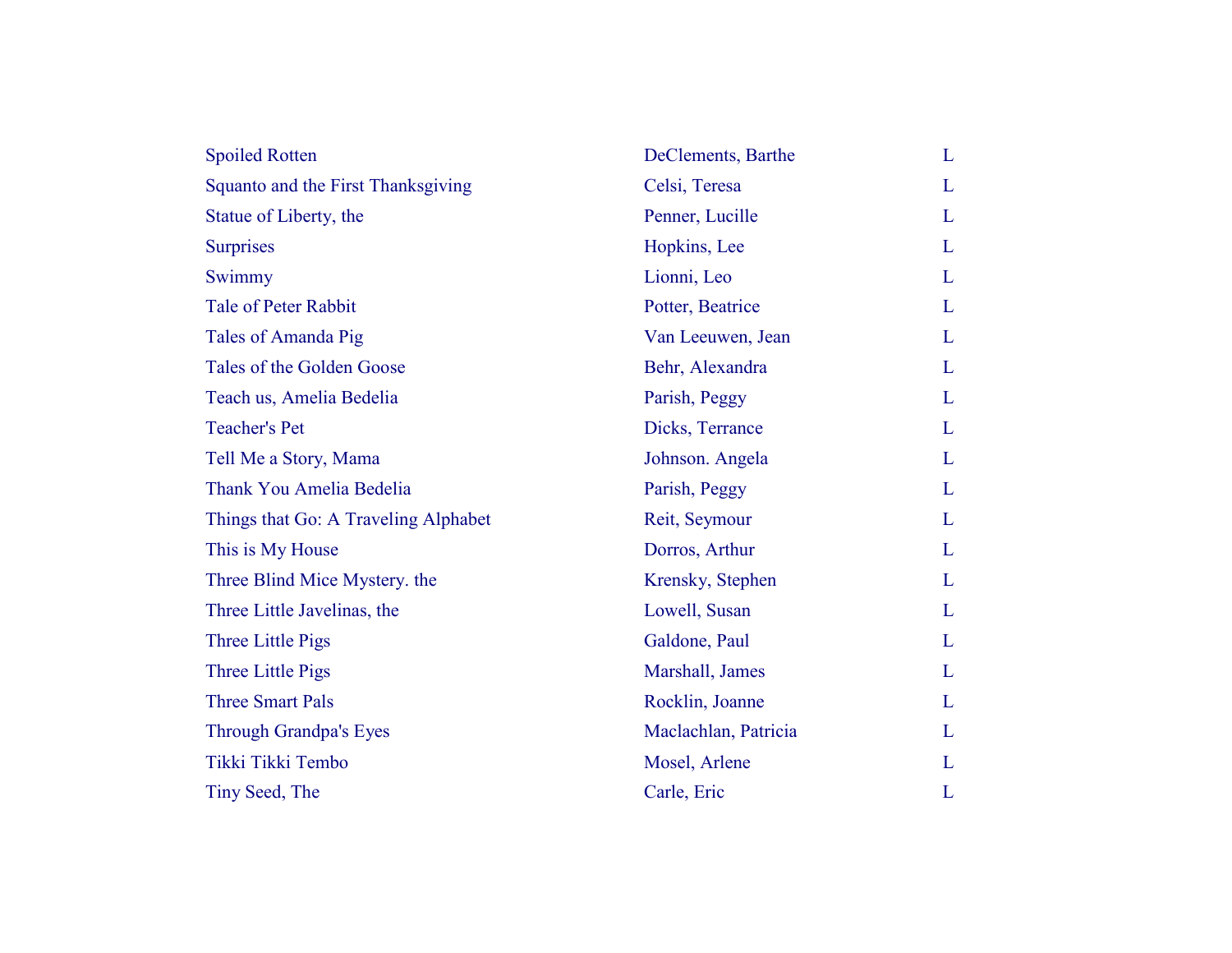| <b>Tooter Pepperday</b>                   | Spinelli, Jerry               | L |
|-------------------------------------------|-------------------------------|---|
| <b>Train Time</b>                         | Baehr, Lisa                   | L |
| Triplet Trouble and the (series)          | Dadley, Debbie                | L |
| True Story of Balto: The Bravest Dog Ever | Standiford, Natalie           | L |
| Two Plus One Goes A.P.E.                  | Springstubb, Tricia           | L |
| Upside Down Reader, the                   | Gruber, wolfram               | L |
| <b>Vampire Trouble</b>                    | Dadley, Debbie                | L |
| Very Strange Dollhouse, a                 | Dussling, Jennifer            | L |
| <b>Wacky Jacks</b>                        | Adler, David                  | L |
| Wales, the Gentle Giants                  | Milton, Joyce                 | L |
| <b>Watch Out Man Eating Snake</b>         | Giff Patricia / Dell          | L |
| <b>Wax Museum</b>                         | Cook, Donald                  | L |
| Weather                                   | Webster, Vera                 | L |
| <b>WeatherPoems for all Seasons</b>       | Hopkins, Lee                  | L |
| Whales, the Gentle Giants                 | Milton, Joyce                 | L |
| What Happens to Rock?                     | Fowler, Allen: Rookie Science | L |
| What Kind of Babysitter is This?          | Johnson, Dolores              | L |
| What Mary Jo Shared                       | Udry, Janice                  | L |
| <b>What Next Baby Bear</b>                | Murphy, Jill                  | L |
| When the Giants Came to town              | Leonard, Marcia               | L |
| <b>When Winter Comes</b>                  | Neuman, Pearl                 | L |
| Whistle for Willis                        | Keats, Ezra Jack              | L |
|                                           |                               |   |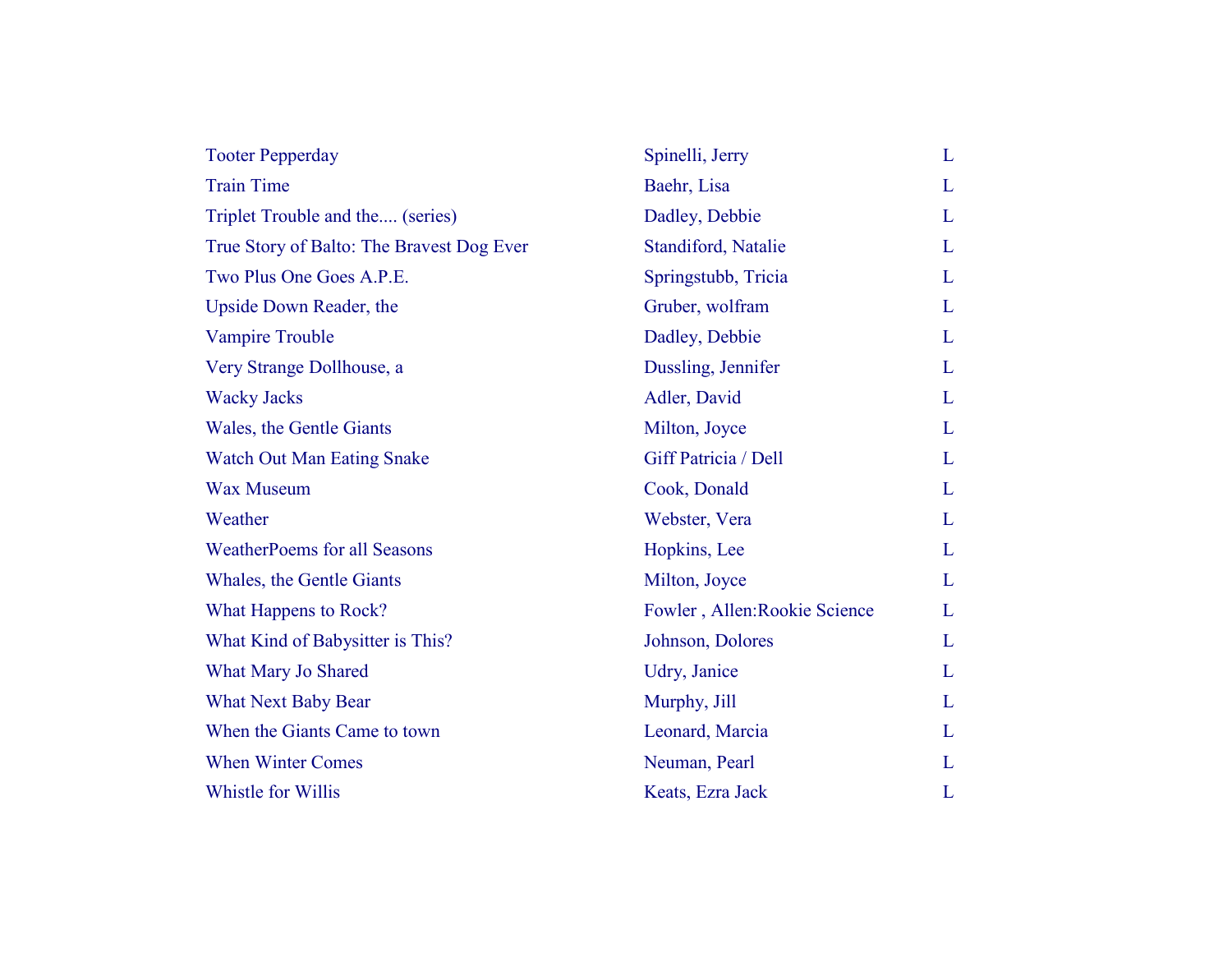| Wind Blew, the                                    | Hutchins, Pat        | L |
|---------------------------------------------------|----------------------|---|
| Wizard of Oz                                      | Hunia, Fran          | L |
| Wolf and the Seven Little Kids                    | Hunia, Fran          | L |
| You Can't Catch Me!                               | Oppenheim, Joanne    | L |
| Young Arthur Ashe:                                | Dexter, Robin        | L |
| Young Clara Barton:                               | Alcott, Sara         | L |
| <b>Young Davy Crockett</b>                        | Carpenter, Eric      | L |
| Young Helen Keller                                | Benjamin, Anne       | L |
| Young Jackie Robinson:                            | Farrell, Edward      | L |
| Young Jim Thorpe:                                 | Farrell, Edward      | L |
| Young Orville and Wilber Wright:                  | Woods, Andrew        | L |
| Young Reggie Jackson:                             | Woods, Andrew        | L |
| Young Rosa Parks:                                 | Benjamin, Anne       | L |
| Young Squamto:                                    | Woods, Andrew        | L |
| Young Tom Edison:                                 | Nemes, Claire        | L |
| A Picture Book of Frederick Douglas               | Adler, David         | M |
| A.Lincoln and Me                                  | Borden, L. Scholatic | M |
| Abby                                              | Hanel, Wolfram       | M |
| Abe Lincoln's Hat                                 | Brenner, Martha      | M |
| <b>Adventures of Ratman</b>                       | Weiss & Freidman     | M |
| Afternoon on the Amazon                           | Osborne, Mary Pope   | M |
| Alexander and the Terrible, Horrible Very Bad Day | Viorst, Judith       | M |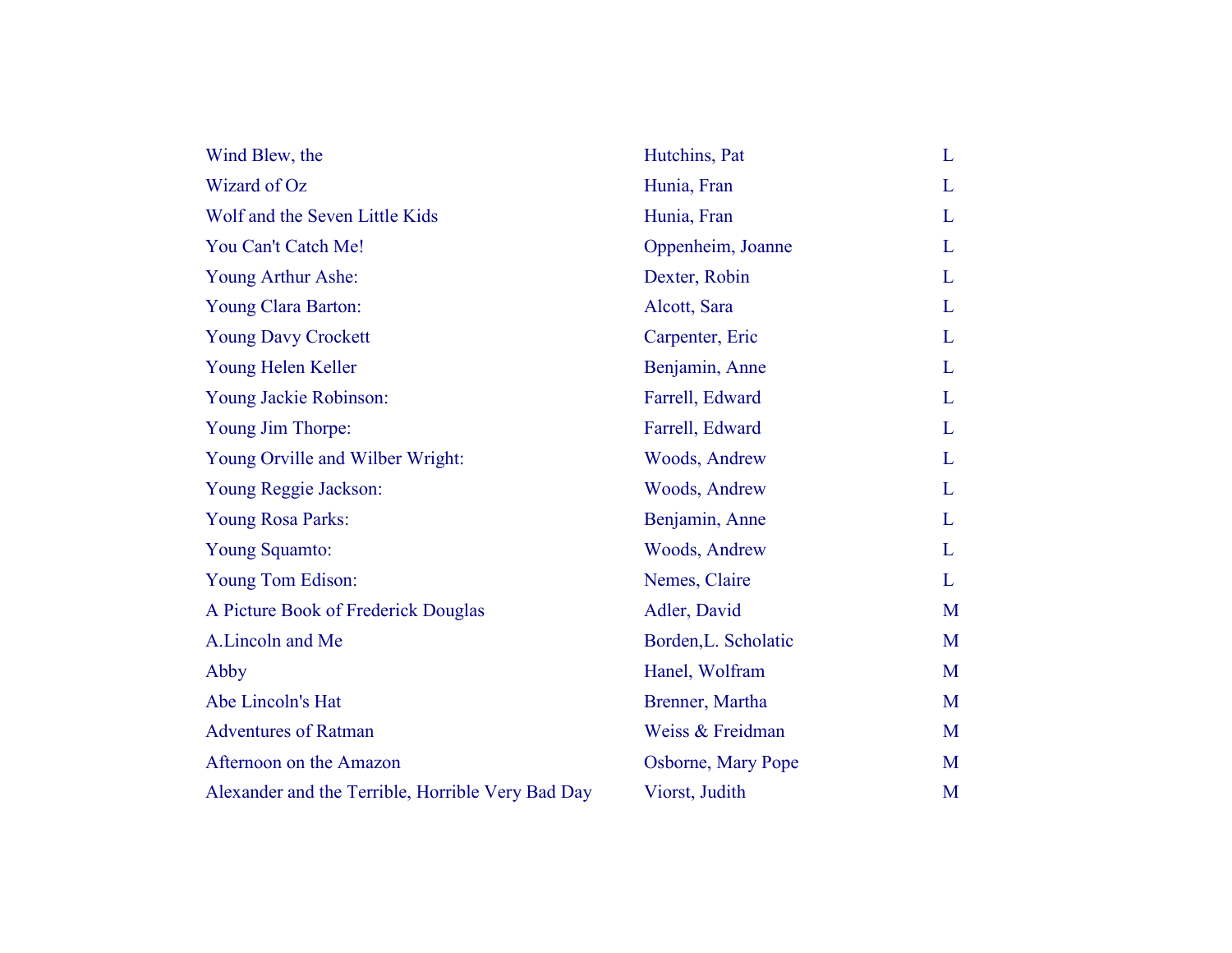| Alexander and the Wind-Up Mouse   | Lionni, Leo          | M |
|-----------------------------------|----------------------|---|
| <b>Aliens Don't Wear Braces</b>   | Dadey, Debbie        | M |
| <b>Aliens for Breakfast</b>       | Ezra, Jonathan       | M |
| <b>Aliens For Dinner</b>          | Spinner, Stephanie   | M |
| <b>All Star Fever</b>             | Christopher, Matt    | M |
| <b>Alliens for Lunch</b>          | Spinner, Stephanie   | M |
| <b>Alligator Alley</b>            | Schultz, Irene       | M |
| Amazing Birds of the Rain Forest  | Daniel, Claire       | M |
| Angel Child, Dragon Child         | Surat, Michele Maria | M |
| Angels Don't Know Karate          | Dadey, Debbie        | M |
| <b>Armies of Ants</b>             | Retan, Walter        | M |
| Art Lesson, the                   | dePaloa, Tomie       | M |
| <b>Arthur Accused</b>             | Brown, Marc          | M |
| <b>Arthur's Christmas Cookies</b> | Hoban, Lillian       | M |
| <b>Arthur's Mystery Envelope</b>  | Brown, Marc          | M |
| Artic Tundra: Land with No Trees  | Forman, Michael      | M |
| <b>Aunt Flossie's Hats</b>        | Howard, Elizabeth    | M |
| <b>Auto Mechanics</b>             | Boraas, Tracey       | M |
| Bad Dad List, the                 | Kenna, Anna          | M |
| <b>Baseball Flyhawk</b>           | Christopher, Matt    | M |
| Baseball Heroes, the              | Schultz, Irene       | M |
| <b>Baseball Pals</b>              | Christopher, Matt    | M |
|                                   |                      |   |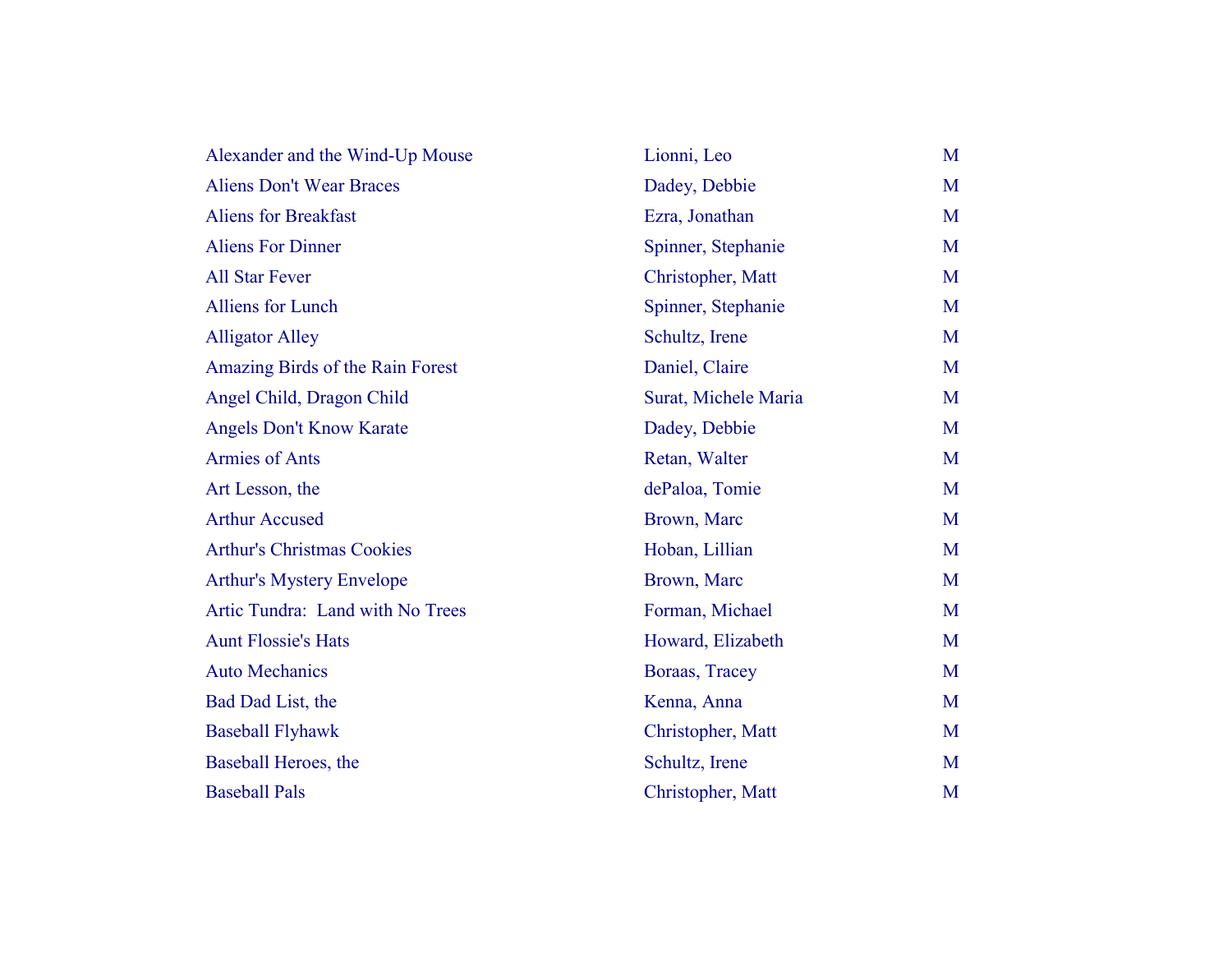| <b>Basket Counts, the</b>                       | Christopher, Matt      | M |
|-------------------------------------------------|------------------------|---|
| <b>Bathwater Gang</b>                           | Spinelli, Jerry        | M |
| Beacon's of Light                               | Gibbons, Gail          | M |
| <b>Bear's Christmas</b>                         | Berenstain, Stan & Jan | M |
| Bears on HemlockMountain, the                   | Dalgliesh, Alice       | M |
| <b>Bear's Picnic</b>                            | Berenstain, Stan & Jan | M |
| Beast and the Halloween Horror                  | Giff Patricia / Dell   | M |
| Beast In Mrs. Rooney, s Room                    | Giff Patricia / Dell   | M |
| Berenstain Bear Scouts and the Coughing Catfish | Berenstain, Stan & Jan | M |
| Berenstain Bears & the Missing Honey            | Berenstain, Stan & Jan | M |
| <b>Best Friends</b>                             | Kellogg, Steven        | M |
| <b>Best Friends Sleep Over</b>                  | Rogers, Jacqueline     | M |
| <b>Best Wishes for Eddie</b>                    | Nayer, Judy            | M |
| Big Bunny and the Easter Eggs                   | McCloskey, Robert      | M |
| Big Fish, the                                   | Yukish, Joe            | M |
| <b>Bigfoot Doesn't Square Dance</b>             | Dadley, Debbie         | M |
| <b>Biggest Pumpkin Ever</b>                     | Kroll, Steven          | M |
| <b>Blackberry Ink</b>                           | Merriam, Eve           | M |
| <b>Blue Hill Meadown</b>                        | Rylant, Cynthia        | M |
| <b>Blue Ribbon Blues</b>                        | Spinelli, Jerry        | M |
| <b>Blueberries</b> for Sal                      | McCloskey, Robert      | M |
| <b>Book About your Skeleton</b>                 | Dadey, Debbie          | M |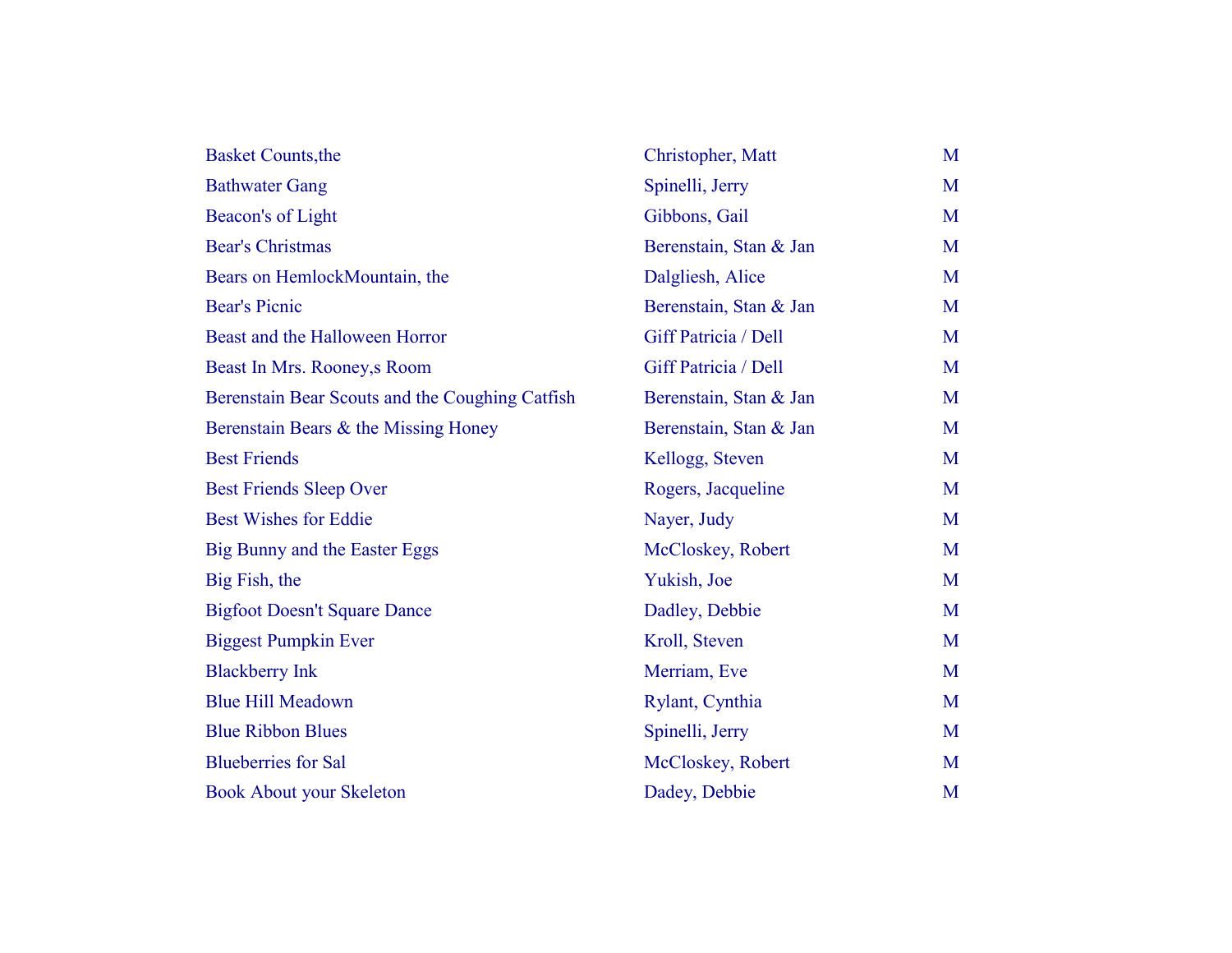| Bossy Gallito, the                    | Gonzalez, Lucia           | M |
|---------------------------------------|---------------------------|---|
| <b>Boston Coffee Party</b>            | Rappaport, Doreen         | M |
| <b>Boundless Grace</b>                | Hoffman. Mary             | M |
| Boy Who Walked on Air                 | Corbett, Scott            | M |
| <b>Brave Maddie Egg</b>               | Standiford, Natalie       | M |
| Bringing the Rain to Kapiti           | Aardema, Verna            | M |
| Buddie, the First Seeing Eye Dog      | Moore, Eva                | M |
| <b>Buffalo Before Breadfast</b>       | <b>Osborne, Mary Pope</b> | M |
| Buried Eye, the                       | Schultz, Irene            | M |
| <b>Buster Baxter, Cat Saver</b>       | Brown, Marc               | M |
| <b>Buster Dino Dilemma</b>            | Brown, Marc               | M |
| <b>Buster Makes the Grade</b>         | Brown, Marc               | M |
| <b>Buster's Dino Dilemma</b>          | Brown, Marc               | M |
| <b>Buttons for George Washington</b>  | Roop, Peter and Connie    | M |
| Cam Jansen and the Mystery of the UFO | Adler, David              | M |
| Camp Sink or Swim                     | Davis, Gibbs              | M |
| Can Do, Jenny Archer                  | Conford, Ellen            | M |
| Case for Jenny Archer                 | Conford, Ellen            | M |
| Case of the Elevator Duck             | Berends, Polly            | M |
| Case of the Hungry Stranger           | <b>Bonsall, Crosby</b>    | M |
| <b>Cat and Rat</b>                    | Young, Ed                 | M |
| <b>Cat Bugler</b>                     | Krailing, Tessa           | M |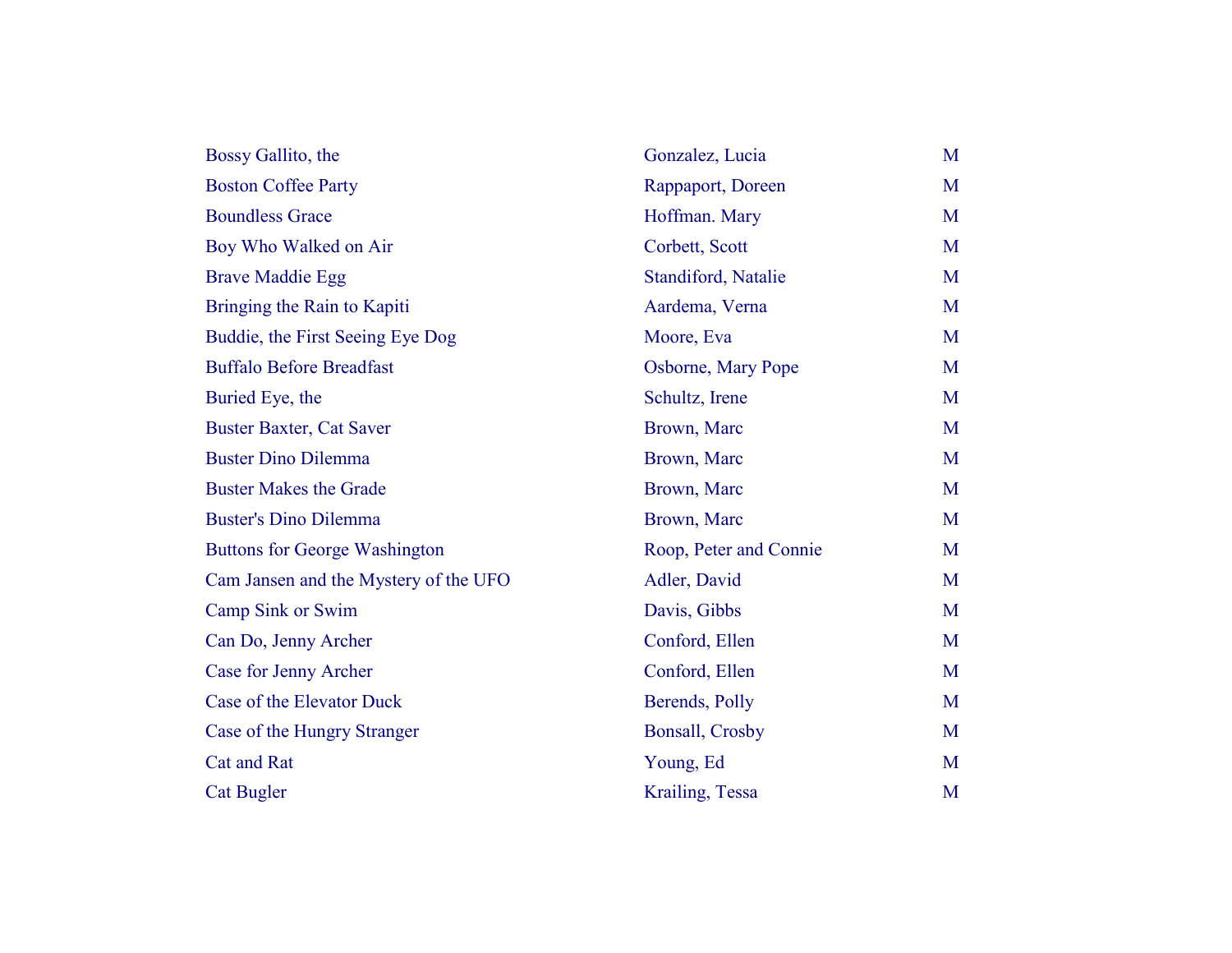| <b>Catch that Pass</b>                       | Christopher, Matt         | M |
|----------------------------------------------|---------------------------|---|
| Catcher with a Glass Arm                     | Christopher, Matt         | M |
| Catcher's Mask, the                          | Christopher, Matt         | M |
| <b>Center Court Sting</b>                    | Christopher, Matt         | M |
| <b>Centerfield Ballhawk</b>                  | Christopher, Matt         | M |
| Chair for My Mother, A                       | Williams, Vera            | M |
| Chalk Box Kid, the                           | Christopher, Matt         | M |
| <b>Challenge at Second Base</b>              | <b>Bulla Clyde Robert</b> | M |
| <b>Cherries and Cherry Pits</b>              | Williams, Vera            | M |
| <b>Chicken Soup with Rice</b>                | Sendak, Maurice           | M |
| <b>Chinese Mirror</b>                        | Ginsburg, Mirra           | M |
| Circus Mystery, the                          | Schultz, Irene            | M |
| <b>City Green</b>                            | DiSalvo-Ryan, Dyanne      | M |
| Cloudy with a Chance of Meatballs            | Barrett, Judi             | M |
| Clue in the Castle, the                      | Schultz, Irene            | M |
| <b>Comeback Challenge</b>                    | Christopher, Matt         | M |
| Copper lady, the                             | Ross, Alice               | M |
| Count your Money with the Polk Street School | Giff Patricia / Dell      | M |
| Counterfeit Tackle, the                      | Christopher, Matt         | M |
| Crackerjack Halfback                         | Christopher, Matt         | M |
| <b>Cupid Don't Flip Hamburgers</b>           | Dadley, Debbie            | M |
| <b>Cyclops Doesn't Rollerblade</b>           | Dadley, Debbie            | M |
|                                              |                           |   |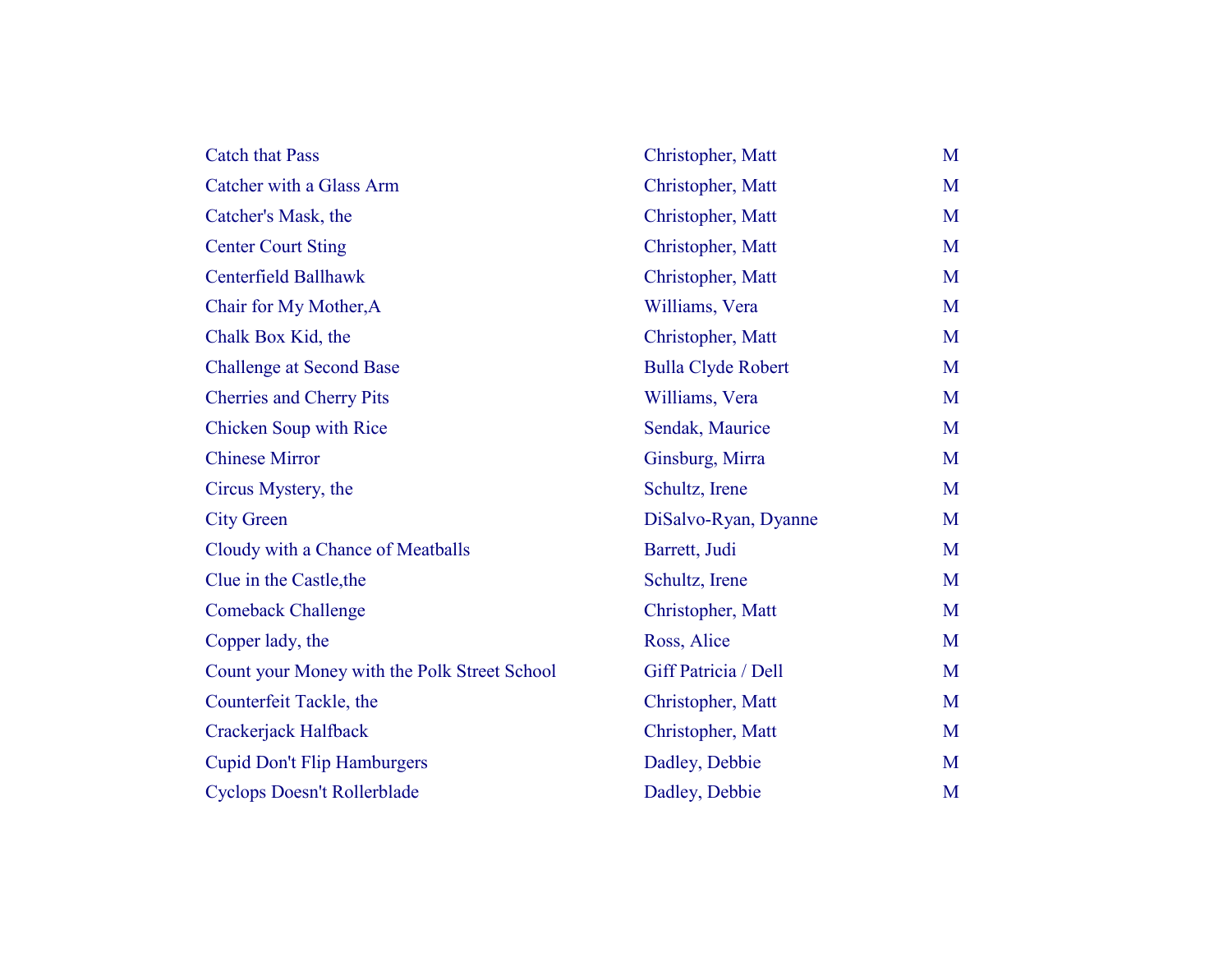| Dancing with the Indians           | Medearis, Angela   | M |
|------------------------------------|--------------------|---|
| Dandelion                          | Freeman, Don       | M |
| Day at the Races                   | Michaels, Eric     | M |
| Day of Ahmed's Secret, A           | Heide, Florence    | M |
| Day of the Dragon King             | Osborne, Mary Pope | M |
| Day the Sky Turned Green, the      | Reeves, Barbara    | M |
| Diamond Champs                     | Christopher, Matt  | M |
| Diego Rivera                       | Venezia, Mike      | M |
| Dingoes at Dinnertime              | Osborne, Mary Pope | M |
| Dinosaur Battle, A                 | Granowsky, Alvin   | M |
| <b>Dinosaurs Before Dark</b>       | Osborne, Mary Pope | M |
| <b>Dinosaurs That Ate Meat</b>     | Granowsky, Alvin   | M |
| Dirt Bike Racer                    | Christopher, Matt  | M |
| Dirt Bike Runaway                  | Christopher, Matt  | M |
| Dog for a Game                     | Gackenbach, Dick   | M |
| Dog that Stole Football Plays, the | Christopher, Matt  | M |
| Dolphins at Daybreak               | Osborne, Mary Pope | M |
| <b>Donkey Rescues</b>              | Krailing, Tessa    | M |
| Don't Forget the Bacon             | Hutchins, Pat      | M |
| Double Play at Short               | Christopher, Matt  | M |
| Double Switch                      | Noonan, Diana      | M |
| Dr. De Soto                        | Steig, William     | M |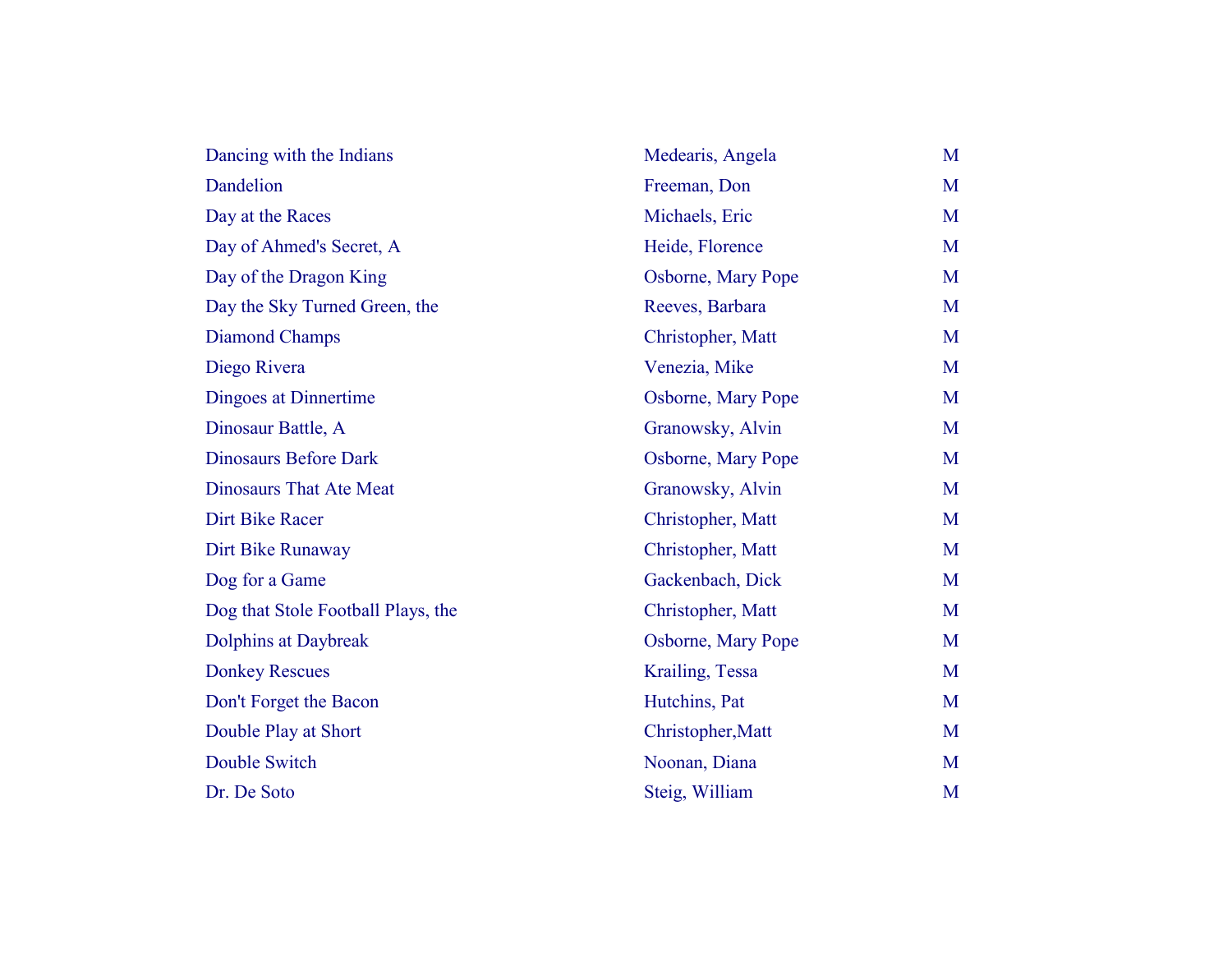| Dr. De Soto Goes to Africa                  | Steig, William        | M |
|---------------------------------------------|-----------------------|---|
| Dr. Jekyll, Orthodontist                    | Greenburg, Dan        | M |
| Dracula Doesn't Drink Lemonade              | Dadey, Debbie         | M |
| Dragons don't cook Pizza                    | Dadey, Debbie         | M |
| Drinking Gourd, The                         | Monjo, F.N.           | M |
| <b>Ducks Crossing</b>                       | Wilson, Trevor        | M |
| Eeny, Meeny, Miney Mole                     | Yolen, Jane           | M |
| Elaine and the Flying Frog                  | Chang, Heidi          | M |
| <b>Elbert's Bad Word</b>                    | Wood, Audrey          | M |
| Eliza trhe Hypnotizer                       | Granger, Michele      | M |
| Elmer and the Dragon                        | Gannett, Ruth         | M |
| Elves and the Shoemaker                     | Littledale, Freda     | M |
| <b>Elves Don't Wear Hardhats</b>            | Gannett, Ruth         | M |
| Elvis the Turnip and me                     | Greenburg, Dan        | M |
| <b>Emily Arrow</b>                          | Giff Patricia / Dell  | M |
| Emily Arrow Promises to Do Better THis Year | Giff Patricia / Dell  | M |
| Emperor's New Clothes, The                  | Anderson, Hans        | M |
| <b>Everybody Cooks Rice</b>                 | Dooley, N.            | M |
| Extraordinary Egg, the                      | Lionni, Leo           | M |
| <b>Fancy Feet</b>                           | Giff Patricia / Dell  | M |
| <b>Farmer Boy Days</b>                      | Wilder, Laura Ingalls | M |
| <b>Favorite Greek Myths</b>                 | Osborne, Mary Pope    | M |
|                                             |                       |   |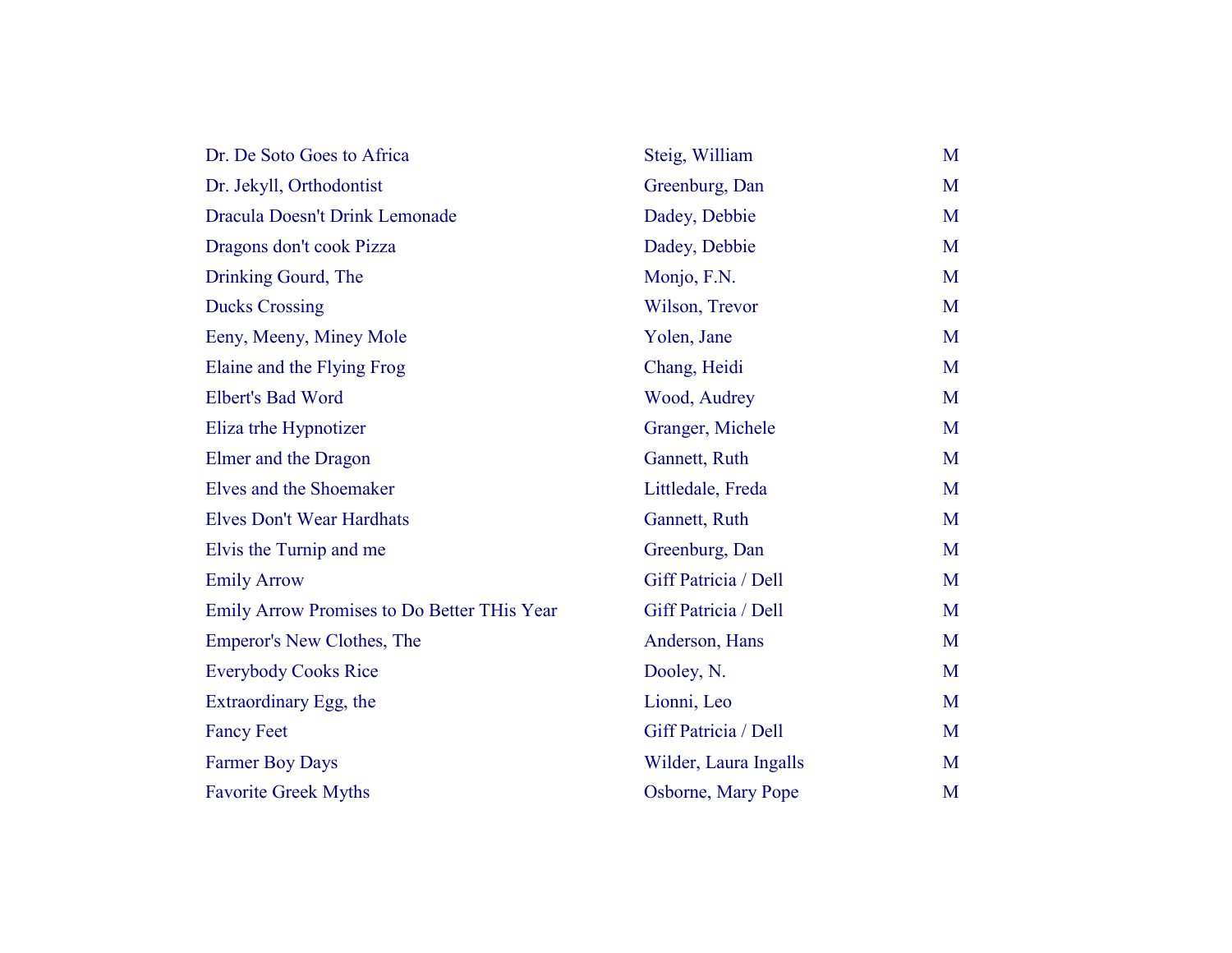| <b>Fighting Tackle</b>                     | Christopher, Matt    | M |
|--------------------------------------------|----------------------|---|
| Fiji flood, the                            | Schultz, Irene       | M |
| Fireflies in the Night                     | Hawes, Judy          | M |
| <b>Fish Face</b>                           | Giff Patricia / Dell | M |
| <b>Five True Dog Stories</b>               | Davidson, Margaret   | M |
| <b>Five True Horse Stories</b>             | Davidson, Margaret   | M |
| <b>Flat Stanley</b>                        | Brown, Jeff          | M |
| Follow the Drinking Gourd                  | Winter, Jeanette     | M |
| <b>Football Fugitive</b>                   | Christopher, Matt    | M |
| Fossils Tell of Long Ago                   | Aliki                | M |
| Fox Steals Home, the                       | Christopher, Matt    | M |
| Fox Went Out on a Chilly Night, The        | Spier, Peter         | M |
| Frankenstien Doesn't                       | Dadey, Debbie        | M |
| <b>Freckle Juice</b>                       | Blume, Judy          | M |
| Frederick Douglas: THe Last DAy of Stavery | Davidson, Margaret   | M |
| Frog Who Would Be King                     | Walker, Kate         | M |
| Genies don't ride Bicycles                 | Dadey, Debbie        | M |
| <b>Genies Don't Tide Bicycles</b>          | Dadey, Debbie        | M |
| George Washington's Mother                 | Fritz, Jean          | M |
| <b>Ghost Don't Eat Potato Chips</b>        | Dadey, Debbie        | M |
| Ghost in Tent 19, the                      | O'Connor, Jim        | M |
| <b>Ghost Named Wanda</b>                   | Greenburg, Dan       | M |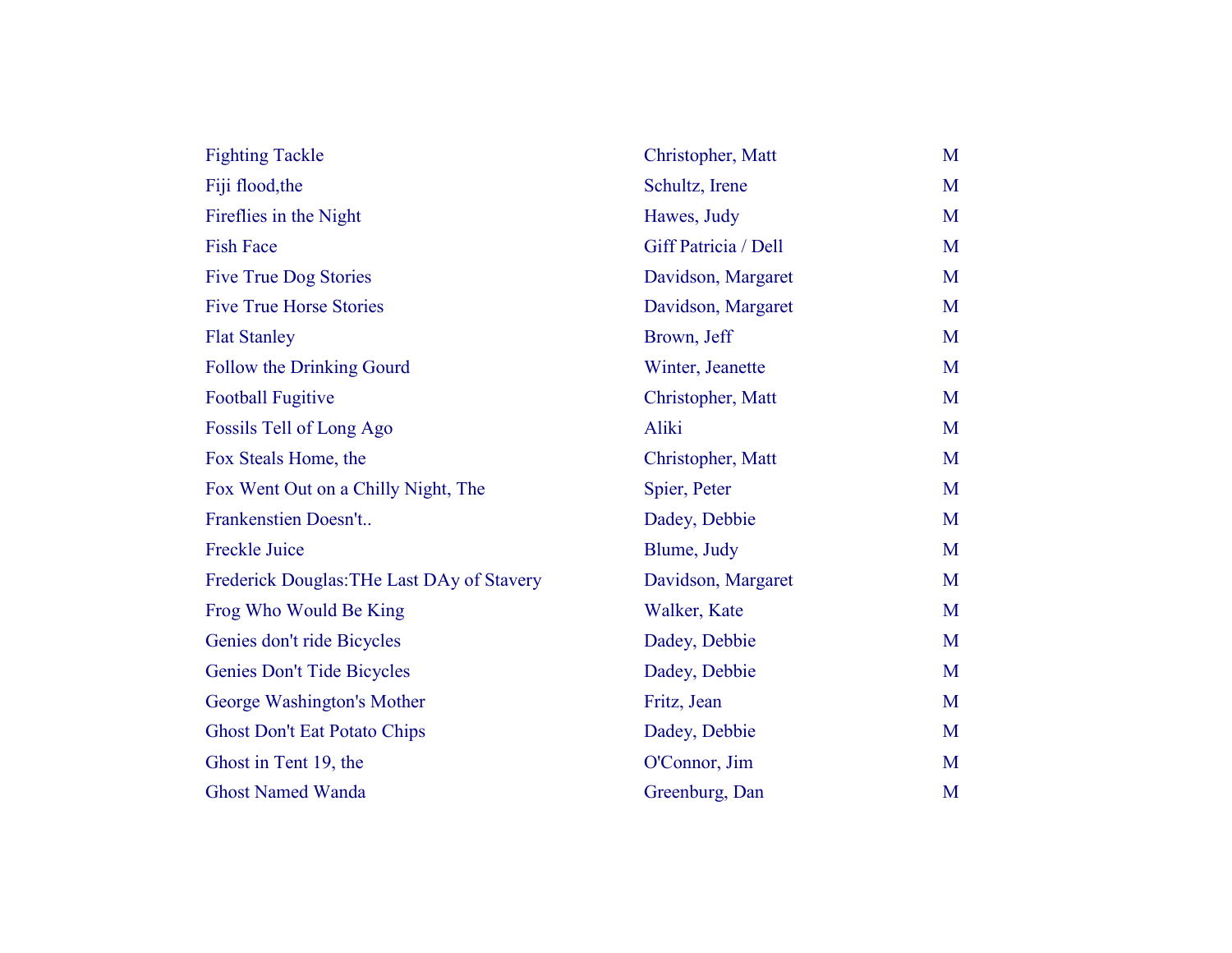| Ghost of the Auto Graveyard           | Berenstain, Stan & Jan     | M |
|---------------------------------------|----------------------------|---|
| <b>Ghost School</b>                   | Clifford, Eth              | M |
| <b>Ghost Town at Sundown</b>          | Osborne, Mary Pope         | M |
| <b>Ghost Town Treasure</b>            | <b>Bulla, Clyse Robert</b> | M |
| Ghosts Don'e Eat Potato chips         | Dadey, Debbie              | M |
| Ghouls don't Scoup Icecream           | Dadey, Debbie              | M |
| <b>Giants Don't Go Snowboarding</b>   | Dadey, Debbie              | M |
| Giants, The                           | Granowsky, Alvin           | M |
| Gingerbread Man, The                  | Lundell, M.                | M |
| Girl Who Loved Wild Horses, The       | Goble, Paul                | M |
| Goblins Don't Play Video Games        | Dadey, Debbie              | M |
| <b>Good for Nothing Dog</b>           | Schultz, Irene             | M |
| Gouls Don't Scoop Ice Cream           | Dadey, Debbie              | M |
| Great Dinosaur Hunt. the              | Schultz, Irene             | M |
| Great Houdini, The :worldArtist       | Kulling, Monica            | M |
| Great Ice Battle, the                 | Abbott, Tony               | M |
| Great Quarterback Switch, the         | Christopher, Matt          | M |
| <b>Great Riddle Mystery</b>           | MacClem, James             | M |
| Great-grandpa in the Litter Box       | Greenburg, Dan             | M |
| <b>Gremlins Don't Chew Bubble Gum</b> | Dadey, Debbie              | M |
| Gym Teacher from the Black Lagoon     | Thaler, Mike               | M |
| Hang A Left at Venus                  | Greenburg, Dan             | M |
|                                       |                            |   |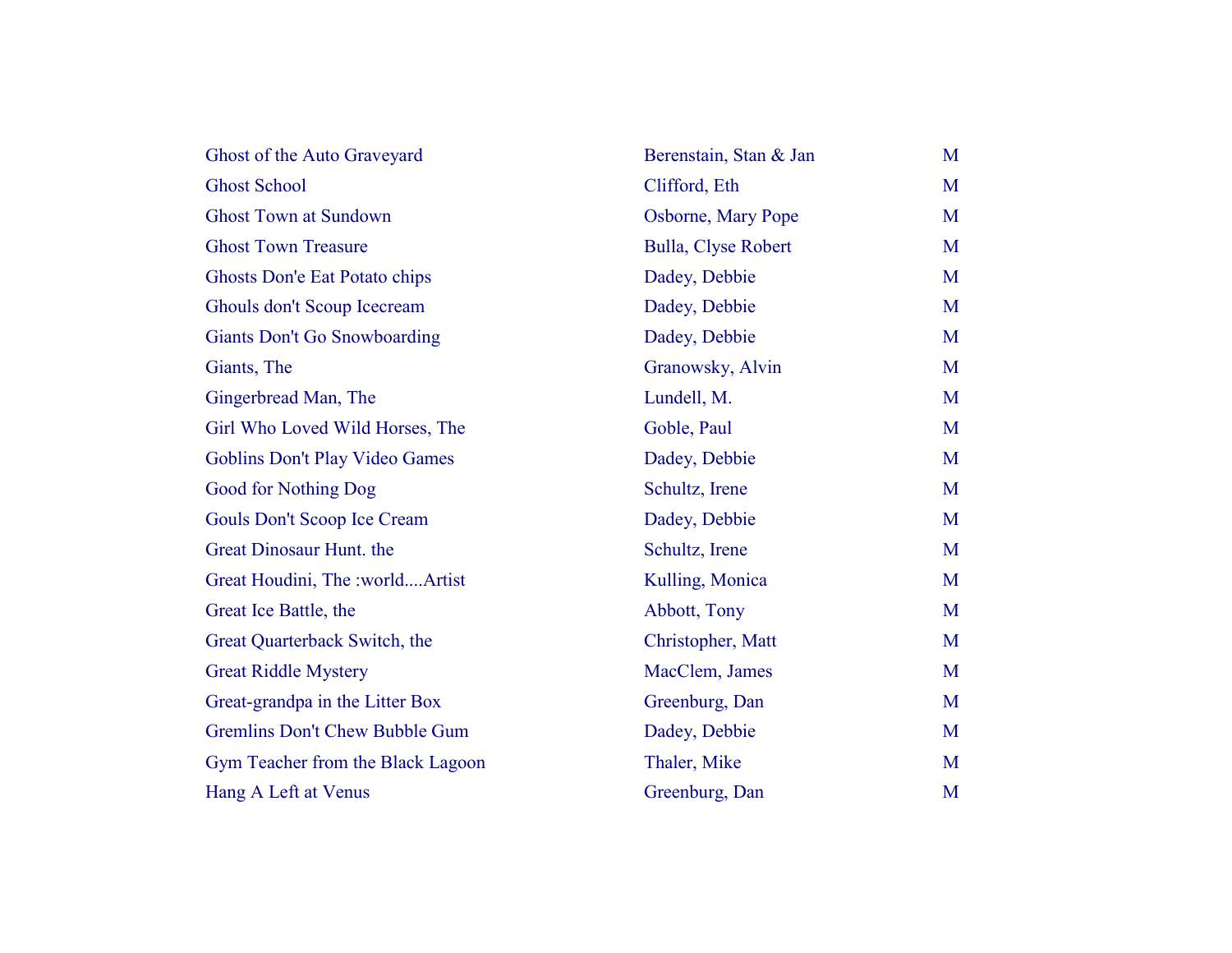| <b>Hansel and Gretel</b>        | Lesser, Rika & Paul O. Zelinsky | M |
|---------------------------------|---------------------------------|---|
| Happy Birthday, Moon            | Asch, Frank                     | M |
| <b>Hard Drive to Short</b>      | Christopher, Matt               | M |
| <b>Harold's Circus</b>          | Johnson, Crockett               | M |
| <b>Hattie Rabbit</b>            | Gackenbach, Dick                | M |
| Haunted Halloween, the          | Schultz, Irene                  | M |
| <b>Heckedy Peg</b>              | Wood, Audrey                    | M |
| Helen Keller                    | Davidson, Margaret              | M |
| Hercules doesn't Pull Teeth     | Dadey, Debbie                   | M |
| Hidden Hand, the                | Schultz, Irene                  | M |
| Hilary and the Lions            | Desaix, Frank                   | M |
| Hit-Away Kid, the               | Christopher, Matt               | M |
| Hoopstars Go to the Hoop        | Hughes, Dean                    | M |
| Houling at the Hauntly's        | Dadley, Debbie                  | M |
| Hours of the Olympics           | Osborne, Mary Pope              | M |
| House of the Horrible Ghosts    | Hayes, Geoffrey                 | M |
| How Do We Know About?           | Granowsky, Alvin                | M |
| Howie Merton and the Magic Dust | Reeves, Faye                    | M |
| Hue Boy                         | Mitchell, Rita Phillips         | M |
| I Can't said the Ant            | Cameron, Polly                  | M |
| <b>I Hate Camping</b>           | Petersen, P.J.                  | M |
| <b>I Hate Company</b>           | Petersen, P.J.                  | M |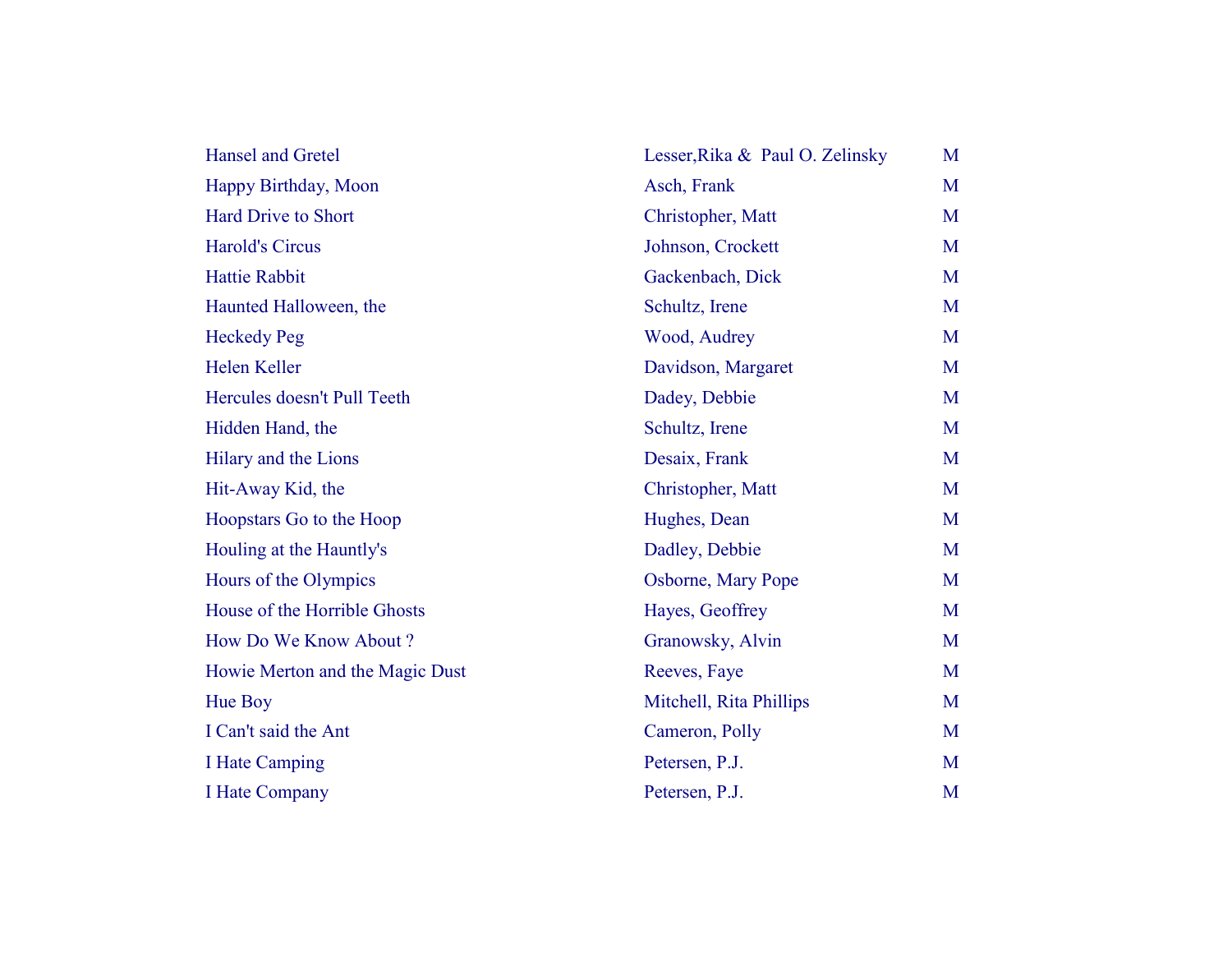| Ice Magic                                | christopher, Matt    | M |
|------------------------------------------|----------------------|---|
| If the Dinosaurs Came Back               | Most, Bernard        | M |
| If You Squirt at a Rhinocerous           | Dunn                 | M |
| I'm Out of My BodyPlease Leave a Message | Greenburg, Dan       | M |
| In Aunt Lucy's Kitchen                   | Rylant, Cynthia      | M |
| In My Momma's Kitchen                    | Nolen, Jerdine       | M |
| In the Dinosaur's Paw                    | Giff Patricia / Dell | M |
| Invisibe in the Third Grade              | Cuyer, Margery       | M |
| Ira Sleeps Over                          | Waber, Bernard       | M |
| <b>Island Baby</b>                       | Keller, Holly        | M |
| Jack and the Beanstalk                   | Galdone, Paul        | M |
| Jenny Archer to the Rescue               | Conford, Ellen       | M |
| Jenny Archer, Author                     | Conford, Ellen       | M |
| Jigsaw Jones Mystery, the Case ofSnowman | Ruller, James        | M |
| Jilly the Kid                            | Krailing, Tessa      | M |
| Job for Jenny Archer, A                  | Conford, Ellen       | M |
| Johnny Long Legs                         | Christopher, Matt    | M |
| Junie B.Jones Series                     | Park, Barbara        | M |
| Junior Gymnasts"#2 Katie's Big Move      | Slater, Teddy        | M |
| Kate Shelly and the Midnight Express     | Wetterer, Margaret   | M |
| Keep Ms. Sugarman in the Fourth Grade    | Levy, Eizabeth       | M |
| Kid who onlyHit Homers                   | Christopher, Matt    | M |
|                                          |                      |   |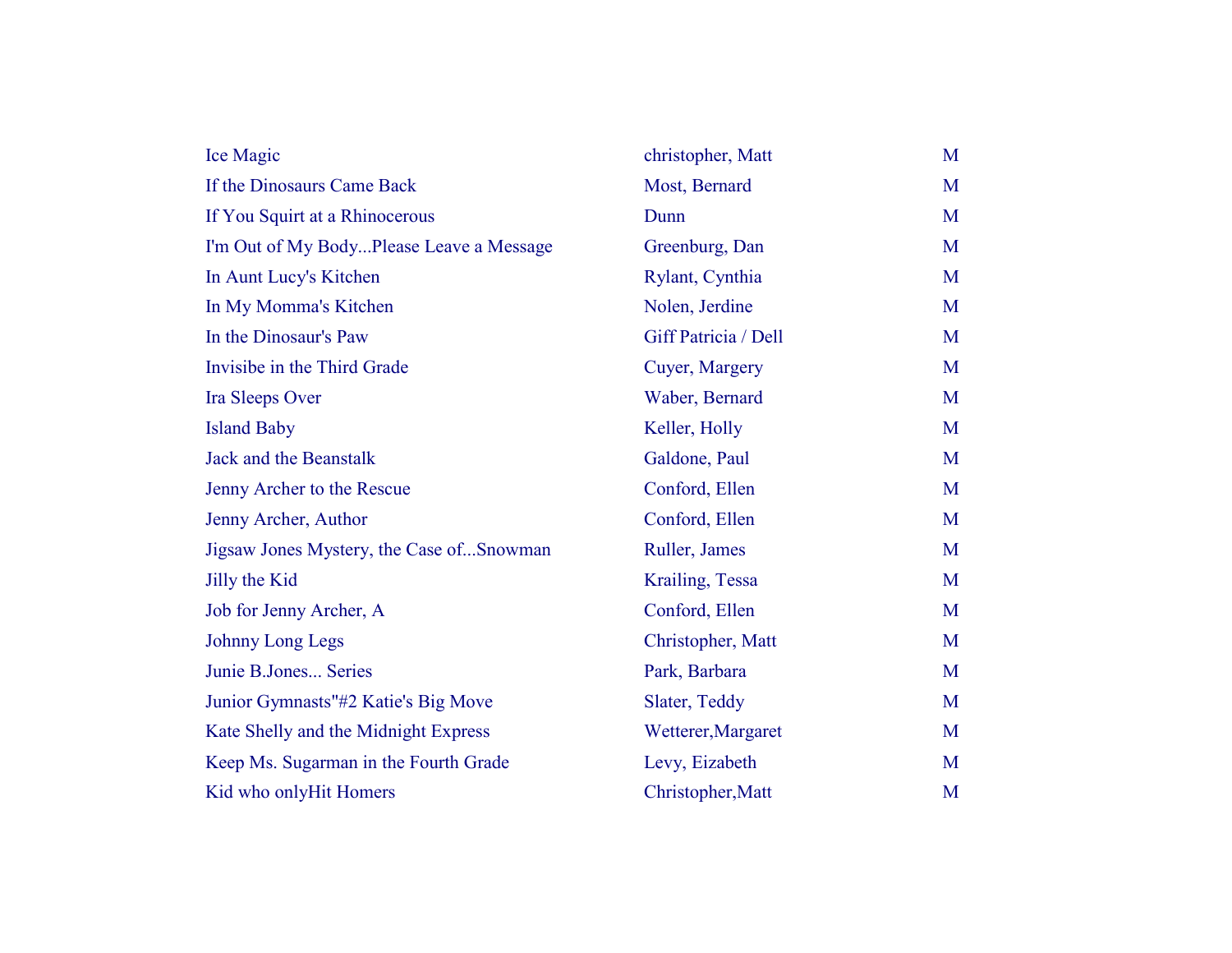| Kids in Ms. Colman's Class        | Martin, Ann M.        | M |
|-----------------------------------|-----------------------|---|
| <b>King Arthur</b>                | Brown, Marc           | M |
| Knight at Dawn, the               | Osborne, Mary Pope    | M |
| Knights Don't Teach Piano         | Dadey, Debbie         | M |
| Laura and Mr. Edwards             | Wilder, Laura Ingalls | M |
| Laura and Nellie                  | Wilder, Laura Ingalls | M |
| Laura's Ma                        | Wilder, Laura Ingalls | M |
| Laura's Pa                        | Wilder, Laura Ingalls | M |
| Lazy Lions, Lucky Lambs           | Giff Patricia / Dell  | M |
| Lentil                            | McCloskey, Robert     | M |
| Leprechauns Don't Play Basketball | Dadey, Debbie         | M |
| Let's Go Philadelphia             | Giff Patricia / Dell  | M |
| Letting Swift River Go            | Yolen, Jane           | M |
| <b>Lighthouse Mermaid</b>         | Karr, Kathleen        | M |
| Lions at Lunchtime                | Osborne, Mary Pope    | M |
| Little Hawk's New Name            | Bolognese, Don        | M |
| Little House Birthday, A          | Wilder, Laura Ingalls | M |
| Little House Farm Daya            | Burton, Virginia Lee  | M |
| <b>Little House Friends</b>       | Burton, Virginia Lee  | M |
| Little House, The                 | Burton, Virginia Lee  | M |
| <b>Little Lefty</b>               | Christopher, Matt     | M |
| Little Red hen makes a Pizza      | Sturges, Philemon     | M |
|                                   |                       |   |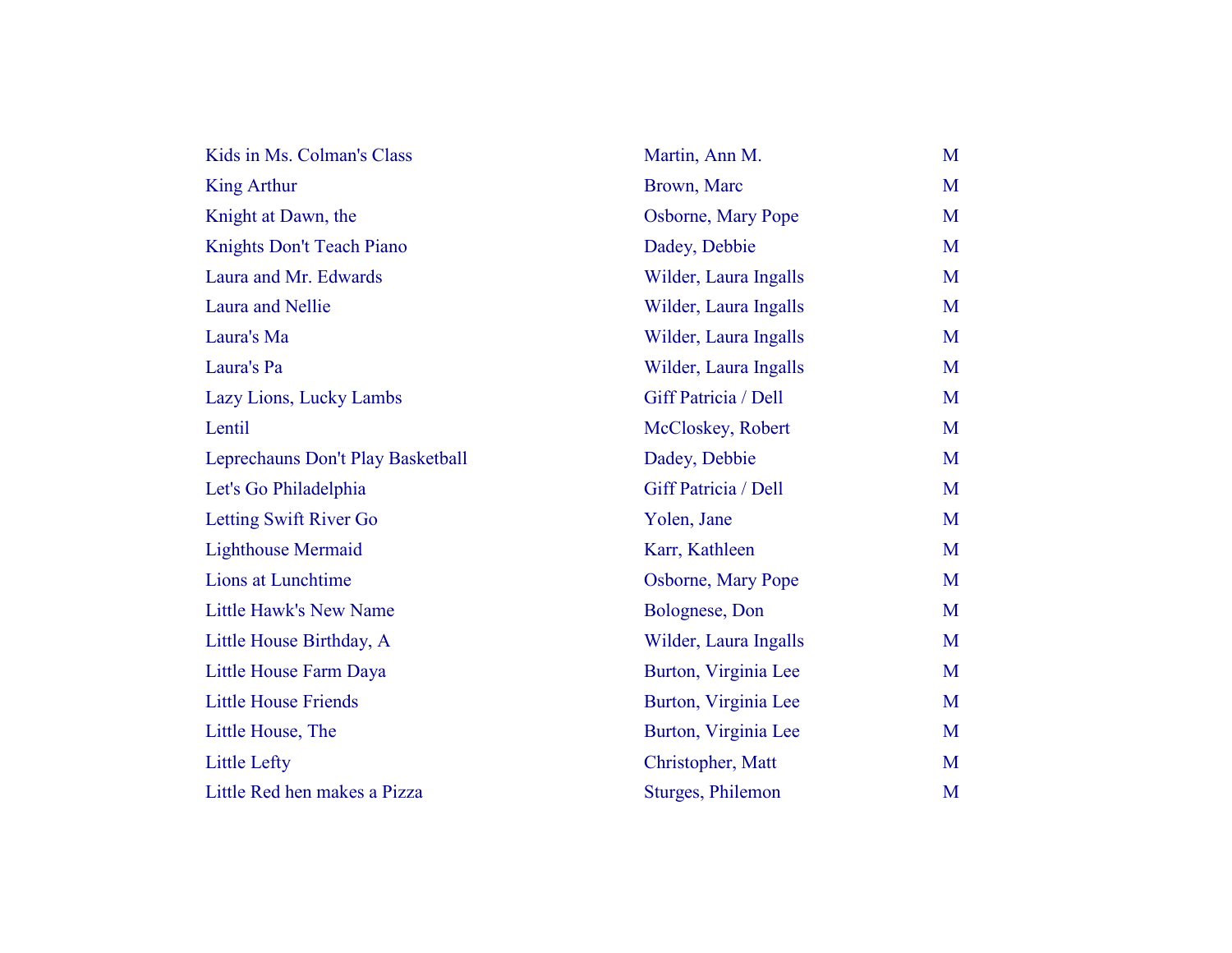| <b>Little Swan</b>                         | Geras, Adele                 | M |
|--------------------------------------------|------------------------------|---|
| <b>Little Women</b>                        | Alcott, Louisa May: Bullseye | M |
| Littles and the The (series)               | Peterson, John               | M |
| Littles Take a Trip                        | Peterson, John               | M |
| Locked in the Library                      | Brown, Marc                  | M |
| Long Shot for Paul                         | Christopher, Matt            | M |
| <b>Look Who's Playing First Base</b>       | Christopher, Matt            | M |
| <b>Lost and Found</b>                      | Teague, Mark                 | M |
| Lost Children, the                         | Goble, Paul                  | M |
| Lucky Baseball Bat, the                    | Christopher, Matt            | M |
| <b>Lucky Last Luke</b>                     | Clark, Margaret              | M |
| <b>Madeline's Christmas</b>                | Bemelmans, Ludwig            | M |
| <b>Magic Tree House Series</b>             | Osborne, Mary Pope           | M |
| <b>Mail Carriere</b>                       | Ready, Dee                   | M |
| Man Out At First                           | Christopher, Matt            | M |
| <b>Martians Don't Take Temperatures</b>    | Dadey, Debbie                | M |
| Martin Luther King, Jr.                    | Greene, Carol                | M |
| Marvin and the Mean Words                  | Kline, Suzy                  | M |
| Marvin Redpost                             | Sachar, Louis                | M |
| Mary Marony, Mummy Girl                    | Kline, Suzy                  | M |
| Mary Marony and and the Chocolate Surprise | Kline, Suzy                  | M |
| Mary Marony and the Snake                  | Kline, Suzy                  | M |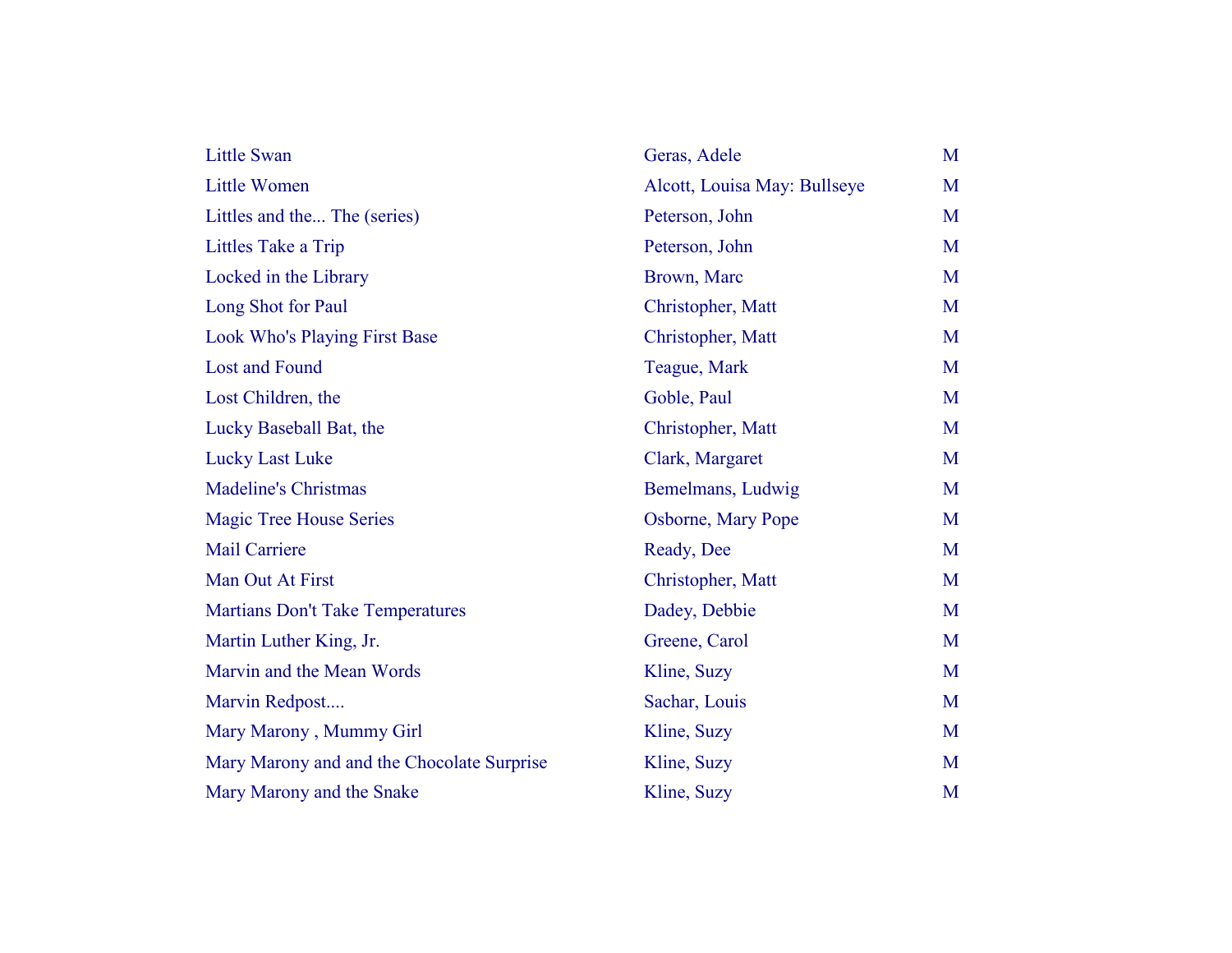| Mary Marony Hides Out              | Kline, Suzy               | M |
|------------------------------------|---------------------------|---|
| Maybe Yes, Maybe No. Maybe Maybe   | Patron, Susan             | M |
| Mermaids Don't Run Track           | Dadey, Debbie             | M |
| Michael Jordan                     | Edwards, Nick             | M |
| Midnight on the Moon               | Osborne, Mary Pope        | M |
| Mike Mulligan and His Steam Shovel | Burton, Virginia Lee      | M |
| Miracle on the Plate               | Christopher, Matt         | M |
| <b>Misfortune Cookie</b>           | Greenburg, Dan            | M |
| <b>Miss Rumphius</b>               | Cooney, Barbara           | M |
| Mitchell is Moving                 | Sharmat, Marjorie Weinman | M |
| Mitten, The                        | Brett, Jan                | M |
| Molly, sPilgrim                    | Cohen, Barbara            | M |
| <b>Monster For Hire</b>            | Wilson, Trevor            | M |
| <b>Monster Rabbit Runs Amuck</b>   | Giff Patricia / Dell      | M |
| Monsters don't Scuba Dive          | Dadey, Debbie             | M |
| Mop Top                            | Freeman, Don              | M |
| Mud Pony, the                      | Cohen, Caron Lee          | M |
| Muffy's Secret Admirer             | Brown, Marc               | M |
| <b>Mummies</b>                     | Milton, Joyce             | M |
| Mummies Don't Coach Softball       | Dadey, Debbie             | M |
| Munnies in the Morning             | Osborne, Mary Pope        | M |
| My Father's Dragon                 | Gannett, Ruth             | M |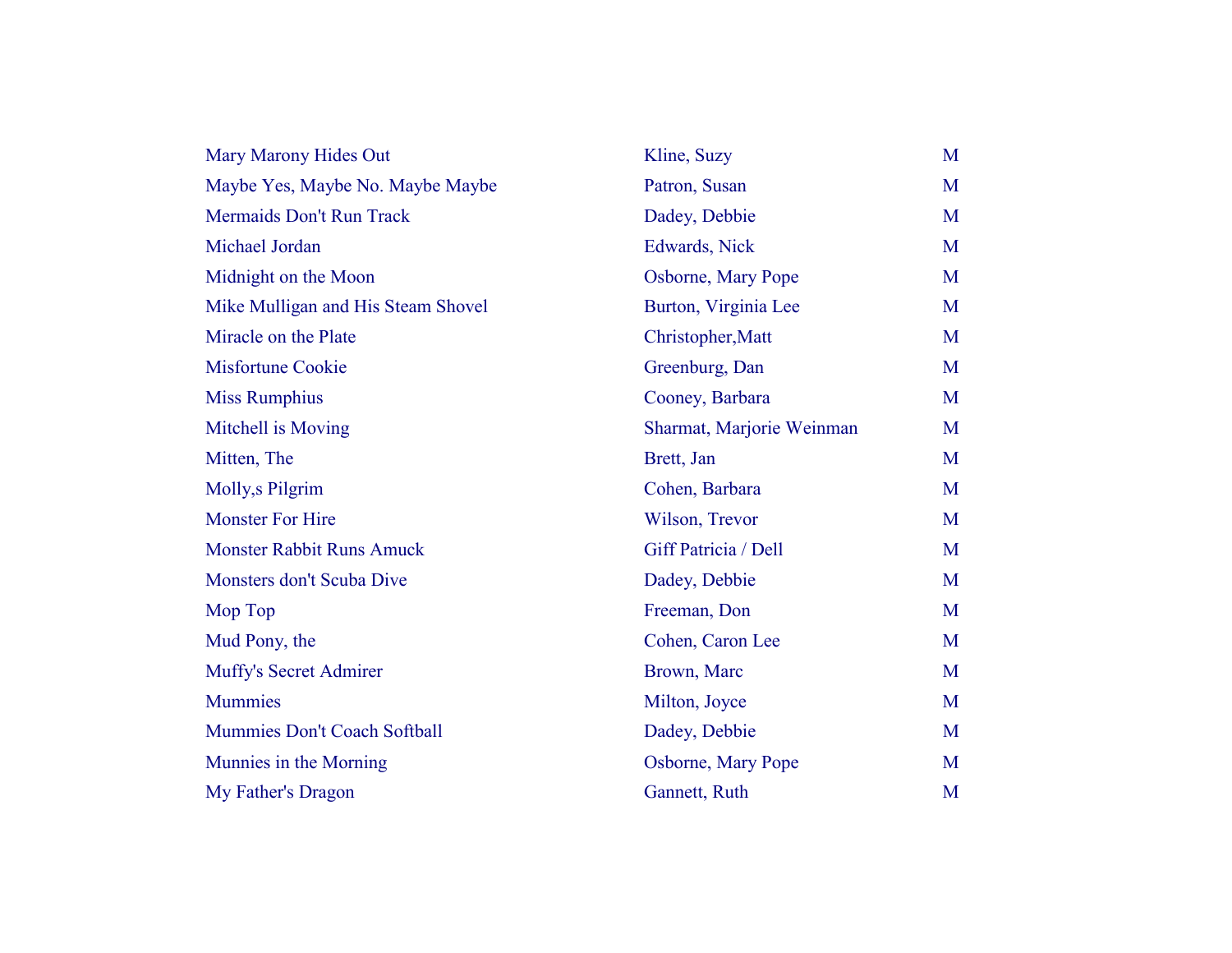| My Son the Time Traveler                     | Greenburg, Dan     | M |
|----------------------------------------------|--------------------|---|
| Mystery in the Night Woods                   | Peterson, John     | M |
| Mystery of the Dark Old House                | Schultz, Irene     | M |
| Mystery of the Missing Dog                   | Schultz, Irene     | M |
| Mystery of the Stolen Bike                   | Brown, Marc        | M |
| Mystery of the Talking Tail, the             | Clark, Margaret    | M |
| <b>Nannnies For Hire</b>                     | Hest, Amy          | M |
| Never Trust a Cat who Wears Earrings         | Greenburg, Dan     | M |
| New Land: A First Year on the Praire, the    | Reynolds, Marilynn | M |
| Nibble, Nibble, Jenny Archer                 | Conford, Ellen     | M |
| Night of the Ninjas                          | Osborne, Mary Pope | M |
| <b>Night Tree</b>                            | Bunting, Eve       | M |
| Nine True Dolphin Stories                    | Davidson, Margaret | M |
| Ninjas Don't Bake Pumpkin Pies               | Dadey, Debbie      | M |
| No Arm in Left Field                         | Christopher, Matt  | M |
| No Trouble at All!                           | Powell, Joyce      | M |
| Now You See Me Now You Don't                 | Greenburg, Dan     | M |
| Old Man and the Bear, the                    | Hanel, Wolfram     | M |
| Old Rocking Chair, the                       | Root, Phyllis      | M |
| Old Tom and the Rogue                        | Wilson, Trevor     | M |
| One Bad Thing about Father                   | Monjo, F.N.        | M |
| One in the Middle is the Green Kangaroo, the | Blume, Judy        | M |
|                                              |                    |   |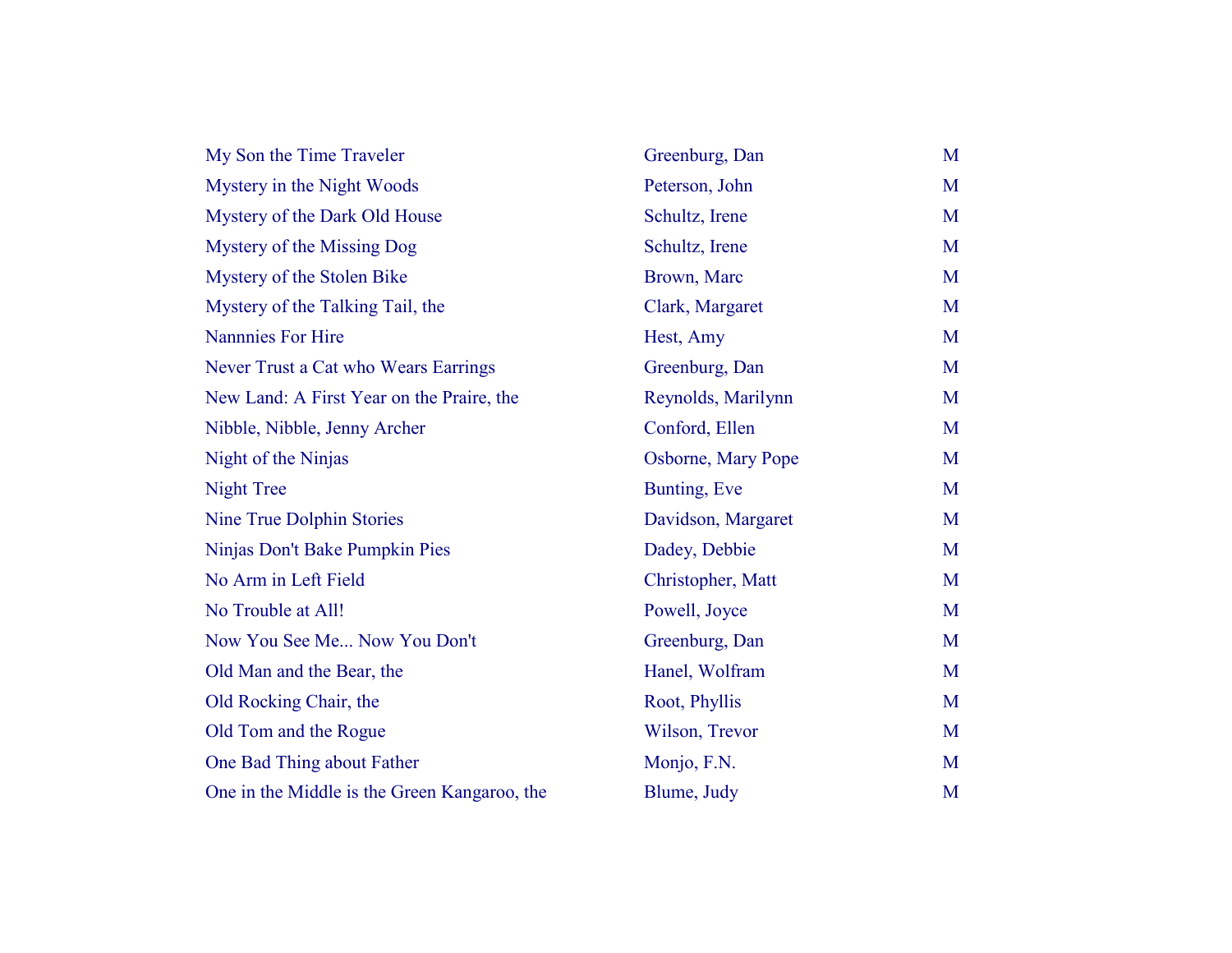| One-Eyed Jake                             | Hutchins, Pat             | M |
|-------------------------------------------|---------------------------|---|
| <b>Onion Sundaes</b>                      | Adler, David              | M |
| Over the Green Hills                      | Isadora, Rachel           | M |
| Paint Brush Kid, the                      | <b>Bulla Clyde Robert</b> | M |
| Pajama Party                              | Hest, Amy                 | M |
| Patches                                   | Szymanski, Lois           | M |
| Patchwork Quilt, The                      | Flournoy, Valerie         | M |
| <b>Phantoms Don't Drive Sports Cars</b>   | Dadey, Debbie             | M |
| Picture Book of Abraham Lincoln, the      | Adler, David              | M |
| Picture Book of Amelia Earhart, the       | Adler, David              | M |
| Picture Book of Anne Frank, the           | Adler, David              | M |
| Picture Book of Benjamin Franklin, the    | Adler, David              | M |
| Picture Book of Christopher Columbus, the | Adler, David              | M |
| Picture Book of Davy Crockett, the        | Adler, David              | M |
| Picture Book of Eleanor Roosevelt, the    | Adler, David              | M |
| Picture Book of Florence Nightingale, the | Adler, David              | M |
| Picture Book of Frederick Douglas, the    | Adler, David              | M |
| Picture Book of George W. Carver, the     | Adler, David              | M |
| Picture Book of George Washington, the    | Adler, David              | M |
| Picture Book of Harriet Tubman, the       | Adler, David              | M |
| Picture Book of Helen Keller, the         | Adler, David              | M |
| Picture Book of Jackie Robinson, the      | Adler, David              | M |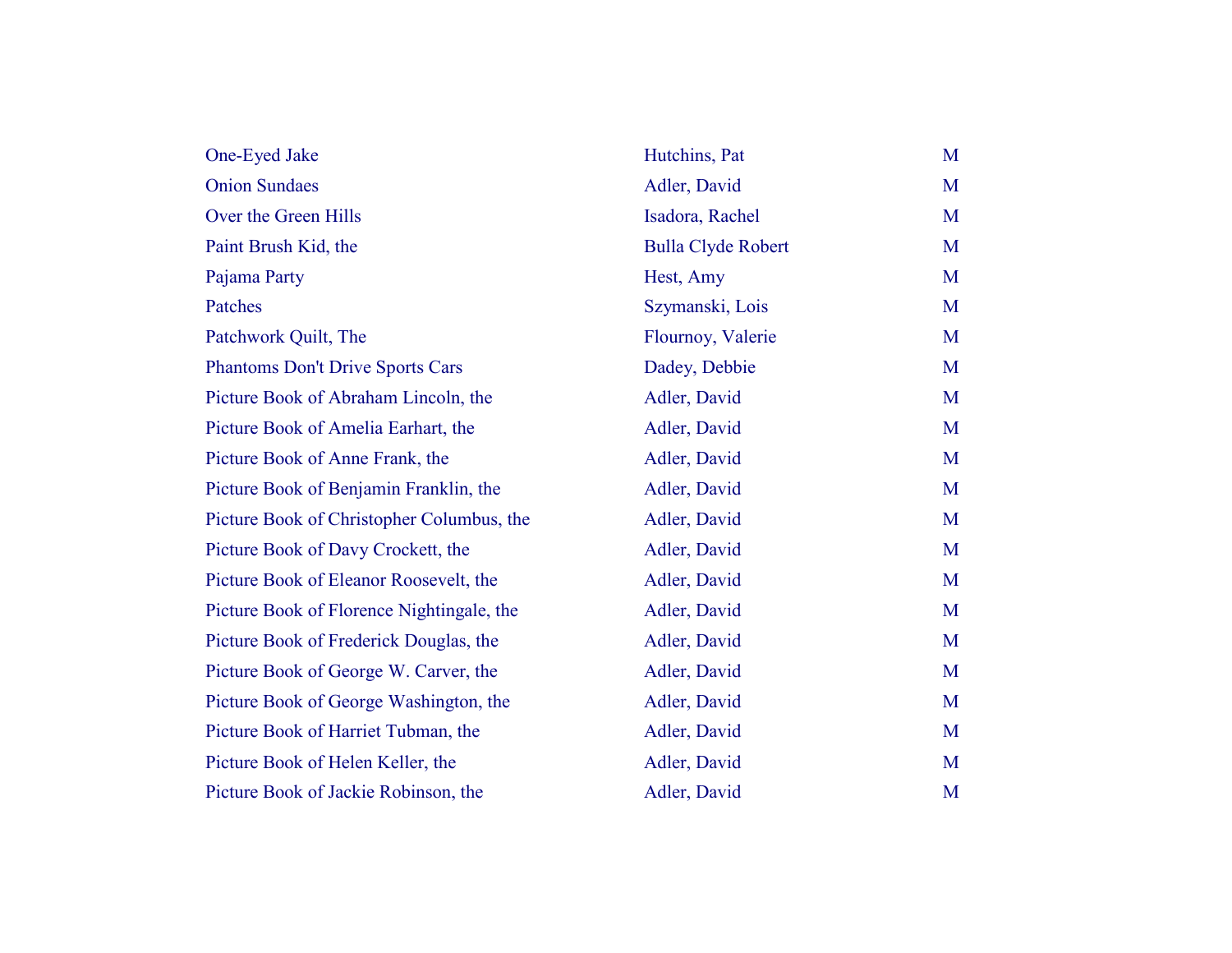| Picture Book of Louis Braille, the          | Adler, David         | M |
|---------------------------------------------|----------------------|---|
| Picture Book of Martin Luther King Jr., the | Adler, David         | M |
| Picture Book of Patrick Henry, the          | Adler, David         | M |
| Picture Book of Paul Revere, the            | Adler, David         | M |
| Picture Book of Rosa Parks, the             | Adler, David         | M |
| Picture Book of Sacagaweca, the             | Adler, David         | M |
| Picture Book of Sitting Bull, the           | Adler, David         | M |
| Picture Book of Sojourner, the              | Adler, David         | M |
| Picture Book of Thomas Edison the           | Adler, David         | M |
| Picture Book of Thurgood Marshall, the      | Adler, David         | M |
| Pig Who Ran A Red Light                     | Johnson, Paul Brett  | M |
| Pirates Don't Wear Pink Sunglasses          | Dadey, Debbie        | M |
| <b>Pirates Past Noon</b>                    | Osborne, Mary Pope   | M |
| <b>Planteaters and Meateaters</b>           | Granowsky, Alvin     | M |
| Plumbers                                    | Boraas, Tracey       | M |
| Poky Little Puppy, The                      | Lowrey, Janette      | M |
| <b>Polar Bears Past Bedtime</b>             | Osborne, Mary Pope   | M |
| <b>Police Officers</b>                      | Ready, Dee           | M |
| Postcard Pest, the                          | Giff Patricia / Dell | M |
| Principal from the Black Lagoon             | Thaler, Mike         | M |
| Promise is a Promise, A                     | Munsch, Robert       | M |
| Pumpkins                                    | Ray, Mary Lyn        | M |
|                                             |                      |   |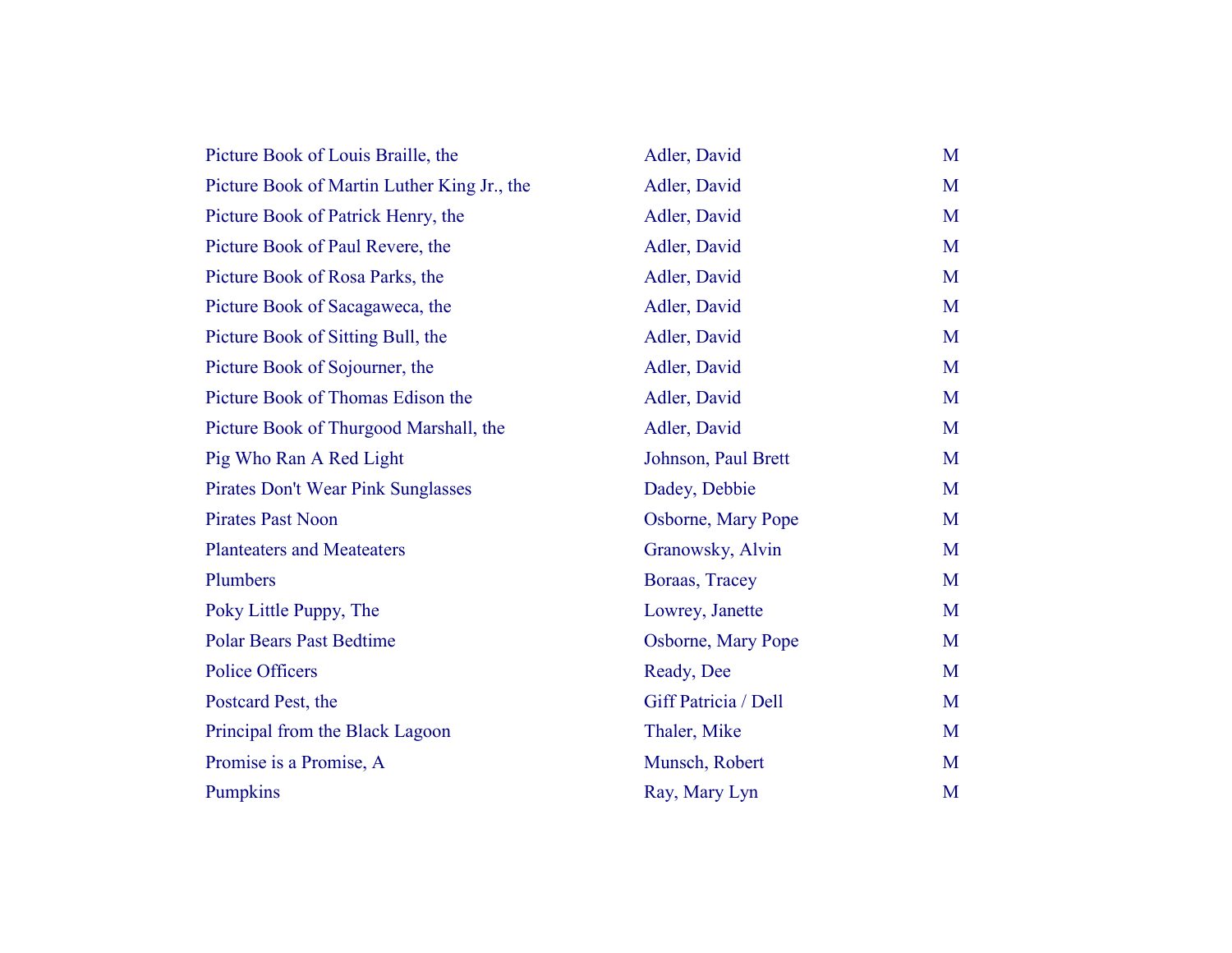| <b>Purple Climbing Days</b>             | Giff Patricia / Dell | M |
|-----------------------------------------|----------------------|---|
| <b>Putting a Dinosaur Together</b>      | Granowsky, Alvin     | M |
| Rats on the Roof (&Range)               | Marshall, James      | M |
| Reason for a Flower, The                | Heller, Ruth         | M |
| <b>Red Ribbon Rosie</b>                 | Marzollo, Jean       | M |
| Return of Rinaldo, the Sly Fox          | Scheffler, Ursel     | M |
| Return of the Indian, The               | Maccarone, Grace     | M |
| Return of the Third Grade Ghosthunters  | Maccarone, Grace     | M |
| Rinaldo, the Sly fox                    | Scheffler, Ursel     | M |
| <b>Rip Roaring Russell</b>              | Hurwitz, Johanna     | M |
| Rooster's Gift, the                     | Conrad, Pam          | M |
| Rose in My Garden, The                  | Lobel, Arnold        | M |
| Runaway Bunny, The                      | Brown, Margaret Wise | M |
| <b>Russell and Elisa</b>                | Hurwitz, Johanna     | M |
| <b>Russell Rides Again</b>              | Hurwitz, Johanna     | M |
| <b>Russell Sprouts</b>                  | Hurwitz, Johanna     | M |
| Sam and the Tigers                      | Lester, Julius       | M |
| Santa Claus Doesn't Moop Floors         | Dadey, Debbie        | M |
| School Bus Driver from the Black Lagoon | Thaler, Mike         | M |
| School Nurse from the Black Lagoon      | Thaler, Mike         | M |
| <b>Second Grade Friends</b>             | Cohen, Meriam        | M |
| <b>Second Grade Friends Again</b>       | Cohen, Meriam        | M |
|                                         |                      |   |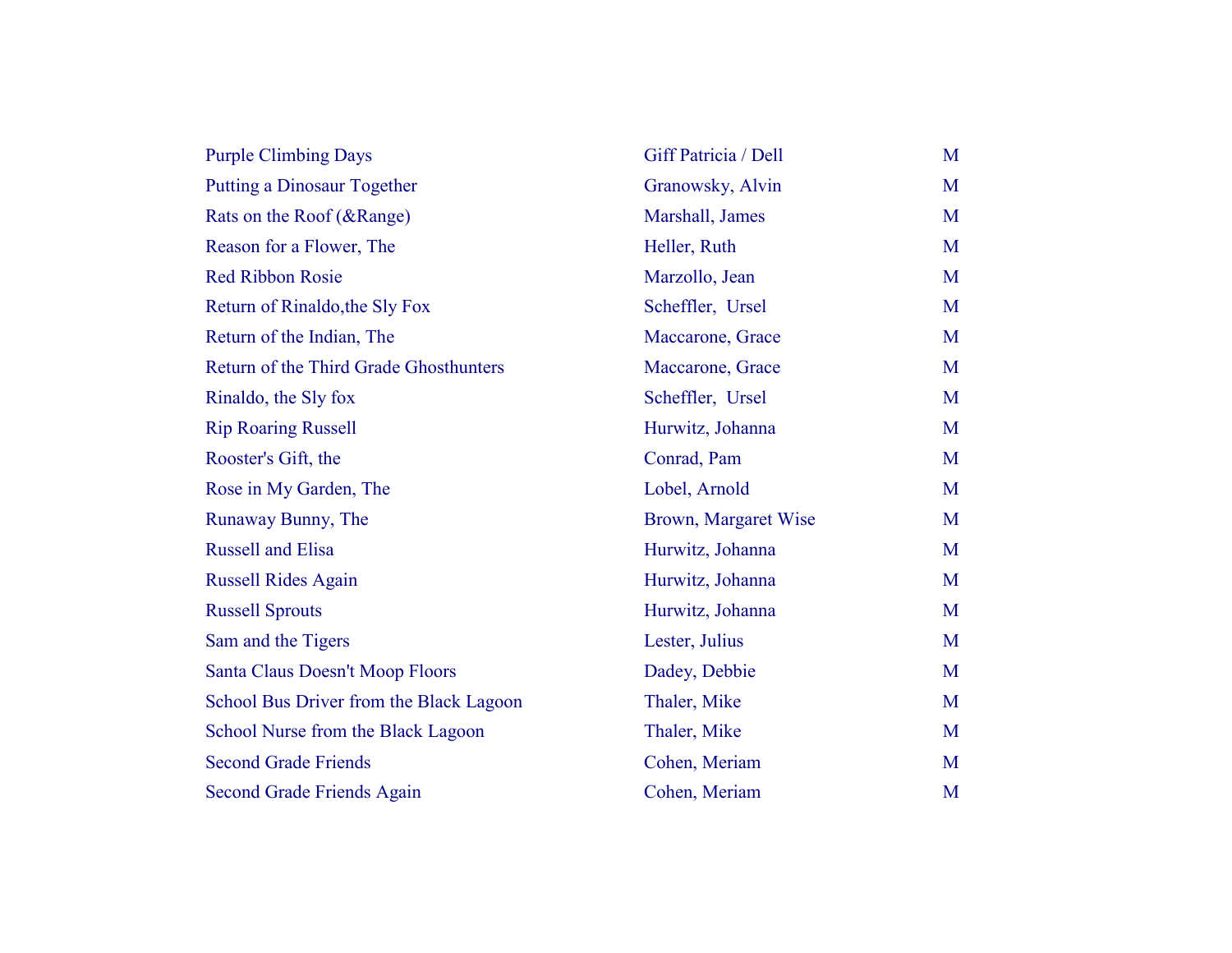| Secret at the Polk Street School    | Giff Patricia / Dell   | M |
|-------------------------------------|------------------------|---|
| Seven Treasure Hunts, the           | Byars, Betsy           | M |
| <b>Shadow over Second</b>           | Christopher, Matt      | M |
| <b>Shortstop From Tokyo</b>         | Christopher, Matt      | M |
| Showtime at the Polk Street School  | Giff Patricia / Dell   | M |
| <b>Skateboard Tough</b>             | Christopher, Matt      | M |
| <b>Skeletons Don't Play Tubas</b>   | Christopher, Matt      | M |
| <b>Slam Dunk Saturday</b>           | Marzollo, Jean         | M |
| <b>Sleeping Ugly</b>                | Yolen, Jane            | M |
| <b>Snaggle Doodles</b>              | Giff Patricia / Dell   | M |
| <b>Snake Alarm</b>                  | Krailing, Tessa        | M |
| <b>Soccer Mania</b>                 | Tamar, Erika           | M |
| <b>Soccer Sam</b>                   | Marzollo, Jean         | M |
| Solo Girl                           | Pinkney, Andrea        | M |
| Sophie Hits Six                     | <b>King-Smith Dick</b> | M |
| Sophie in the Saddle                | King-Smith Dick        | M |
| Sophie Is Seven                     | <b>King-Smith Dick</b> | M |
| Sophie 's Lucky                     | King-Smith Dick        | M |
| Sophie 's Tom                       | <b>King-Smith Dick</b> | M |
| Sophie's Snail                      | King-Smith Dick        | M |
| <b>Spectaular Stone Soup</b>        | Scheffler, Ursel       | M |
| Spooky Tail of Prewitt Peacock, the | Peet, Bill             | M |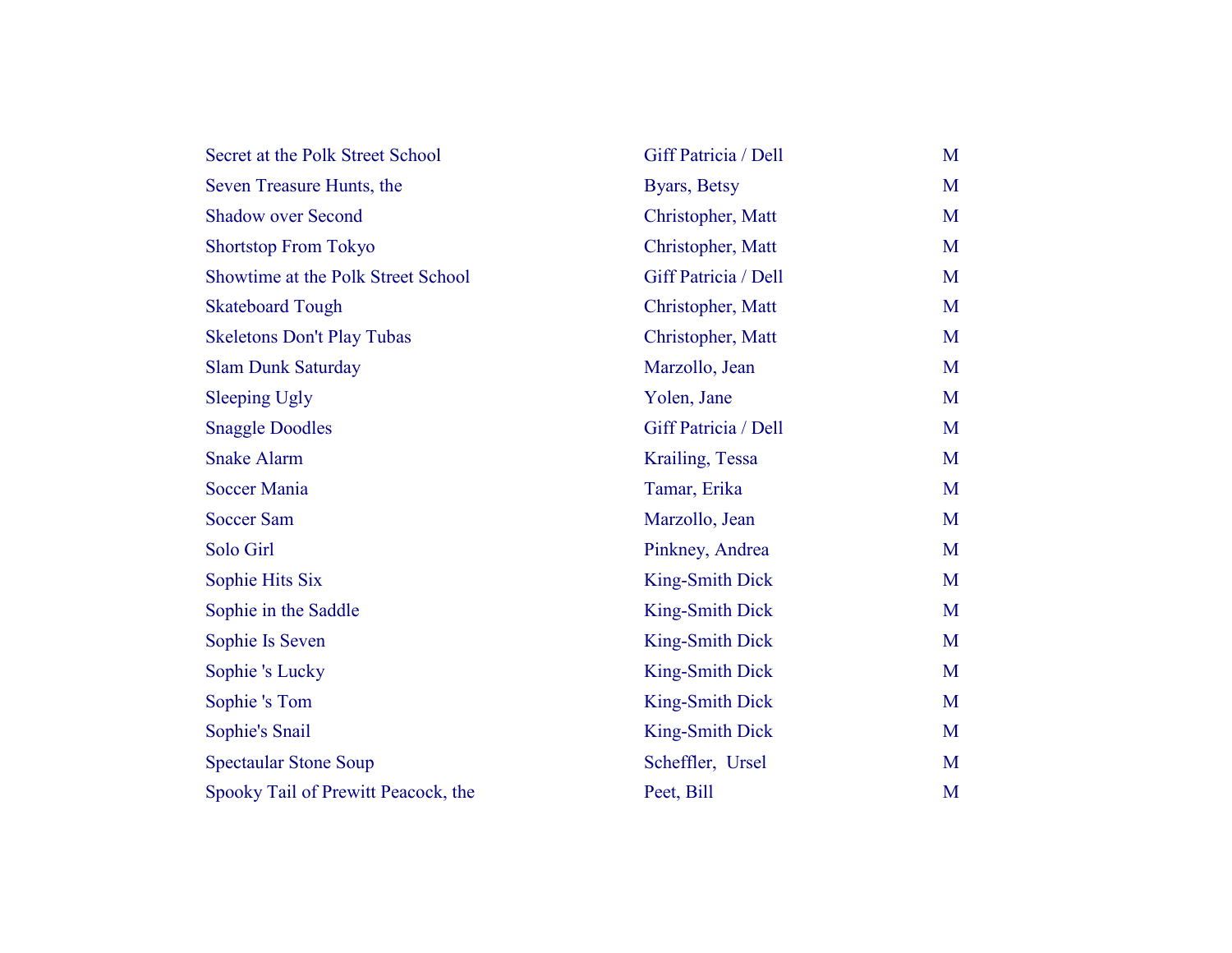| Spy in the Attic, the             | Scheffler, Ursel     | M |
|-----------------------------------|----------------------|---|
| Spy on third Base, the            | Christopher, Matt    | M |
| <b>Srtrike Out</b>                | Howard, Tristan      | M |
| <b>Stacy Says Goodbye</b>         | Giff Patricia / Dell | M |
| <b>Star</b>                       | Simon.J.             | M |
| Stop, Stop                        | Hurd, Edith Thacher  | M |
| Story of Ferdinand, The           | Leaf, Munro          | M |
| Story, a Story, A:African TAle    | Haley, Gail.E.       | M |
| Sun, Wind, and the Rain, The      | Peters, L.           | M |
| Sunny Side up                     | Giff Patricia / Dell | M |
| Sunset of the Sabertooth          | Osborne, Mary Pope   | M |
| Supercharged Infield              | Christopher, Matt    | M |
| Sylvester and the Magic Pebble    | Steig, William       | M |
| Tallyho, Pinkerton!               | Kellogg, Steven      | M |
| Teacher from the Black Lagoon     | Thaler, Mike         | M |
| <b>Teachers</b>                   | Deedrick, Tami       | M |
| There's No Such Thing as a Dragon | Kent, Jack           | M |
| <b>Three Names</b>                | MacLachlan, Patricia | M |
| Through the Medicine Cabinet      | Greenburg, Dan       | M |
| <b>Thunder Cake</b>               | Polacco, Patricia    | M |
| <b>Tigers at Twilight</b>         | Osborne, Mary Pope   | M |
| <b>Tight End</b>                  | Christopher, Matt    | M |
|                                   |                      |   |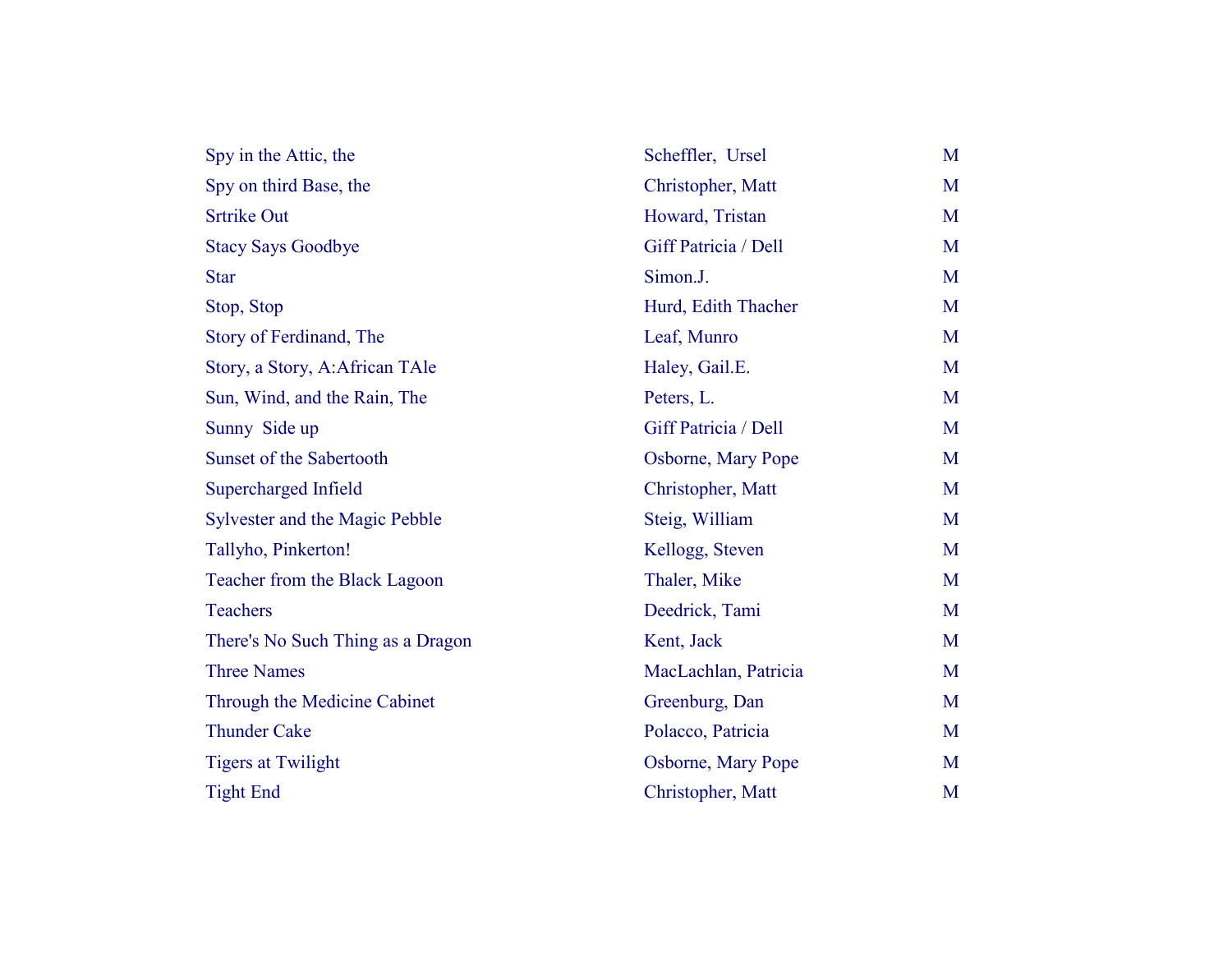| <b>Tiny Green Thumbs</b>                 | Guest, C.Z.          | M |
|------------------------------------------|----------------------|---|
| Tom Edison's Bright Idea                 | Keller, Jack         | M |
| Tonight on the Titanic                   | Osborne, Mary Pope   | M |
| Too Hot to Handle                        | Christopher, Matt    | M |
| <b>Too Many Tamales</b>                  | Soto, Gary           | M |
| <b>Touchdown for Tommy</b>               | Christopher, Matt    | M |
| Trixie and the Cyber Pet                 | Krailing, Tessa      | M |
| <b>Trolls Don't Ride Roller Coasters</b> | Dadey, Debbie        | M |
| True Stories about Abraham Lincoln       | Gross, Ruth Belov    | M |
| Truth about the Moon, the                | Bess, Clayton        | M |
| <b>Turkey Trouble</b>                    | Giff Patricia / Dell | M |
| Turkey's Side of It, the                 | Smith, Janice Lee    | M |
| <b>TV Reporter</b>                       | Boraas, Tracey       | M |
| <b>Two Hungry Hippos</b>                 | Adams, Alison        | M |
| Two Runaways, the                        | Schultz, Irene       | M |
| <b>Tyler Toad and Thunder</b>            | Crowe, Robert        | M |
| <b>Unicorns Don't Give Sleigh Rides</b>  | Dadey, Debbie        | M |
| Vacation under the Volcano               | Osborne, Mary Pope   | M |
| Valentine Star, the                      | Giff Patricia / Dell | M |
| Vampire Dont's Wear Polkadots            | Dadey, Debbie        | M |
| <b>Vikings Ships at Sunrise</b>          | Osborne, Mary Pope   | M |
| Village of Round and Square Houses, The  | Grifalconi, Ann      | M |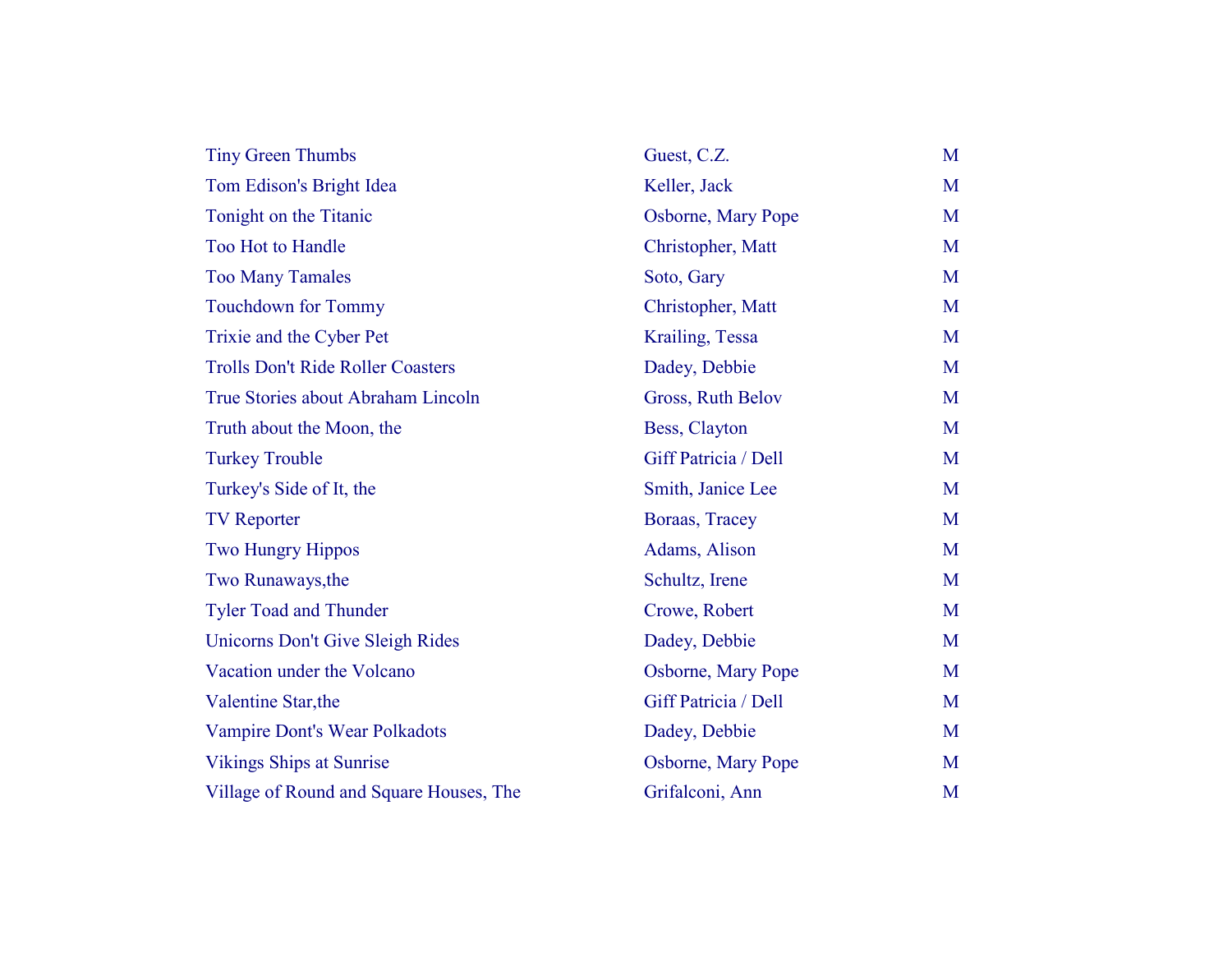| Volcano Godess Will See You Now, the         | Greenburg, Dan             | M |
|----------------------------------------------|----------------------------|---|
| Wake up Emily, It's Mother's Day             | Giff Patricia / Dell       | M |
| Walter the Warlock                           | Hautzig, Deborah           | M |
| <b>Wednesday Surprise</b>                    | Bunting, Eve               | M |
| <b>Were Dinosaurs Good?</b>                  | Granowsky, Alvin           | M |
| Werewolves Don't go to Summer Camp           | Dadey, Debbie              | M |
| What Is a Dinosaur?                          | Granowsky, Alvin           | M |
| What Is a Fossil?                            | Goldish, Meisk             | M |
| What's Cooking, Jenny Archer?                | Conford, Ellen             | M |
| When I Was Young in the Mountains            | Rylant, Cynthia            | M |
| Who's in Love With Arthur?                   | Brown, Marc                | M |
| <b>Wild Wild Wolves</b>                      | Milton, Joyce              | M |
| <b>William's Doll</b>                        | Zolotow, Charlotte         | M |
| Wingman On Ice                               | Christopher, Matt          | M |
| Wise Woman and Her Secret                    | Merriam, Eve               | M |
| <b>Witches Don't Do Backflips</b>            | Dadey, Debbie              | M |
| <b>Wizards Don't Need Computers</b>          | Dadey, Debbie              | M |
| Wolfmen Don't Hula Dance                     | Dadey, Debbie              | M |
| Wonder Kid Meets the Evil Lunch Snatcher     | Duncan, Lois               | M |
| Word's Greatest Toe Show, the                | Lamb, Nancy & Singer, Muff | M |
| Write up a Storm with the Polk Street School | Giff Patricia / Dell       | M |
| Year Mom Won the Penant, the                 | Christopher, Matt          | M |
|                                              |                            |   |